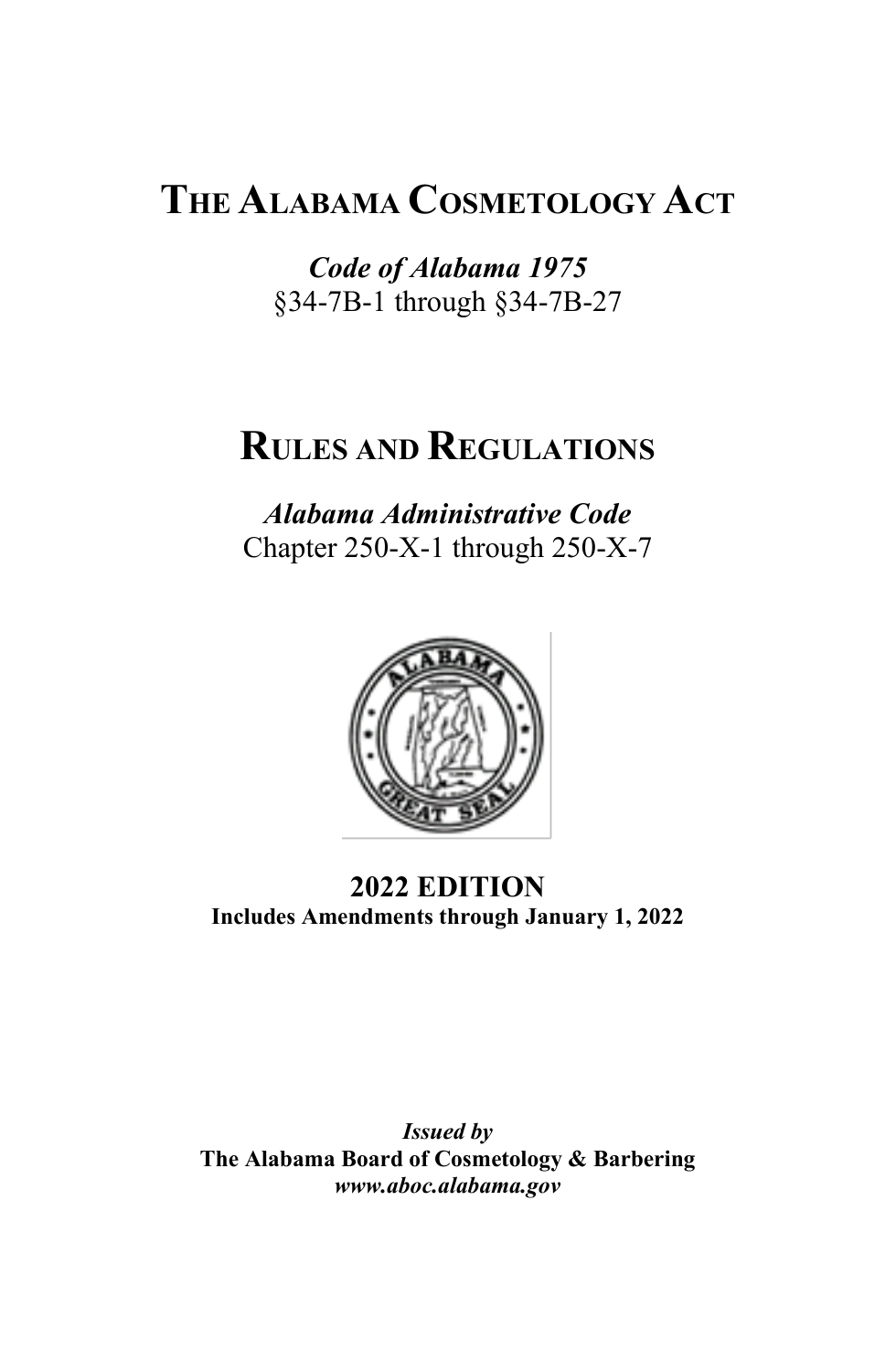# **TABLE OF CONTENTS**

# **The Alabama Cosmetology Act** *Code of Alabama 1975* § 34-7B-1 through § 34-7B-27

| <b>Section</b> | <b>Title</b>                                         | Page           |
|----------------|------------------------------------------------------|----------------|
| $34 - 7B - 1$  | Definitions                                          | 1              |
| $34 - 7B - 2$  | <b>Board of Cosmetology</b>                          | $\overline{c}$ |
| $34 - 7B - 3$  | Vacancies                                            | 3              |
| $34 - 7B - 4$  | Officers, Meetings                                   | 3              |
| $34 - 7B - 5$  | <b>Executive Director</b>                            | 4              |
| $34 - 7B - 6$  | Cosmetology and Barbering Fund                       | 4              |
| $34 - 7B - 7$  | Application for Exam or Licensure                    | 4              |
| $34 - 7B - 8$  | Fee Schedule                                         | 6              |
| $34 - 7B - 9$  | Change of Name or Address                            | 6              |
| $34 - 7B - 10$ | Suspension/Revocation of License or Permit/Penalties | 6              |
| 34-7B-11       | Findings/Orders of the Board/Appeals                 | 7              |
| $34 - 7B - 12$ | <b>Construction of Chapter</b>                       | 7              |
| $34 - 7B - 13$ | <b>Exemptions from Chapter</b>                       | 7              |
| 34-7B-14       | Duration/Expiration/Reinstatement of License         | 8              |
| $34 - 7B - 15$ | <b>Student Registration</b>                          | 8              |
| 34-7B-16       | <b>Apprentice Registration</b>                       | 8              |
| $34 - 7B - 17$ | <b>Barbers</b>                                       | 9              |
| 34-7B-18       | Cosmetologists                                       | 9              |
| 34-7B-19       | Estheticians                                         | 9              |
| 34-7B-20       | <b>Natural Hair Stylists</b>                         | 10             |
| 34-7B-21       | Manicurists                                          | 10             |
| 34-7B-22       | Esthetician/Manicurist                               | 11             |
| 34-7B-23       | Manicurist/Waxer                                     | 11             |
| 34-7B-24       | Instructors                                          | 11             |
| 34-7B-25       | <b>Threaders</b>                                     | 11             |
| 34-7B-26       | Schools                                              | 11             |
| 34-7B-27       | Licensure under Former Chapter                       | 13             |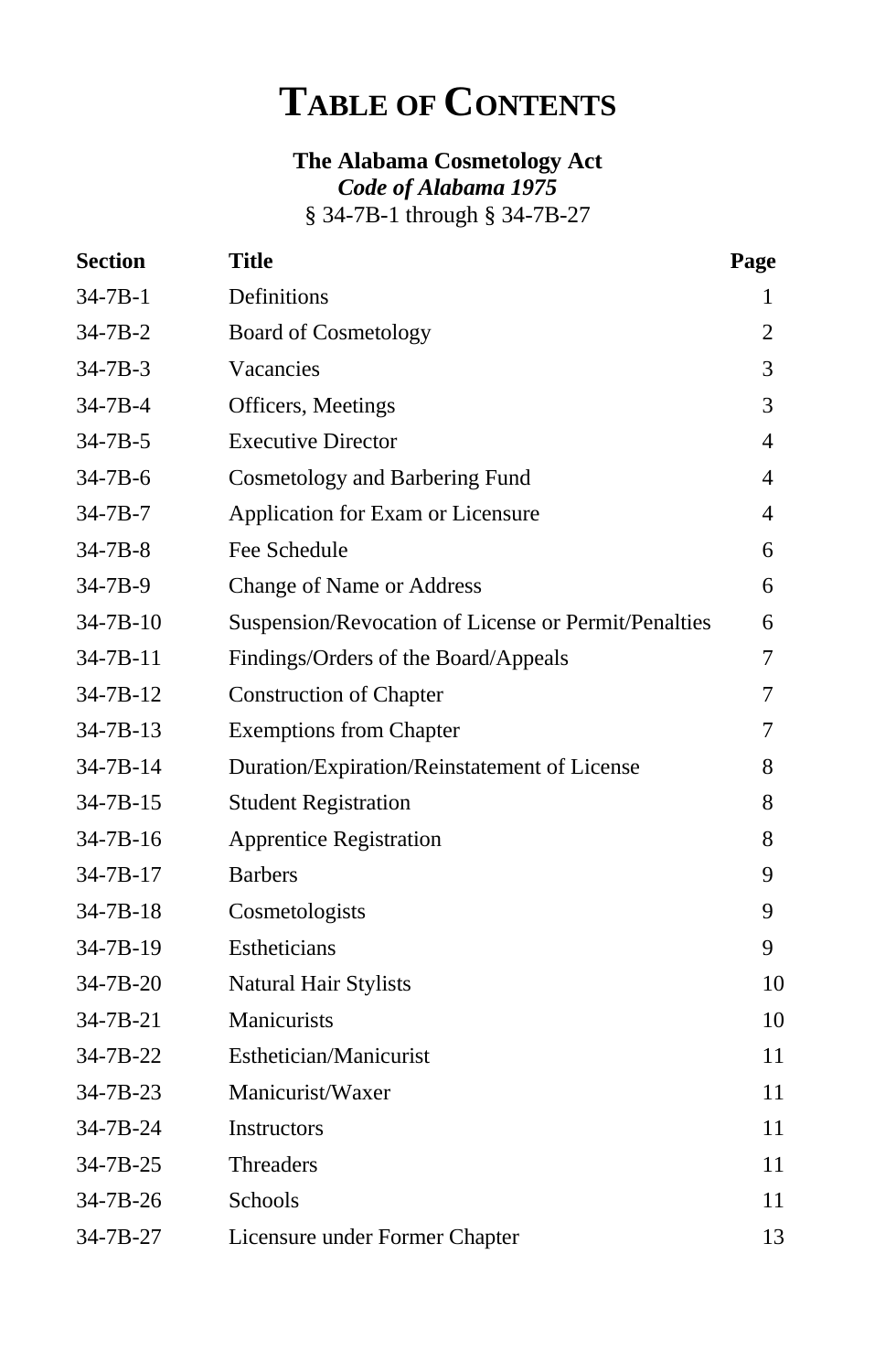# **TABLE OF CONTENTS**

## A**labama Administrative Code**

# **Rules and Regulations**

Chapter 250-X-1 – 250-X-7

| $250 - X - 1$       | <b>Administration</b>                              |    |
|---------------------|----------------------------------------------------|----|
| $250-X-1-01$        | Disciplinary Procedures and Actions                | 14 |
| $250 - X - 1 - 02$  | <b>Administrative Complaint Procedures</b>         | 14 |
| $250-X-1-03$        | <b>Informal Settlement Proceedings</b>             | 15 |
| $250 - X - 1 - 04$  | <b>Consolidation of Administrative Proceedings</b> | 16 |
| $250 - X - 1 - 05$  | <b>Motions</b>                                     | 16 |
| $250-X-1-06$        | <b>Pre-Hearing Procedures</b>                      | 16 |
| $250-X-1-07$        | Pre-Hearing Discovery                              | 17 |
| $250-X-1-09$        | Failure of a Party to Appear                       | 18 |
| $250-X-1-10$        | <b>Administrative Hearing Procedures</b>           | 18 |
| $250-X-1-.11$       | Penalties                                          | 19 |
| $250 - X - 2$       | <b>Licenses</b>                                    |    |
| $250 - X - 2 - 01$  | Fees                                               | 21 |
| $250 - X - 2 - 02$  | Requirement for License                            | 22 |
| $250 - X - 3$       | <b>Shop Requirements</b>                           |    |
| $250 - X - 3 - 01$  | <b>General Requirements</b>                        | 22 |
| $250 - X - 3 - 02$  | Products Sanitation and Care                       | 23 |
| $250 - X - 3 - .03$ | <b>Shops</b>                                       | 25 |
| $250 - X - 3 - .07$ | <b>Unlicensed Personnel</b>                        | 26 |
| $250-X-3-08$        | Inspections                                        | 26 |
| $250 - X - 4$       | <b>Apprentices</b>                                 |    |
| 250-X-4-.01         | Requirements                                       | 26 |
| 250-X-4-.02         | <b>Apprentice Permits</b>                          | 27 |
| $250-X-4-03$        | Apprentice Curricula                               | 28 |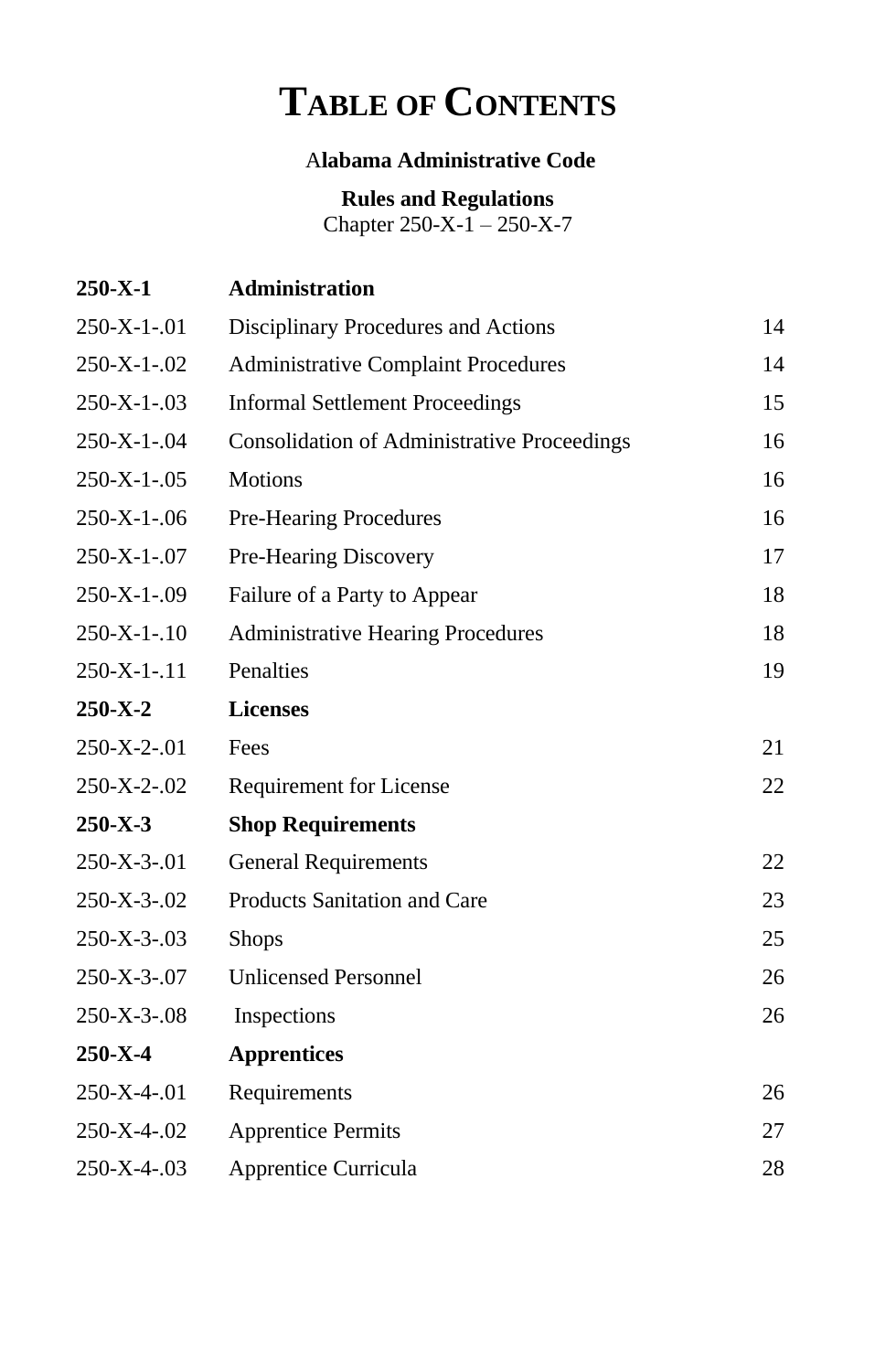# **TABLE OF CONTENTS**

| $250 - X - 5$       | <b>Schools</b>                            |    |
|---------------------|-------------------------------------------|----|
| $250 - X - 5 - 01$  | <b>School Licensing</b>                   | 29 |
| $250 - X - 5 - 02$  | <b>School Requirements</b>                | 30 |
| $250 - X - 5 - .03$ | <b>School Curriculum</b>                  | 31 |
| 250-X-5-.04         | <b>School Instructors</b>                 | 31 |
| $250 - X - 5 - 06$  | <b>General Rules for Schools</b>          | 32 |
| 250-X-5-.07         | <b>School Equipment and Supplies</b>      | 33 |
| $250 - X - 5 - .08$ | <b>Barber Schools</b>                     | 33 |
| 250-X-5-.09         | <b>Cosmetology Schools</b>                | 33 |
| $250-X-5-10$        | <b>Manicure Schools</b>                   | 34 |
| $250 - X - 5 - 11$  | Esthetic Schools                          | 34 |
| $250 - X - 5 - 12$  | <b>Student Requirements</b>               | 34 |
| $250 - X - 5 - 13$  | <b>Natural Hair Stylist Schools</b>       | 35 |
| $250 - X - 6$       | <b>Examinations</b>                       |    |
| $250 - X - 6 - 01$  | <b>Candidate Examinations</b>             | 35 |
| $250 - X - 7$       | <b>Mobile Salons</b>                      |    |
| 250-X-7-.01         | Definition                                | 36 |
| $250 - X - 7 - 02$  | Application, License Fee, and Renewal Fee | 36 |
| $250-X-7-03$        | Minimum Specifications for Facilities     | 36 |
| 250-X-7-.04         | Service Equipment Required                | 37 |
| $250 - X - 7 - 05$  | Environment                               | 38 |
| $250-X-7-06$        | Personnel                                 | 38 |
| 250-X-7-.07         | Operation                                 | 39 |
| 250-X-7-.08         | <b>Effective Date</b>                     | 39 |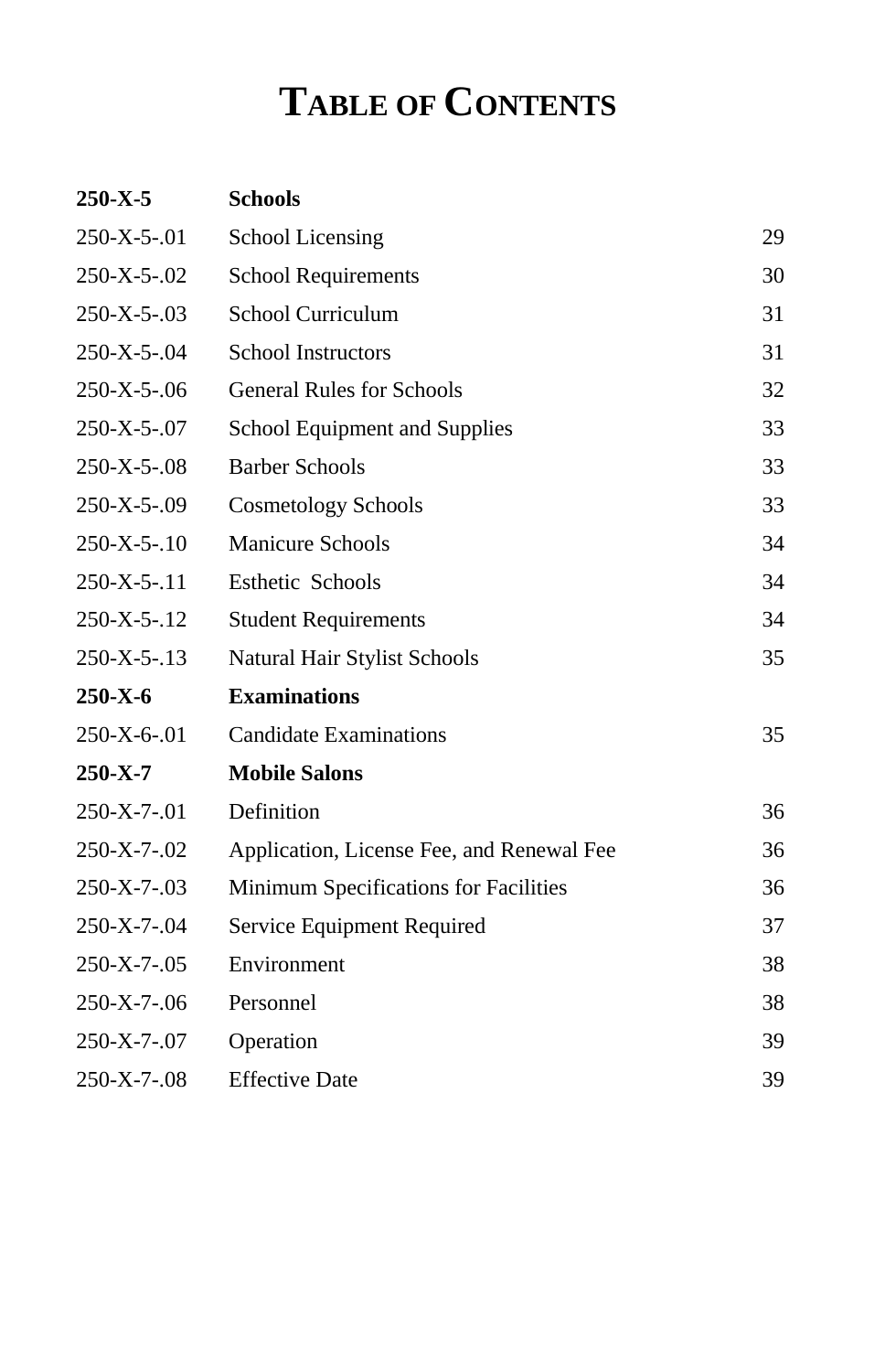# **CODE OF ALABAMA 1975**

# **§ 34-7B-1 Definitions**

For the purposes of this chapter, the following terms shall have the following meanings:

**(1) Apprentice.** Any person engaged in learning the practices defined in this chapter including, but not limited to, assisting in the performance of any acts of barbering or cosmetology on the general public under the constant and direct supervision of a person who has held a valid current license issued by the board for at least five years, in a shop licensed by the board.

**(2) Barbering.** The occupation of shaving or trimming the beard, cutting or dressing the hair, giving facial or scalp massages, giving facial or scalp treatment with oils or creams or other preparations made for that purpose, either by hand or by means of mechanical appliances, singeing and shampooing the hair, dyeing the hair, or permanently waving or straightening the hair of any living or deceased person for compensation, as performed by a Class 2 barber.

**(3) Board.** The Alabama Board of Cosmetology and Barbering.

**(4) Class 1 Barber.** A person who only does the following in his or her ordinary course of business: Arranges, cleans, cuts, or singes the hair of any person or massages, cleans, stimulates, exercises, or does similar work on the scalp, face, or neck of any person with the hands, or with mechanical or electrical apparatus or appliance, or by the use of cosmetic preparations, antiseptics, tonics, lotions, or creams. Any one or a combination of the following practices, when done upon the human body above the seventh cervical vertebra for cosmetic purposes and not for the treatment of disease or physical or mental ailments, and when done for payment, directly or indirectly or without payment for the public generally: Shaving or trimming the beard or trimming the hair.

**(5) Class 2 Barber.** Any person, other than a student or apprentice, who performs barbering on the general public for compensation, and who shall satisfy the qualifications and licensure requirements provided in this chapter for a Class 2 barber. For the purposes of this chapter, the term barber, standing alone, shall be deemed a reference to a Class 2 barber.

**(6) Cosmetologist.** Any person, other than a student or apprentice, who performs cosmetology on the general public for compensation, and who shall satisfy the qualifications and licensure requirements provided in this chapter for a cosmetologist.

**(7) Cosmetology.** Any of the practices generally recognized as beauty culture, hairdressing, or any other designation engaged in by any person who performs such on the general public for compensation including, but not limited to, cleansing, singeing, cutting, arranging, dressing, curling, braiding, waxing, bleaching, weaving, coloring the hair by hand or mechanical apparatus, the use of creams, lotions, or cosmetic preparations, with or without massage, on the scalp, face, arms, legs, feet, or hands, esthetic practices, nail technology, manicure, pedicure, or desairology. **(8) Esthetician.** Any person, other than a student or apprentice, who performs esthetics on the general public for compensation, and who shall satisfy the qualifications and licensure

requirements provided in this chapter for an esthetician.

**(9) Esthetics.** The practice of performing acts of skin care including, but not limited to, facials, body waxing, makeup, and general esthetics procedures on the general public for compensation. **(10) Esthetics/Manicure.** A combination of the practices of esthetics and manicure.

**(11) Esthetician/Manicurist.** Any person, other than a student or apprentice, who performs a combination of the practices of esthetics and manicure on the general public for compensation, and who shall satisfy the qualifications and licensure requirements provided in this chapter for an esthetician/manicurist.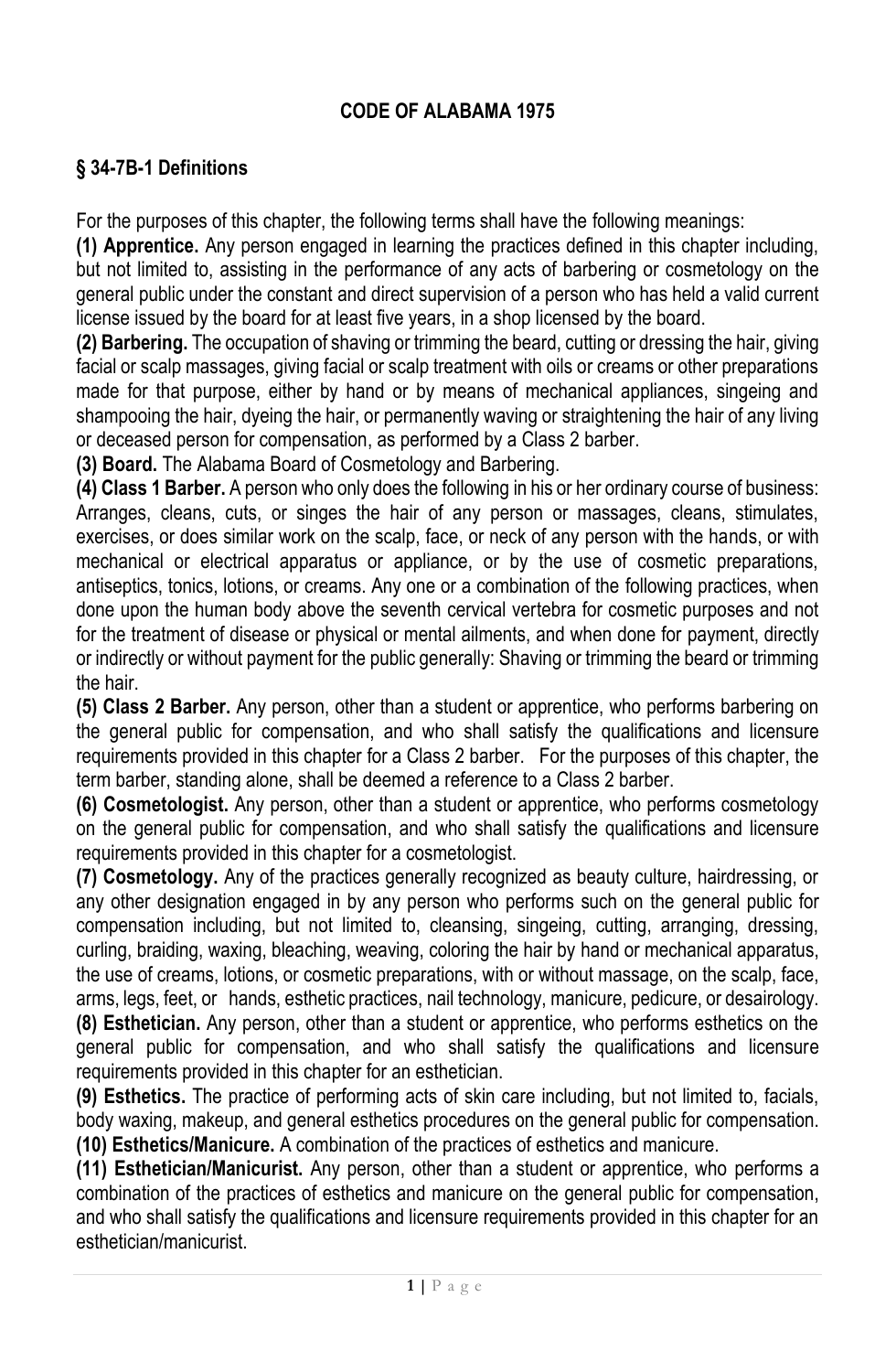**(12) Instructor.** A licensee who teaches in a licensed or registered school of barbering or any branch of cosmetology and completes any applicable requirements for continuing education.

**(13) License.** A document issued by the board which entitles the holder to practice the profession listed on the document*.*

**(14) Licensee.** Any person holding a license issued pursuant to this chapter*.* 

**(15) Manicure.** The practice of beautifying or grooming the fingernails, toenails, adding nail tips, extensions, gels, or massaging the hands, forearms, feet, or lower legs of the general public for compensation.

**(16) Manicurist.** Any person, other than a student or apprentice, who performs the practice of manicure on the general public for compensation, and who shall satisfy the qualifications and licensure requirements provided in this chapter for a manicurist.

**(17) Manicure/Waxing.** A combination of the practices of manicure and waxing.

**(18) Manicurist/Waxer.** Any person, other than a student or apprentice, who performs a combination of the practices of manicure and waxing on the general public for compensation, and who shall satisfy the qualifications and licensure requirements provided in this chapter for a manicurist/waxer.

**(19) Natural Hair Styling.** The practice of cleansing, weaving, or interweaving, extending, locking, braiding, or arranging the hair without cutting, coloring, permanent waving, relaxing, removing, or chemical treatments.

**(20) Natural Hair Stylist.** Any person, other than a student, who performs natural hair styling on the general public for compensation, and who shall satisfy the qualifications and licensure requirements provided in this chapter for a natural hair stylist.

**(21) School.** An establishment licensed or registered by the board to teach any or all of the practices of barbering or cosmetology.

**(22) Shampoo Assistant.** Any person who is licensed to perform only the practices of shampooing, cleansing, or applying temporary weekly color rinses to the hair of the general public for compensation, and who shall satisfy the qualifications and licensure requirements provided in this chapter for a shampoo assistant.

**(23) Shop.** Any place where barbering or cosmetology is practiced including, but not limited to, a mobile salon. Only a properly licensed person, who is not an apprentice or student, may operate a shop.

**(24) Student.** Any person who is engaged in learning any practice regulated by this chapter in a school licensed or registered pursuant to this chapter, and who, as part of the learning process, performs or assists in any practice regulated by this chapter under the immediate supervision of an instructor who is licensed pursuant to this chapter.

**(25) Threading.** The practice of eyebrow removal with the use of a loop of cotton or any other material.

**(26) Threader.** Any person engaged in the practice of threading on the general public for compensation, and who shall satisfy the qualifications and licensure requirements provided in this chapter for a threader.

## **§ 34-7B-2 Board of Cosmetology and Barbering**

**(a)** There is created the Alabama Board of Cosmetology and Barbering which shall consist of seven persons appointed by the Governor. The membership of the board shall include all the following:

**(1)** Two active cosmetologists, who have been licensed by the board as cosmetologists for at least five years before appointment.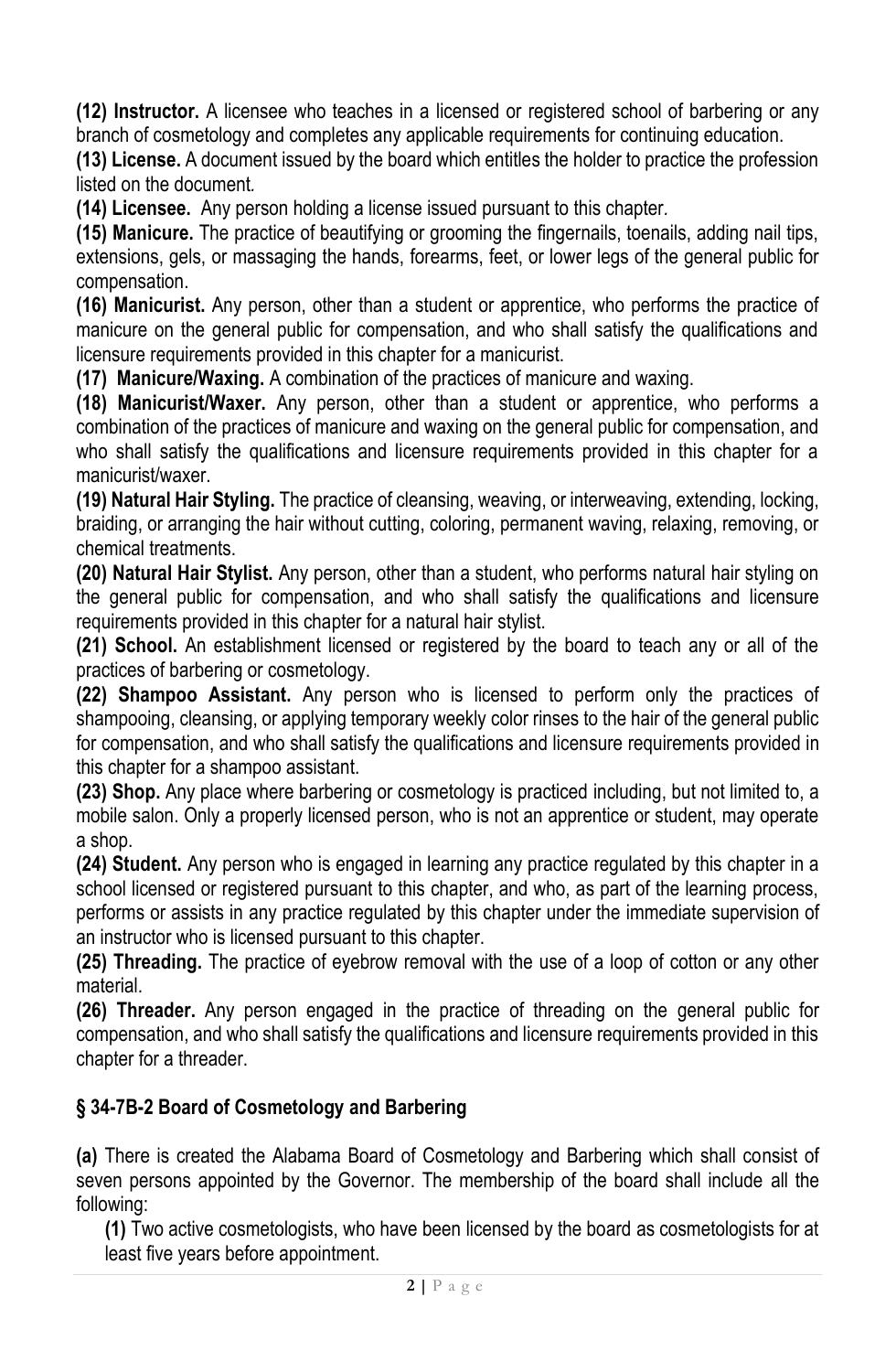**(2)** Two actively practicing Class 2 barbers, who have been practicing in the state for at least five years before appointment. Except for the initial members appointed to the board, Class 2 barber members of the board shall be licensed by the board before appointment.

**(3)** One active esthetician who has been licensed by the board as an esthetician for at least five years before appointment.

**(4)** One active manicurist who has been licensed by the board as a manicurist for at least five years before appointment.

**(5)** One consumer*.*

**(b)** One member shall be appointed from each congressional district, as those districts are constituted on August 1, 2013, and shall reside in the district he or she represents during the entire term of office.

**(c)** The membership of the board shall be inclusive and reflect the racial, gender, geographic, urban/rural, and economic diversity of the state.

**(d)** All appointments shall be for a term of four years. No person shall serve for more than two terms on the newly constituted board. Except as an instructor, no member of the board may be affiliated with or own a school regulated by this chapter or any business which sells, rents, or distributes supplies to shops or schools. Any board member may be removed by the Governor for just cause*.* 

**(e)** The terms of all board members serving on August 1, 2013 shall continue until expiration pursuant to original appointment. To facilitate the intent of this chapter, members whose terms expire by October 30, 2013 shall continue to serve until a successor is appointed pursuant to this chapter. As terms expire, successor board members shall be appointed by the Governor pursuant to subsection (a).

**(f)** Members of the board shall annually elect from among their members a chair, a vice chair, a secretary, and a treasurer. The offices of secretary and treasurer may be combined.

**(g)** Each member of the board shall be paid one hundred dollars (\$100) per day for the transaction of board business, not exceeding 36 days during any calendar year, and shall be paid the same mileage and per diem rate as state employees.

## **§ 34-7B-3 Vacancies**

Any vacancy on the board shall be filled by the Governor for the unexpired term.

## **34-7B-4 Officers, Meetings**

**(a)** Before commencing their duties, each board member shall take an oath of office, the original copy of which shall be kept by the Secretary of State, and file a good and sufficient bond, in the penal amount of five thousand dollars (\$5,000) payable to the state, to insure the faithful performance of his or her duties. The premium for the bond shall be paid out of the funds of the board.

**(b)** The board may do all things and take all legal action necessary, appropriate, and convenient for enforcing this chapter. The board shall adopt and promulgate rules compatible with this chapter pursuant to the Administrative Procedure Act, Chapter 22 of Title 41. Any amendment to this chapter or the rules of the board shall be compiled, published, and distributed to licensees.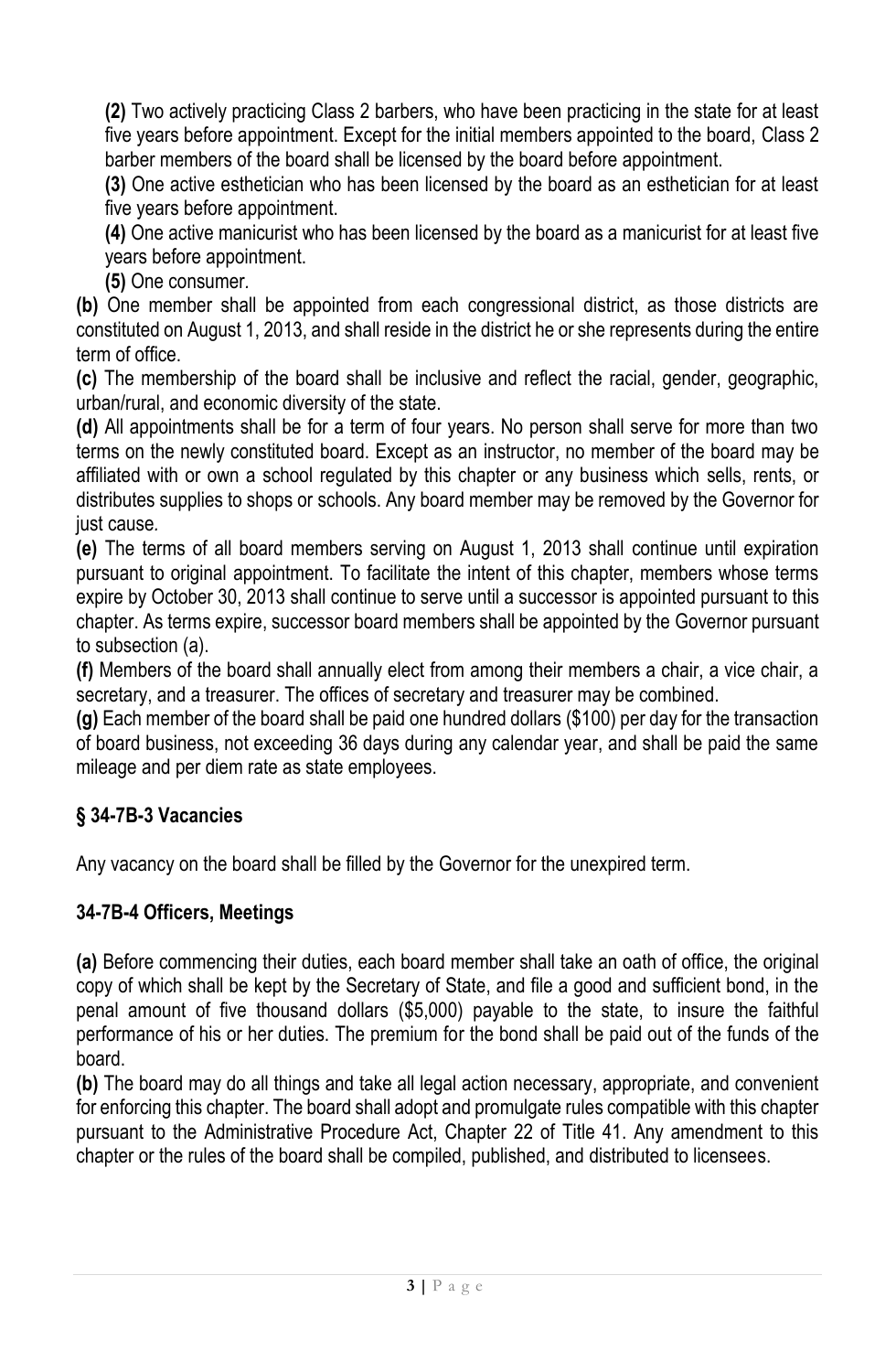Distributed copies shall be retained in each shop or school licensed by the board and shall be available for inspection by the general public, shop personnel, school personnel, and board personnel during normal operating hours.

**(c)** The board shall meet at such times and places as a majority of members agree by a properly adopted resolution and shall set rules for its governance.

The board shall adopt an official seal for authentication of board transactions. A majority of the members of the board shall constitute a quorum for conducting business.

**(d)** The board shall keep a permanent record of its proceedings and minutes which shall be public information. All board records and books shall be prima facie evidence of the contents and shall be available for public inspection at all reasonable times.

## **§ 34-7B-5 Executive Director**

**(a)** The executive director of the board shall be appointed by the Governor in the unclassified service of the state Merit System. The executive director shall serve at the pleasure of the Governor and shall perform administrative duties of the board.

**(b)** The executive director shall hire all necessary employees of the board subject to the state Merit System. Job descriptions and compensation shall be established for each employee consistent with guidelines of the State Personnel Board.

# **§ 34-7B-6 Board of Cosmetology and Barbering Fund**

**(a)** There is established a special fund in the State Treasury to be known as the Board of Cosmetology and Barbering Fund. The fund shall consist of all monies received by the board pursuant to this chapter. Monies in the fund shall be disbursed only upon warrant of the Comptroller upon itemized vouchers signed by the treasurer of the board or an authorized designee. Any money remaining in the fund at the end of each fiscal year shall remain on deposit in the fund for use of the board.

**(b)** All funds or fees of any nature received by the board shall be paid to the fund or a designated party on behalf of the board.

## **§ 34-7B-7 Application for examination or licensure**

**(a)** Any person who desires to engage in any of the practices regulated by the board pursuant to this chapter shall be a citizen of the United States or, if not a citizen of the United States, a person who is legally present in the United States with appropriate documentation from the federal government, and shall file with the board a written application for examination or licensure. Before a person may engage in the practices regulated by this chapter, the person shall be licensed by the board pursuant to this chapter. Any person who practices, maintains a school or shop, or acts in any capacity without a license when one is required pursuant to this chapter, or who otherwise violates this chapter, shall be guilty of a misdemeanor and fined five hundred dollars (\$500) or imprisoned for not more than 30 days, or both. Any corporation which violates this chapter shall be punished by a fine of not more than one thousand dollars (\$1,000).

**(b)** Licenses and permits issued by the board under the seal of the board and signed by an authorized representative of the board entitle the holder to legally practice the stated profession.

**(c) (1)** To receive a personal license, an applicant shall satisfy any of the following requirements: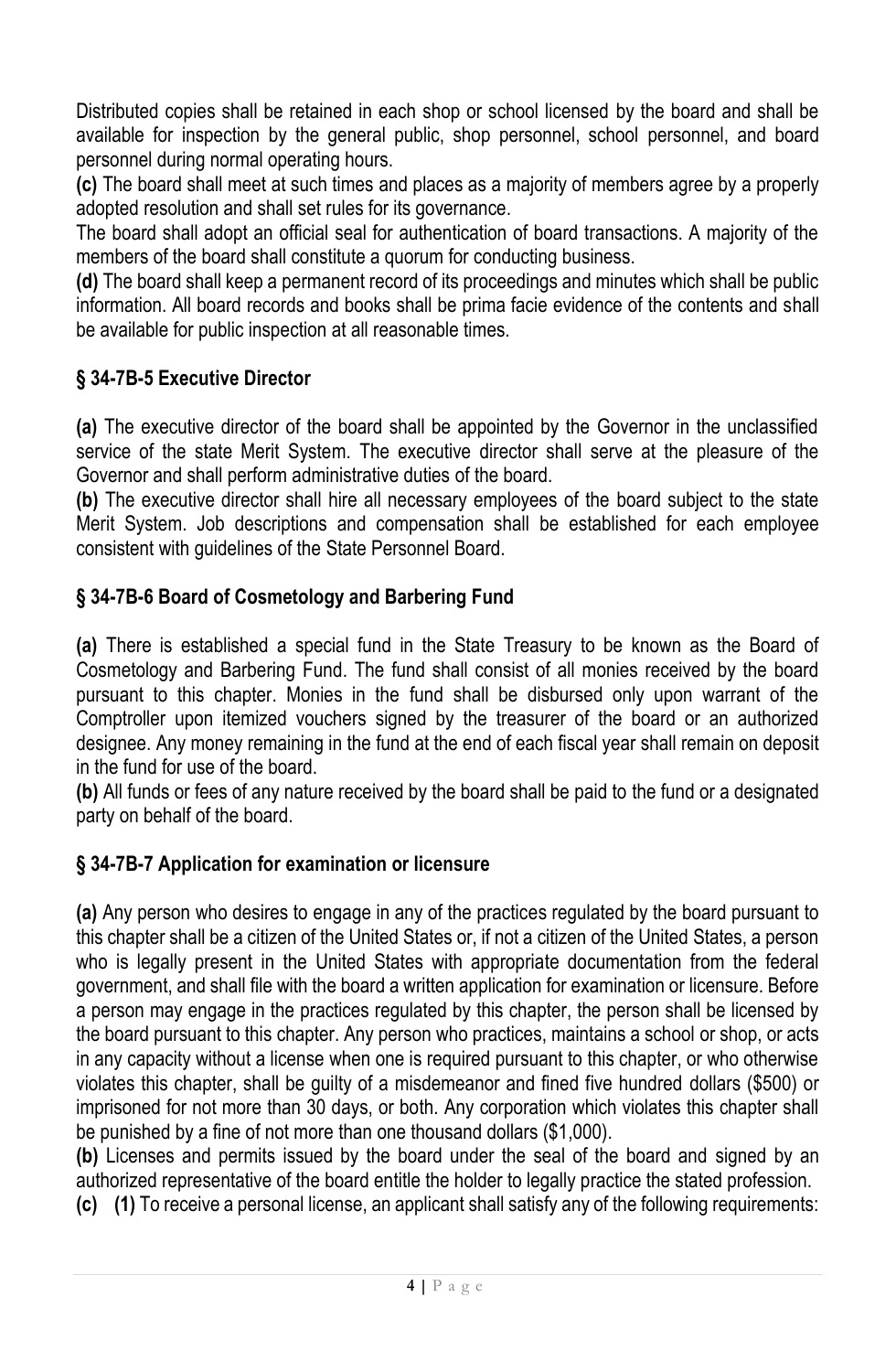**a**. All legal requirements, completion of the required hours as a student or apprentice, submission of the appropriate examination fees, successful completion of the appropriate examination, and submission of any applicable license fees.

**b.** Be currently licensed in good standing in another state or jurisdiction, with documentation of having passed a board-approved examination, and submission of any applicable license fees.

**c.** Be currently licensed in good standing in another state or jurisdiction, with documentation of having practiced as a licensee for at least five years before application to the board, and submission of any applicable license fees.

**d.** Be otherwise qualified, submit any applicable examination fees, successfully complete any appropriate examinations, and submit any applicable license fees.

**(2) a.** An application for examination or reexamination shall include the payment of a nonrefundable fee.

**b.** Examination of an applicant for licensure shall be conducted pursuant to a procedure sanctioned by the board consistent with the prescribed curriculum for schools*.*

**c.** An applicant who fails the prescribed examination shall be entitled to two additional attempts.

**d.** An applicant who fails the prescribed examination on a third attempt shall complete additional hours of school training as the board may direct before being allowed to repeat the examination.

**(3)** Personal licenses for any practice except Class 2 barbering as regulated by the board shall expire on the last day of the birth month of the licensee in odd-numbered years. An application for renewal that is postmarked later than the license expiration date shall subject the licensee to a late fee.

**(4)** Personal licenses for Class 2 barbers shall expire on the last day of the birth month of the licensee in even-numbered years. An application for renewal that is postmarked later than the license expiration date shall subject the licensee to a late fee.

**(5)** Active personal licenses shall be displayed in a conspicuous place near the work station of the licensee.

**(d) (1)** To receive a business license, an applicant shall satisfy all legal requirements and submit any applicable license fees.

**(2)** All business licenses regulated by the board shall expire on the last day of September in odd-numbered years. An application for renewal that is postmarked later than October 31 in the year of expiration shall subject the licensee to a late fee.

**(3)** On or before December 31, 2013, the initial fee for a Class 2 barber business license shall be one hundred fifty dollars (\$150) for a shop and three hundred dollars (\$300) for a school. Renewal fees shall be the same fee as the board provides for other business licenses under this chapter.

**(4)** A business license shall be displayed in a conspicuous place near the main entrance of the business.

**(5)** The initial fee for a personal Class 2 barber license shall be the same fee as is provided for other original

licenses under this chapter. The renewal fee shall be the same as is provided for other licenses under this chapter.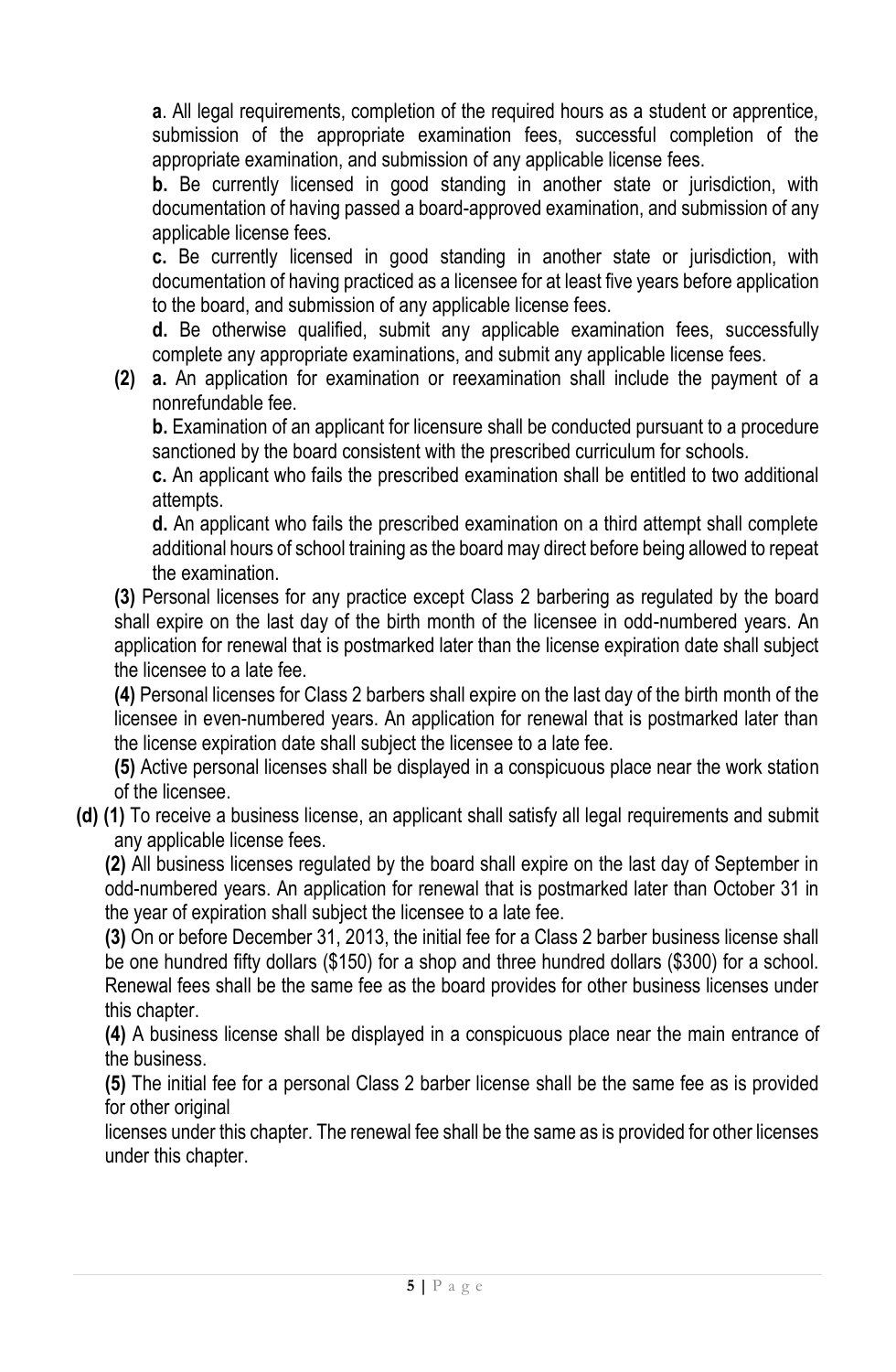# **§ 34-7B-8 Fee Schedule**

The board shall establish a fee schedule including, but not limited to, all the following:

**(1)** Original issuance and renewal fees for any personal license issued and regulated by the board.

**(2)** Original issuance and renewal fees for any business license issued by the board.

**(3)** Original issuance and renewal fees for any applicant seeking licensure by reciprocity.

**(4)** Fees for reinstating an expired personal license.

**(5)** Penalty fees for any late renewal of any license.

**(6)** Fees for examination and reexamination.

**(7)** Fees for insufficient fund checks, consistent with state law.

**(8)** Fees for inactive licenses if the board elects to allow for inactive licenses by administrative rules.

**(9)** Fees for examination or reexamination of applicants for licensure may be collected by the vendor of examinations.

## **§ 34-7B-9 Change of name or address**

**(a)** A personal licensee shall notify the board immediately of any name or address change and the board shall retain that information on file for renewal purposes.

**(b)** Each business licensee shall notify the board immediately of any name or address change and the board shall retain that information on file for renewal purposes.

**(c)** If the business license pertains to a school, the licensee shall provide a floor plan and evidence of insurance for the new location to the board and the board shall inspect the new location for compliance with board rules before the school begins or resumes operation at the new location.

## **§ 34-7B-10 Suspension or revocation of license or permit; penalties**

**(a)** The board may suspend or revoke a license or permit based on the provisions of this chapter or board rules, subject to due process of law as described in the Alabama Administrative Procedure Act. The board shall furnish all applicants who are denied licensure a reason for the denial.

**(b) (1)** The board, for any of the following reasons, may revoke or suspend the license or permit of any applicant, licensee, or holder who:

**a.** Is found guilty of fraud or dishonest conduct in taking an examination.

**b.** Has been convicted of a felony or gross immorality or is guilty of grossly unprofessional or dishonest conduct.

**c.** Is addicted to the excessive use of intoxicating liquor or to the use of drugs to an extent that he or she is rendered unfit to practice any profession regulated by the board.

**d.** Advertises by means of knowingly false or deceptive statements.

**e.** Has practiced fraud or deceit in obtaining or attempting to renew a license or permit.

**f.** Has permitted his or her license or permit to be used by another person.

**g.** Has committed an offense in another jurisdiction resulting in revocation, suspension, or voluntary surrender of a license or permit to avoid disciplinary proceedings related to his or her license or permit. This paragraph includes an agreement or stipulation executed by a licensee to avoid formal disciplinary proceedings.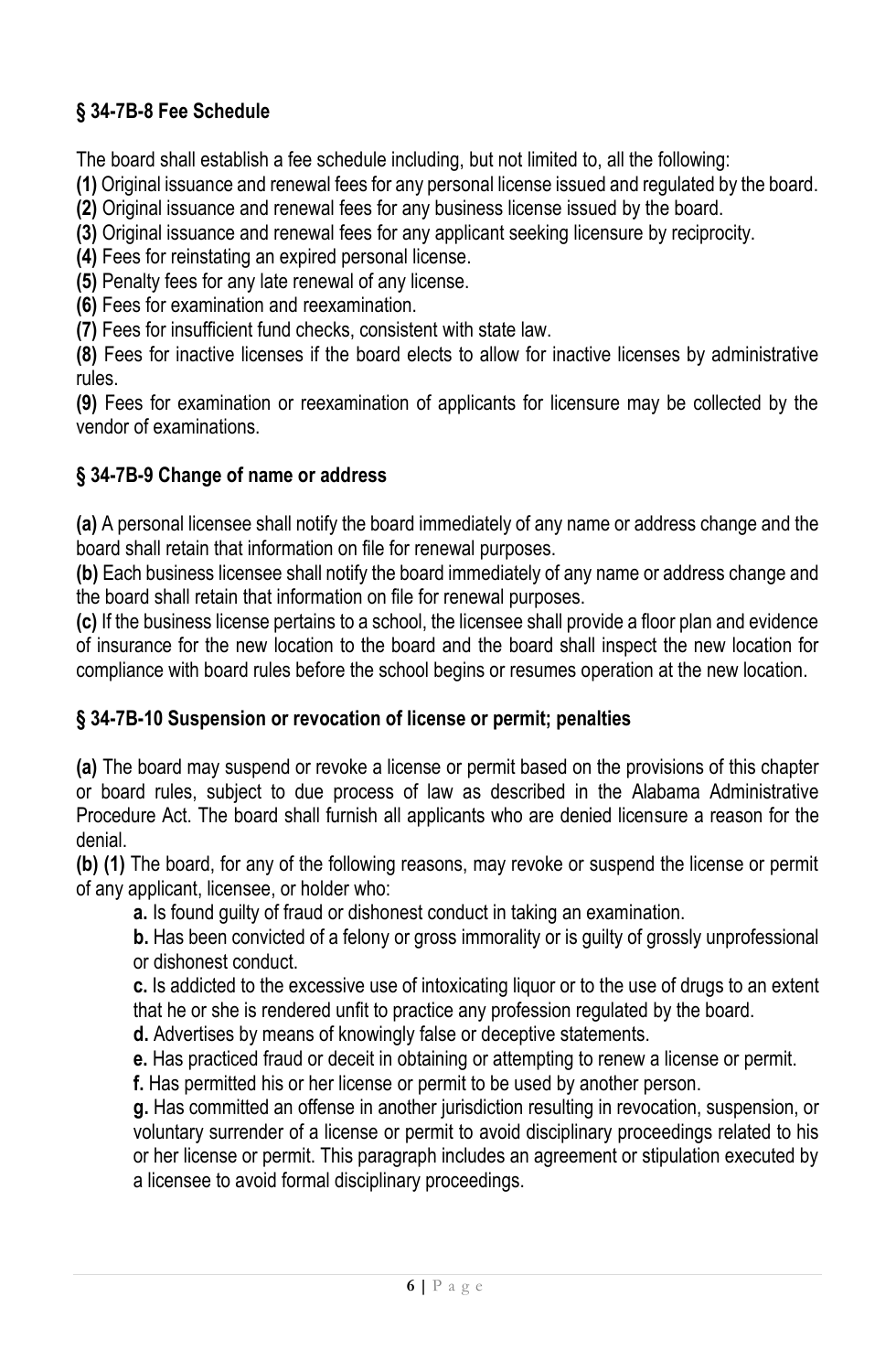**(2)** The board may deny the sale or transfer of a school or shop if the owner or operator is the subject of outstanding violations of this chapter or the rules of the board, or both.

**(3)** The board may not revoke or suspend any license or permit without a hearing. The affected applicant or licensee or holder of a permit shall be given at least 20 days' notice in writing of the hearing, specifying the reasons for the action by the board and any offense charged. Notice may be served by registered or certified mail to the last known residence or business address of the applicant or licensee or holder of a permit. The hearing shall be held in Montgomery County at a time and place prescribed by the board. Attorney fees, Administrative Law Judge fees, and professional recording fees necessary for hearings shall be borne by defendants who are judged guilty.

**(c)** In addition to any disciplinary powers authorized by this section, the board may levy and collect an administrative fine of not more than seven hundred fifty dollars (\$750) per violation for serious violations of this chapter or the rules or regulations of the board.

## **§ 34-7B-11 Findings, orders of board; appeals**

**(a)** Any finding or order of the board obtained pursuant to an inquiry or hearing conducted either by the board or a hearing officer on behalf of the board shall be deemed the finding or order of the board when approved and confirmed by a majority of the members of the board.

**(b)** Any provision of law to the contrary notwithstanding, a person who has exhausted all administrative remedies available through the board, other than a rehearing, and who has been aggrieved by a final decision in a contested case, may appeal pursuant to Section 41-22-20. A decision by the board to revoke or suspend a license or permit, or to otherwise restrict or discipline a licensee, shall be subject to provisions regarding stays as provided in subsection (c) of Section 41-22-20. All appeals shall be filed in the Circuit Court of Montgomery County.

## **§ 34-7B-12 Construction of chapter**

This chapter may not be construed to affect or regulate the teaching of cosmetology or any of its practices in any public school.

## **§ 34-7B-13 Exemptions from chapter**

This chapter does not apply to any of the following persons, activities or services:

**(1)** Service in the case of emergency or domestic upheaval, without compensation.

**(2)** Licensed medical professionals operating within the scope of their normal practice.

**(3)** Personnel of the United States armed services performing their ordinary duties.

**(4)** Any public trade school or other public school or school program under the purview of the State Board of Education or a local board of education.

**(5)** Any person who only occasionally dresses hair and receives no compensation therefore, or does any other act or thing mentioned in this chapter, without holding himself or herself out to the public as a provider of any practices defined in this chapter for compensation.

**(6)** Departments in retail establishments where cosmetics are demonstrated and offered for sale but where no other acts of cosmetology or barbering are performed.

**(7)** The licensees of any county or municipal barber board or commission in existence on August1,

2013, unless such board or commission elects, by resolution adopted by the governing body of the county or municipality, to come under the provisions of this chapter.

**(8)** Any person who practices as a Class 1 barber.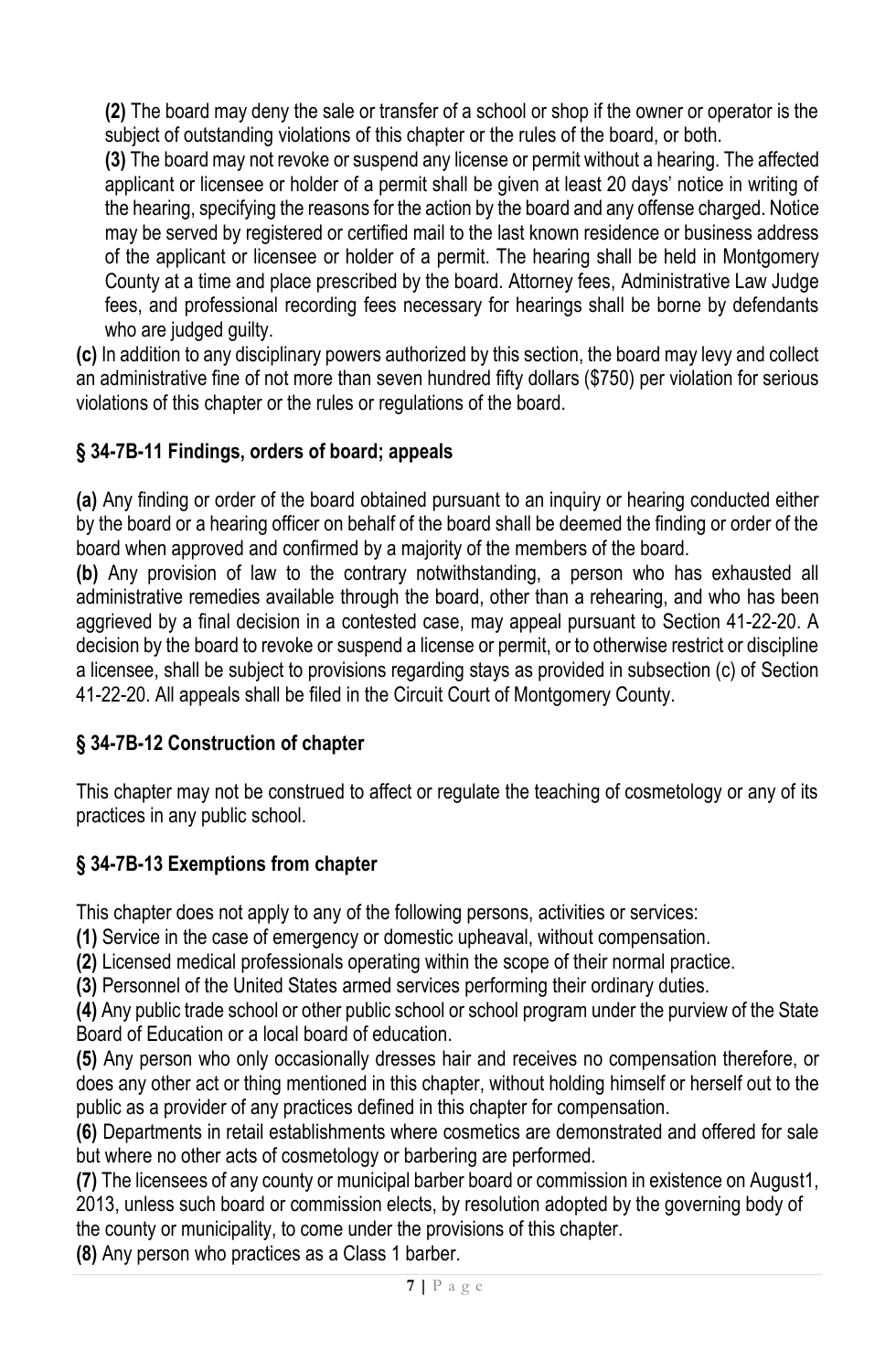# **§ 34-7B-14 Duration, expiration, and reinstatement of license; records**

**(a)** No license issued by the board shall be valid for more than two years.

**(b)** An expired license may be reinstated within four years after the date of expiration by paying renewal fees for the lapsed period, a current renewal fee, and a late fee.

**(c)** A license which has been expired for more than four years may be reinstated by furnishing proof of prior licensure, paying the appropriate examination fee, passing the appropriate examination, and paying renewal fees of not more than three hundred dollars (\$300), the current renewal fee, and a late fee.

**(d)** The record of any licensee, student, apprentice, or examination candidate who does not renew within four years or which does not indicate any activity for four years may be purged by the board.

# **§ 34-7B-15 Student Registration**

**(a)** No person may be registered as a student unless he or she satisfies all the following qualifications:

**(1)** Is at least 16 years old.

**(2)** Has successfully completed at least 10 grades in secondary school, or the equivalent.

**(b)** Upon certification of enrollment by a school, the name, address, social security number, and birth date of each student shall be sent to the board on a form provided by the board.

**(c)** A student who has completed 70% of the required school instructional hours may work in a shop when school is not in session. One student shall be allowed for each licensee in the shop.

**(d)** Within 120 days after a student completes the required school instructional hours and training, the appropriate instructor shall certify a record of completion for the student to the board.

**(e)** An instructor who fails to certify student completion to the board in a timely manner shall be in violation of board rules and may be subject to a fine by the board.

**(f)** If a student does not receive his or her license within two years after certification of completion of training, the board may require the student to complete additional hours of training before applying or reapplying for licensure.

# **§ 34-7B-16 Apprentice registration**

**(a)** No person may be registered as an apprentice in a shop unless he or she satisfies all the following qualifications:

**(1)** Is at least 16 years old.

**(2)** Has successfully completed at least 10 grades in secondary school, or the equivalent.

**(3)** Has paid the applicable registration fee.

**(b)** Before an apprentice begins work under this chapter, the sponsor, on behalf of a potential apprentice, shall request and obtain an apprenticeship work permit from the board.

**(c)** An apprentice may train in a licensed shop under a current licensee who has been licensed for at least five years in the appropriate field.

**(d)** Within 120 days after an apprentice completes the required hours and training, the sponsor shall certify a record of completion for the apprentice to the board.

**(e)** A sponsor who fails to certify apprentice completion to the board in a timely manner shall be in violation of board rules and may be subject to a fine by the board.

**(f)** If an apprentice does not receive his or her license within two years after certification of completion of training, the board may require the apprentice to complete additional hours of training before applying or reapplying for licensure.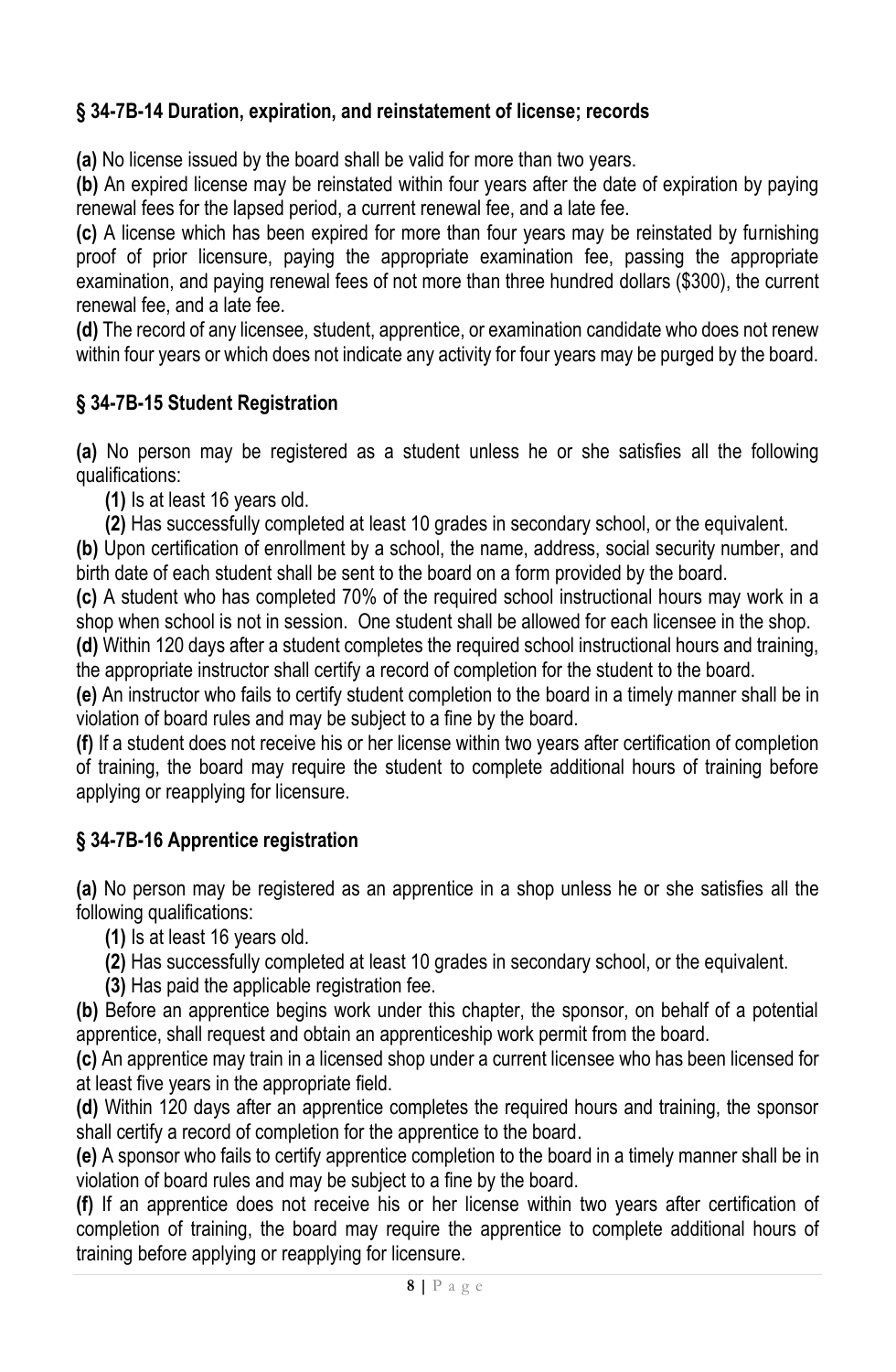**(g)** No person who holds a current license in another state shall be issued an apprentice permit for the same type of license.

# **§ 34-7B-17 Barbers**

**(a)** No person may be admitted to an examination or licensed as a Class 2 barber unless he or she possesses all the following qualifications:

**(1)** Is at least 16 years old.

**(2)** Has successfully completed at least 10 grades in secondary school, or the equivalent.

**(3)** Has successfully completed at least 1,000 clock hours in a licensed or registered school of barbering or 2,000 clock hours under the immediate supervision of a Class 2 licensed barber, who has held a license for at least five years, including time practicing as a barber before August 1, 2013, and as a licensed barber under this chapter before the effective date of the act amending this subdivision, and has worked in a licensed shop for a period of two years. The five-year requirement shall not apply to barbers operating on August 1, 2013.

**(b)** Any applicant who satisfies the qualifications in subsection (a), pays the applicable examination fee, successfully completes the applicable examination, and pays the license fee shall be issued a Class 2 barber license.

#### **§ 34-7B-18 Cosmetologists**

**(a)** No person may be admitted to an examination or licensed as a cosmetologist unless he or she possesses all the following qualifications:

- **(1)** Is at least 16 years old.
- **(2)** Has successfully completed at least 10 grades in secondary school, or the equivalent.
- **(3) a.** Has successfully completed at least 1,500 clock hours in a licensed or registered school of cosmetology or on courses reported in credit hours. Credit hour programs must be reviewed by and approved by the board as satisfying licensure requirements.

**b.** In lieu of the requirements in paragraph a., has completed 3,000 hours under the immediate supervision of a cosmetologist continuously licensed under the provisions of this chapter, for at least five years before applying for an apprentice, over a period of three years.

**(b)** Any applicant who satisfies the qualifications in subsection (a), pays the applicable examination fee, successfully completes the applicable examination, and pays the license fee shall be issued a cosmetologist license.

## **§ 34-7B-19 Estheticians**

**(a)** No person may be admitted to an examination or licensed as an esthetician unless he or she possesses all the following qualifications:

- **(1)** Is at least 16 years old.
- **(2)** Has successfully completed at least 10 grades in secondary school, or the equivalent.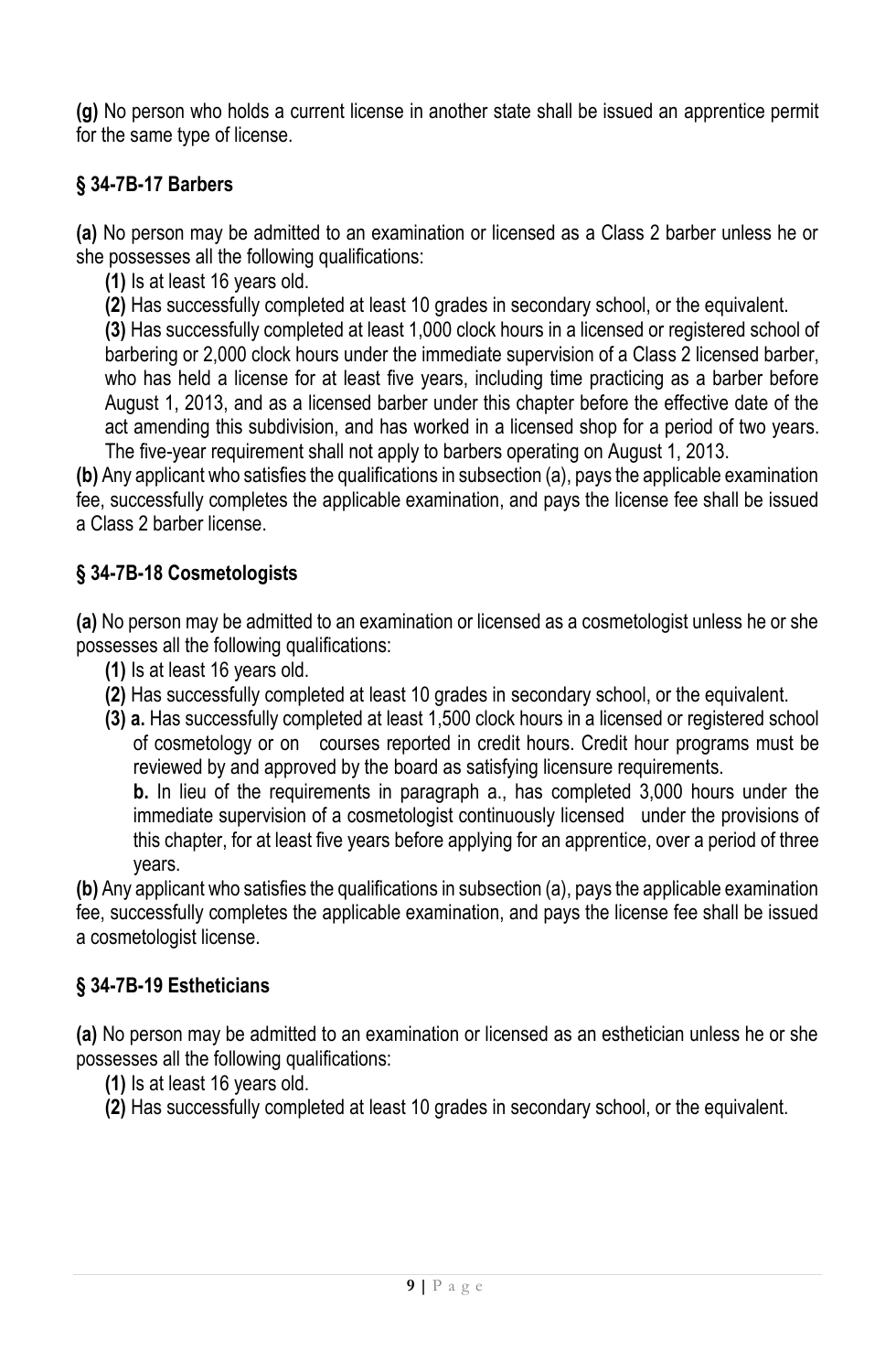**(3)** Has successfully completed at least 1,000 clock hours of skin care instruction in a licensed or registered school of esthetics or school of cosmetology or on courses reported in credit hours or 2,000 hours under the immediate supervision of an esthetician continuously licensed under the provisions of this chapter, for at least five years before applying for an apprentice, over a period of three years. Credit hour programs must be reviewed and approved by the board as satisfying licensure requirements.

**(b)** Any applicant who satisfies the qualifications in subsection (a), pays any applicable examination fee, successfully completes any applicable examination, and pays the license fee shall be issued an esthetician license.

# **§ 34-7B-20 Natural Hair Stylists**

**(a)** No person may be admitted to an examination or licensed as a natural hair stylist unless he or she satisfies all the following qualifications:

**(1)** Is at least 16 years old.

**(2)** Has successfully completed at least 10 grades in secondary school, or the equivalent.

**(3)** Has successfully completed at least 210 clock hours in a licensed or registered school of cosmetology or natural hair styling or 420 clock hours in a licensed shop for a period of six months under the immediate supervision of a licensed cosmetologist or natural hair stylist, who has held a license for at least five years, including practicing as a natural hair stylist before August 1, 2013, and as a licensed cosmetologist or a natural hair stylist before the effective date of the act amending the subdivision. The five-year requirement shall not apply to natural hair stylists operating before August 1, 2013.

**(b)** Any applicant who satisfies the qualifications in subsection (a), pays any applicable examination fee, successfully completes any examination, and pays the license fee shall be issued a natural hair stylist license.

**(c)** Any person who is working as a natural hair stylist on August 1, 2013, upon payment of the applicable license fee by January 28, 2014, shall be licensed by the board under this section. Any person licensed pursuant to this section shall be subject to this chapter and rules adopted by the board pursuant to this chapter including, but not limited to, shop requirements, sanitation procedures, and license renewal.

## **§ 34-7B-21 Manicurists**

**(a)** No person may be admitted to an examination or licensed as a manicurist unless he or she satisfies all the following qualifications:

- **(1)** Is at least 16 years old.
- **(2)** Has successfully completed at least 10 grades in secondary school, or equivalent.
- **(3) a.** Has successfully completed at least 750 clock hours of manicure instruction in a school licensed or registered under the provisions of this chapter or on courses reported in credit hours. Credit hour programs must be reviewed and approved by the board as satisfying licensure requirements.

**b.** In lieu of the requirements in paragraph a., has completed 1,200 hours under the immediate supervision of a manicurist continuously licensed under the provisions of this chapter for at least five years before applying for an apprentice, over a period of two years not exceeding eight hours a day or 48 hours a week.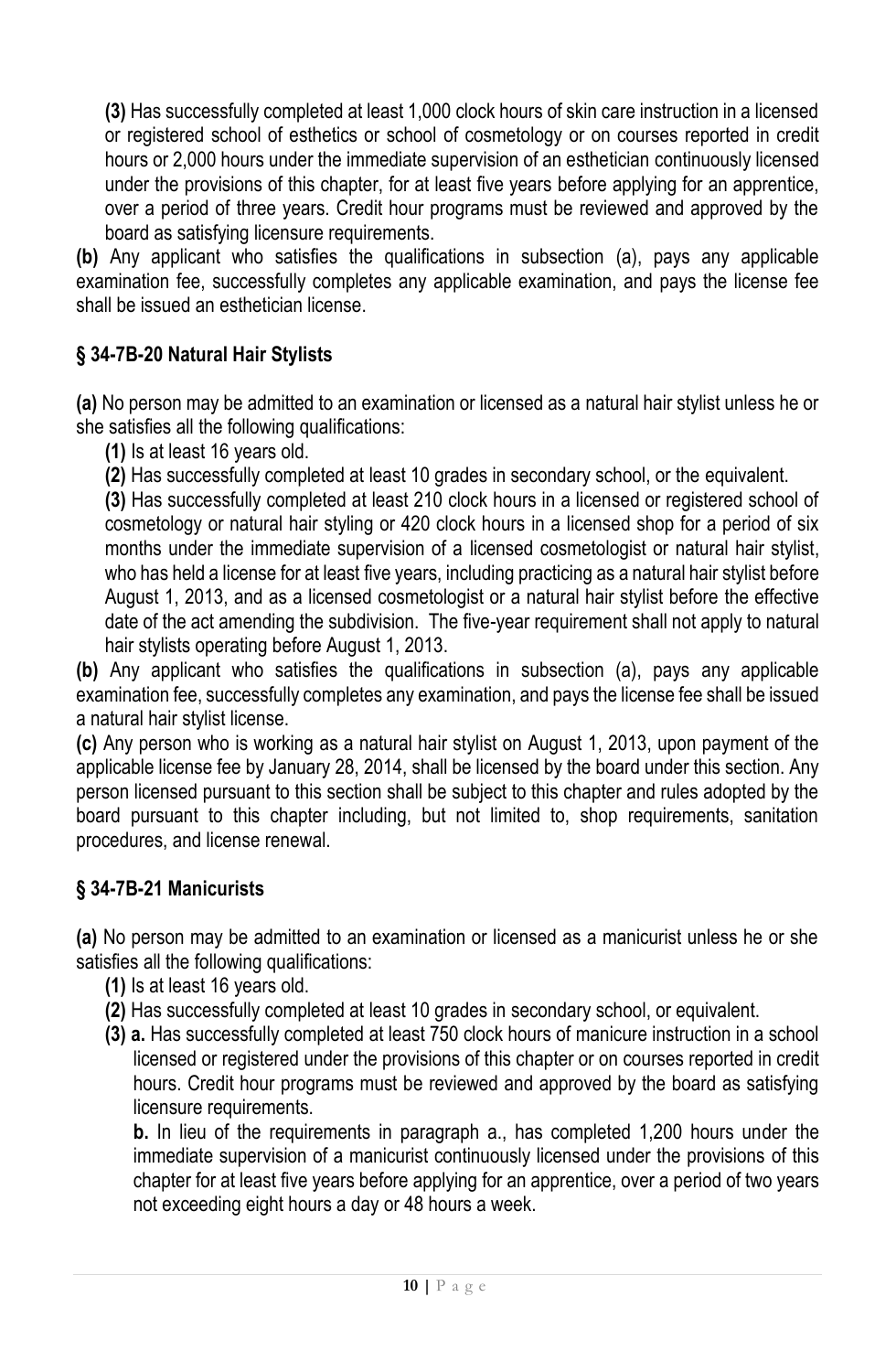**(b)** Any applicant who satisfies the qualifications in subsection (a), pays any applicable examination fee, successfully completes any applicable examination, and pays the license fee shall be issued a manicurist license.

# **§ 34-7B-22 Esthetician/Manicurist**

**(a)** No person may be admitted to an examination or licensed as an esthetician/manicurist unless he or she holds a license as an esthetician and has successfully completed at least 650 hours in nail technology in a school licensed or registered under this chapter.

**(b)** Any applicant who satisfies the qualifications in subsection (a), pays any applicable examination fee, successfully completes the examination, and pays the license fee shall be issued an esthetician/manicurist license.

# **§ 34-7B-23 Manicurist/Waxer**

**(a)** No person may be admitted to an examination or licensed as a manicurist/waxer unless he or she holds a license as a manicurist and has successfully completed at least 160 hours in waxing in a school licensed or registered under the provisions of this chapter.

**(b)** Any applicant who satisfies the qualifications in subsection (a), pays the applicable examination fee, successfully completes the examination, and pays any license fee shall be issued a manicurist/waxer license.

## **§ 34-7B-24 Instructors**

**(a)** No person may be admitted to an examination or

licensed as an instructor unless he or she possesses all the following qualifications:

- **(1)** Has completed at least 12 grades in secondary school, or equivalent.
- **(2)** Holds a valid license in the applicable area of practice.
- **(3)** Satisfies either of the following requirements:

**a.** Has successfully completed at least 1,500 hours in a teacher's training course at a school licensed or registered under the provisions of this chapter.

**b.** Has completed at least one year of active experience in a shop plus 650 hours in a school licensed or registered under the provisions of this chapter.

**(b)** Any applicant who satisfies the qualifications in subsection (a), pays the applicable examination fee, successfully completes the applicable examination, and pays the license fee shall be issued an instructor license for the applicable area of practice.

# **§ 34-7B-25 Threaders**

Threaders shall register with the board and pay an original license fee by January 28, 2014. Any person licensed pursuant to this section shall be subject to this chapter and rules adopted by the board, including, but not limited to, shop requirements, sanitation procedures, and license renewal.

# **§ 34-7B-26 Schools**

**(a)** Before being licensed by the board to operate a school, an applicant shall satisfy all the requirements of this section.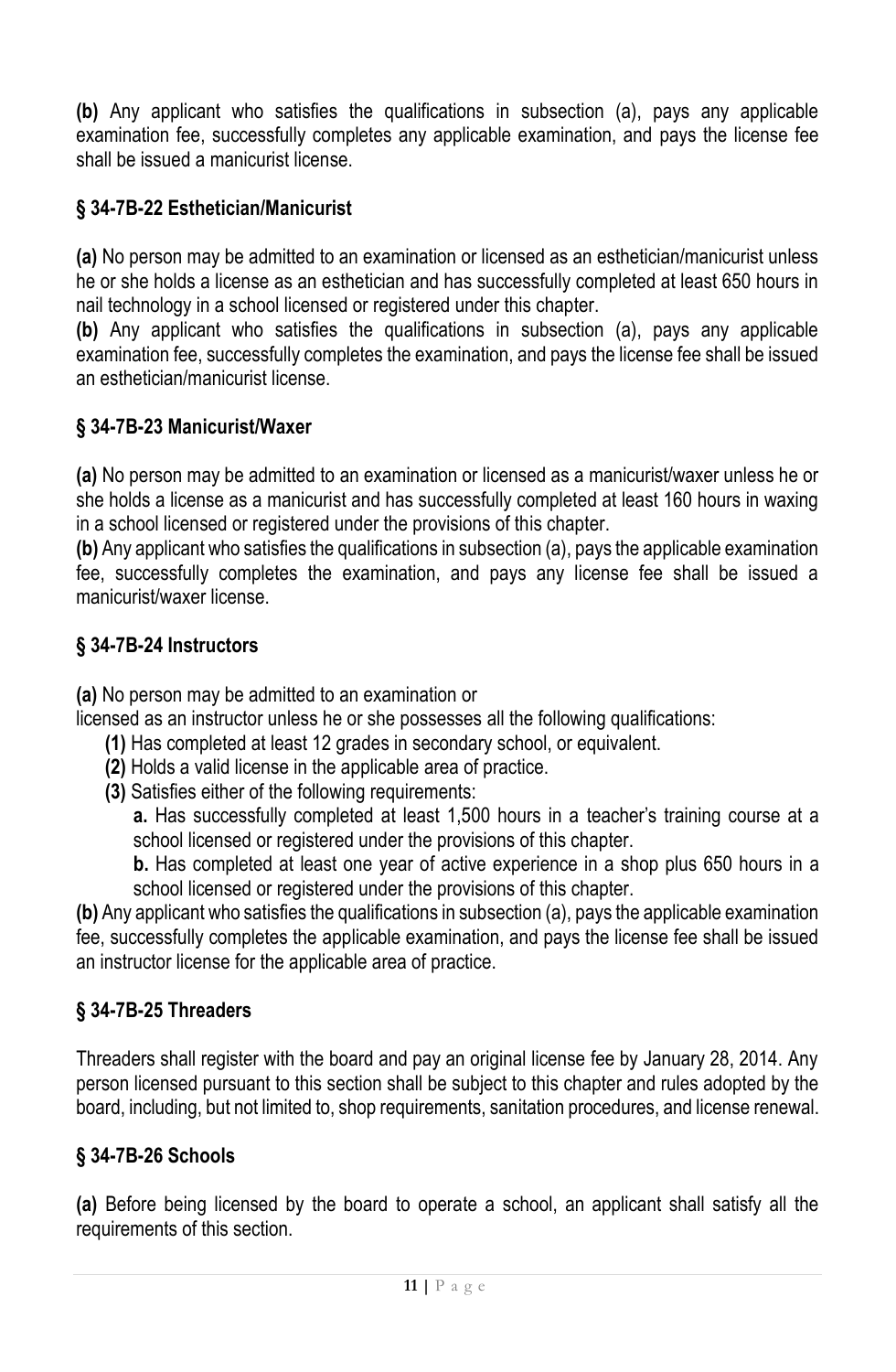**(1)** An applicant shall submit to the board all of the following:

**a.** A bond, in the amount of fifty thousand dollars (\$50,000) to protect potential students in the event of closure.

**b.** Proof of sufficient liability insurance coverage.

**c.** A current financial statement prepared by a reputable source and, if required by the board, a letter of credit.

**d.** A list of equipment owned by the school.

**e.** A sample of student contract agreements and financial forms relating to tuition, grants, and scholarships.

**f.** Furnish affidavits from an adequate number of prospective students as approved by the board stating their intent to enroll when the school opens.

**(2)** The applicant, owner, proposed dean, or proper corporate executive may be required to appear before the board.

**(3)** The applicant shall satisfy the board that the building proposed to house the school is all of the following:

**a.** In compliance with all state and local zoning, health, and building codes.

**b.** Clean and well lighted.

**c.** Large enough to accommodate the anticipated student body.

**d.** Completely segregated from any other business.

**e.** Contains sufficient equipment and supplies for the proper and complete teaching of all subjects in its proposed curriculum.

**(b)** To maintain current and continuing licensure under this chapter, the school, to the satisfaction of the board, shall do all of the following:

**(1)** Employ one instructor and one on-call instructor for the first 20 students enrolled and in attendance at the school, and an additional instructor for each additional 20 students enrolled and in attendance at the school.

**(2)** Have no more than two instructor trainees per each instructor.

**(3)** Provide that the same person may not serve as the on-call instructor for more than one school.

**(4)** Maintain daily, monthly, and cumulative records for each student.

**(5)** Maintain regular classes and instruction hours.

**(6)** Establish grades and conduct appropriate examinations on a timely basis.

**(7)** Require a school term of training for a complete course with the minimum number of hours prescribed for each term. Programs reporting by clock hours shall comply with recording rules provided in this subsection and shall also furnish the board with an official transcript for each student within 30 days after the student completes the program or terminates enrollment*.*

**(8)** Include practical demonstrations, theoretical studies, and the study of sanitation, sterilization, and other safety measures and the use of antiseptics, cosmetics, and electrical appliances consistent with the practical and theoretical requirements applicable to any of the practices regulated by this chapter which are part of the school's curriculum.

**(c)** A school engaged only in the teaching of Class 2 barbers, estheticians, or manicurists is not required to provide instruction in other practices regulated by this chapter. Such a school is required to satisfy all requirements imposed upon a school of cosmetology or a school of barbering relating to instructors, attendance records, enrollment, and other matters.

**(d)** The sale or transfer of a school is subject to prior approval by the board if the school is to continue in operation after the sale or transfer. The board may deny the sale or transfer of a school if the owner or operator of the school is the subject of outstanding violations of this chapter or the rules of the board, or both.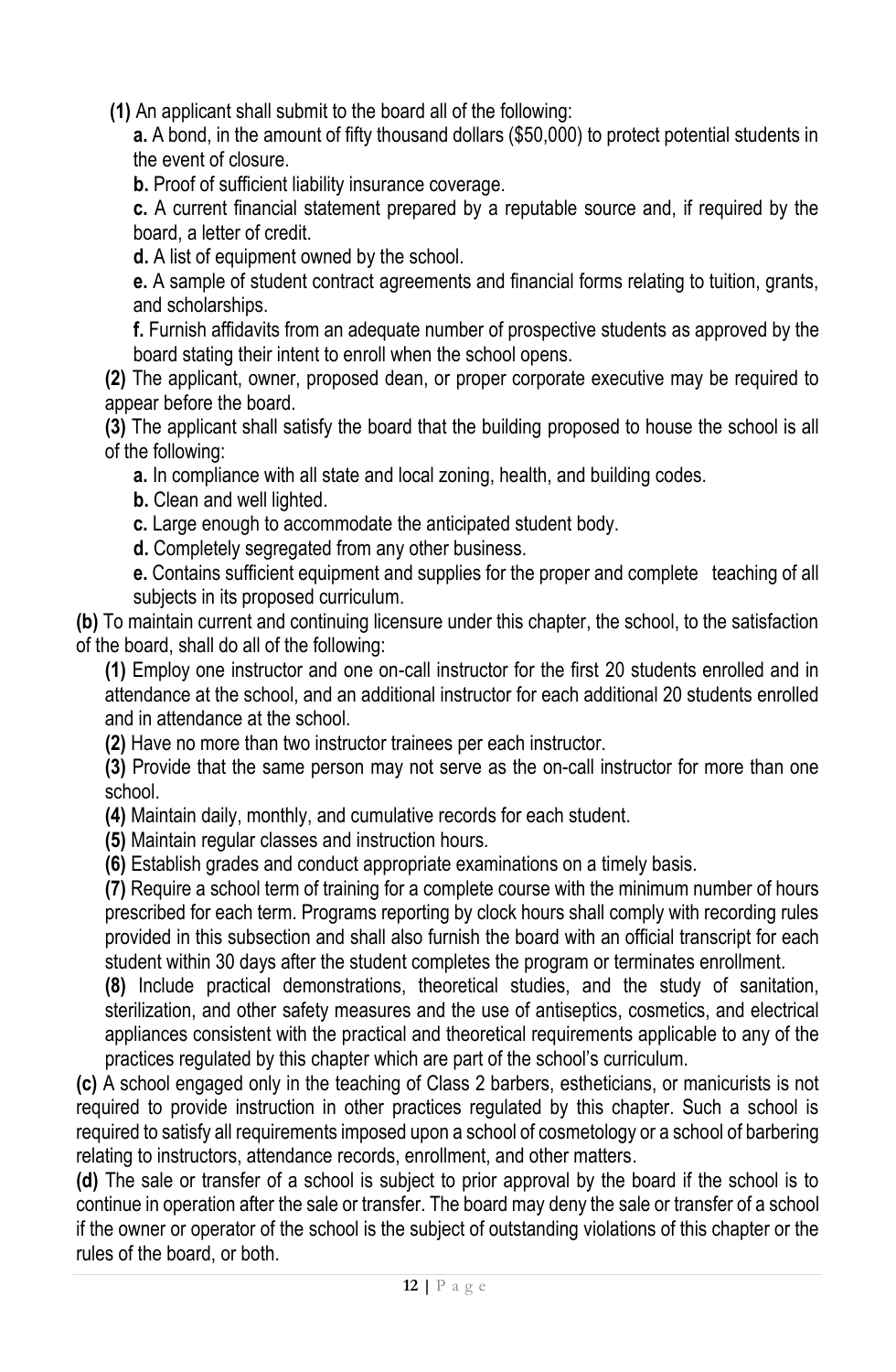# **§ 34-7B-27 Licensure under former chapter**

The status of any person or entity properly licensed by the Alabama Board of Cosmetology under former Chapter 7A of this title, on August 1, 2013, shall continue under the Alabama Board of Cosmetology and Barbering.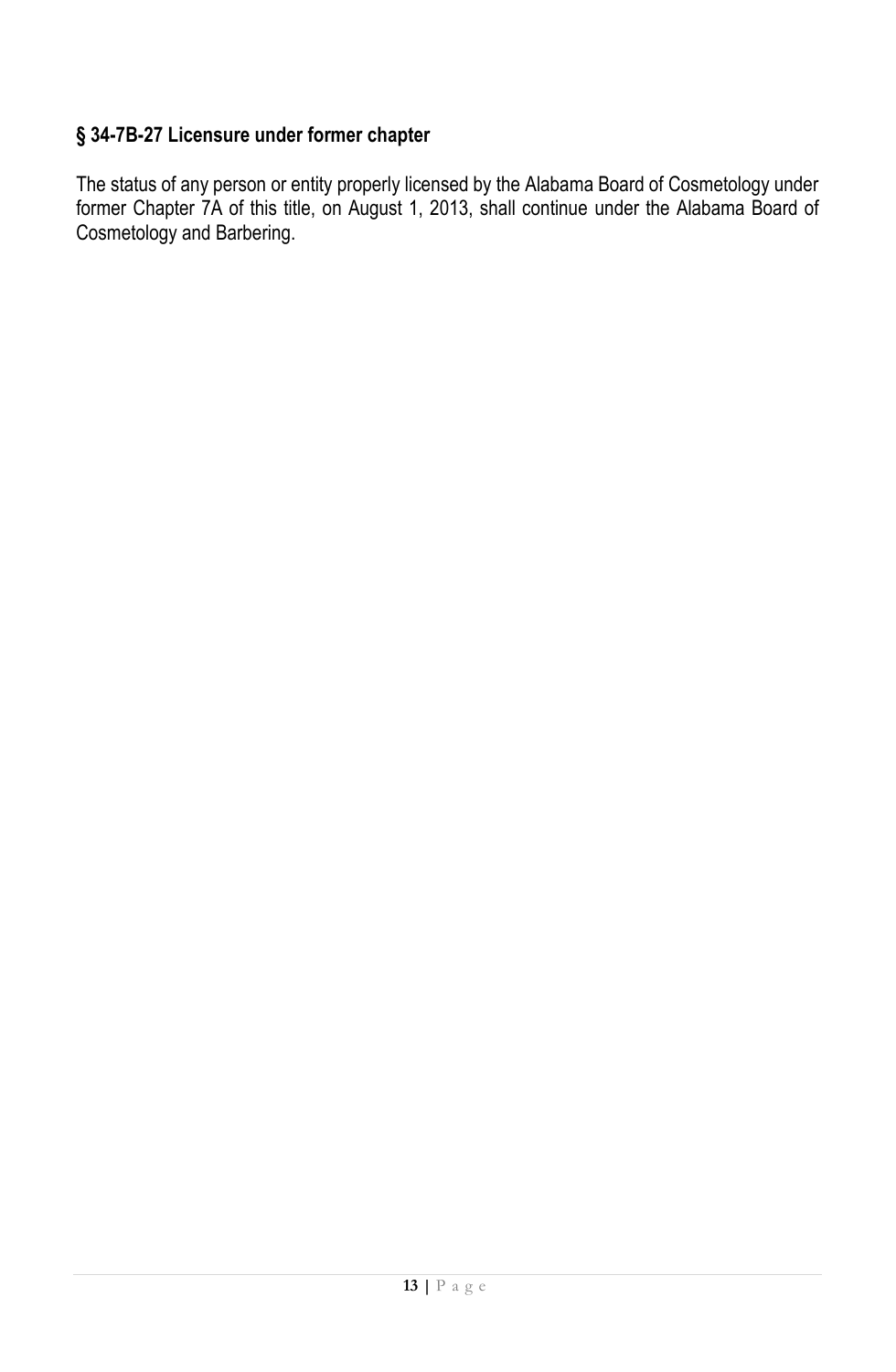#### **ALABAMA ADMINISTRATIVE CODE**

#### **CHAPTER 250-X-1 ADMINISTRATION**

#### **250-X-1.01 Disciplinary Procedures and Actions.**

**(1)** The Board may initiate investigations as appropriate by inspections or otherwise to determine compliance with state law and the rules and regulations of the Board.

**(2)** On the basis of investigative findings, the Board may file a complaint against any person or business licensed under the provisions of the *Code of AL 1975, § 34-7B*, or against any other person or business in violation thereof.

**(3)** The Board shall investigate written complaints filed by the public against any person or business licensed under the provisions of the *Code of AL 1975, § 34-7B,* or against any other person or business in violation thereof.

**(4)** The Board may require a licensee to submit a written and sworn statement to the Board in response to any complaint or investigation by the Board.

**(5)** All reports of investigations of complaints shall be submitted to the Investigative Committee of the Board.

**(a)** The Investigative Committee shall be composed of one Board member, the Board's attorney and the Executive Director of the Board or the Director's designee. By vote the Board shall appoint a Board member to serve on the Investigative Committee on an annual basis.

**(b)** The Investigative Committee shall review the investigation and complaint to determine if probable cause exists for disciplinary or enforcement proceedings by the Board. The Board member participating in the probable cause determination by the Investigative Committee shall not participate in any disciplinary proceedings of the Board arising from the investigation.

**(c)** Two members shall comprise a quorum of the Investigative Committee.

**(d)** No Board member shall serve longer than two (2) consecutive annual terms on the Investigative Committee. By vote the Board may remove or replace designated Board member serving on Investigative Committee for any reason.

**(e)** By vote the Board may appoint a substitute on the Investigative Committee for any complaint in which the designated Board member has a conflict of interest or is otherwise disqualified, including involvement as a possible witness to facts involved in the investigation.

**(6)** The Board's attorney on behalf of the Board shall refer investigations involving possible criminal violations of state law to the Alabama Attorney General or other appropriate state or local law enforcement agency and provide assistance as necessary to assure compliance with state laws and Board rules.

**Author:** Bob McKee

**Statutory Authority:** *Code of AL 1975*, § 34-7B-10 **Filed Oct 25, 2013; Effective Nov 29, 2013**

#### **250-X-1-.02 Administrative Complaint Procedures**

**(1)** When the Investigative Committee determines disciplinary action against a licensee is necessary, the Board shall prepare a summons and administrative complaint to be executed by the Executive Director on behalf of the Board. However, the Board may enter into settlement as referenced in paragraph 8 of Administrative Rule 250-X-1-.02 before issuance of any summons and complaint.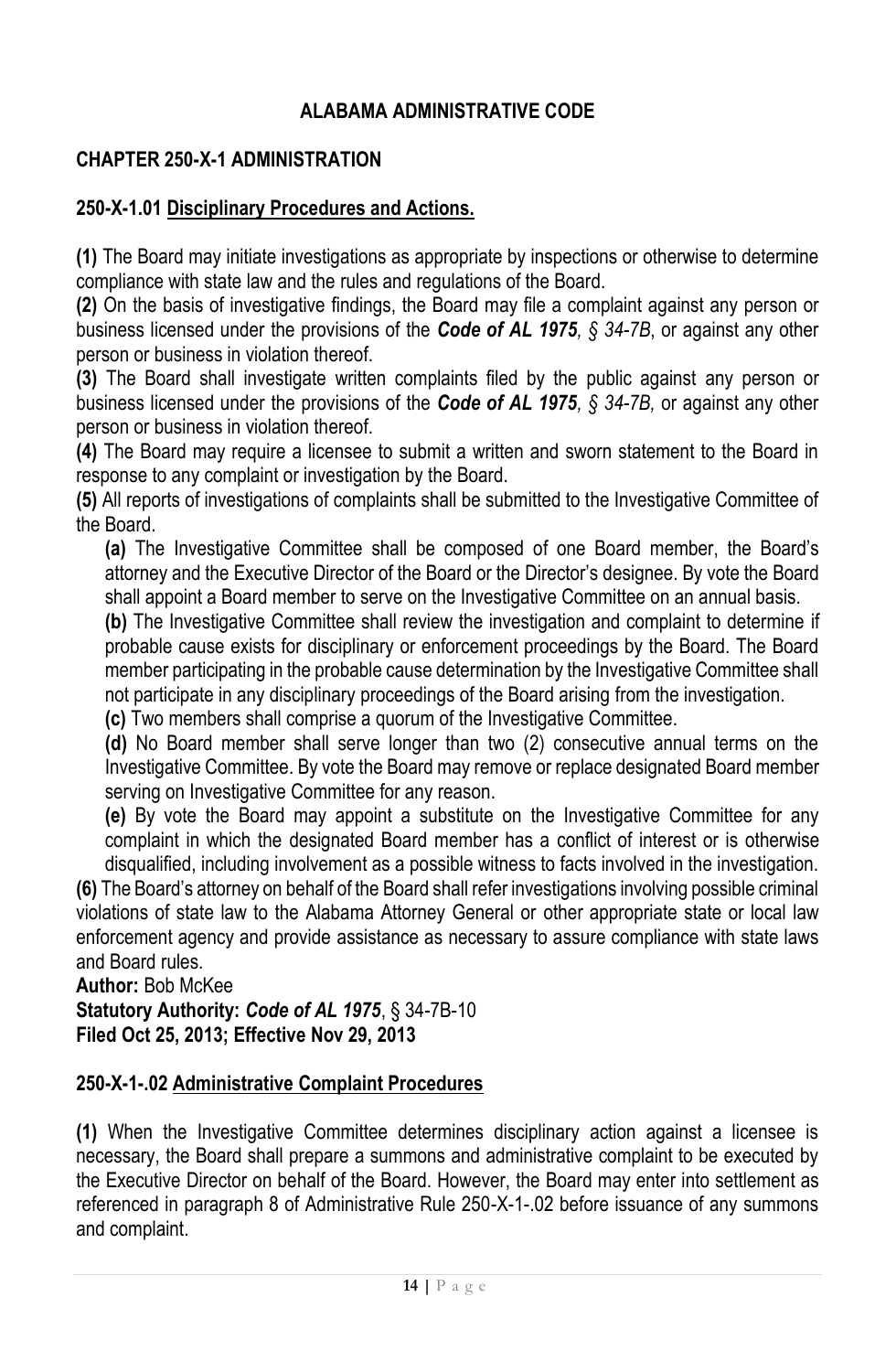**(2)** The Board shall serve a copy of the summons and administrative complaint on the licensee against whom the complaint has been filed. The method of service shall be either certified mail or personal service. If the Board is unable to obtain service of the summons and administrative complaint by certified mail or personal service, the Board or its attorney may serve the summons and administrative complaint by first class mail to the most recent address on file with the Board of the licensee against whom the complaint has been filed.

**(3)** The summons and administrative complaint shall give notice in substantial compliance with the Alabama Administrative Procedures Act, Section 12(b)<sup>1</sup> .

**(4)** Upon service of the administrative complaint, the Board shall schedule an administrative hearing to be held within two months of the date the summons and administrative complaint has been served by certified mail or personal service. The administrative hearing shall be held at the offices of the Board or other location designated by the Board.

**(5)** If the person against whom the administrative complaint has been filed is a member of the Board, that Board member shall be notified in writing of the administrative charges by the Board's Executive Director and shall not participate in any proceedings or meetings related to the complaint.

**(6)** In all administrative charges issued by the Board, the Board's attorney shall serve as prosecuting attorney and shall present evidence in support of the administrative complaint at the administrative hearing conducted by the Board or its Hearing Officer.

**(7)** Following its investigation, if the Investigative Committee determines that no probable cause exists, the investigative proceedings shall be terminated, and investigation of that complaint shall be closed.

**(8)** At any time during the investigation process, the Investigative Committee, the Executive Director, or the Board's Attorney may enter into informal settlement agreements on behalf of the Board.

**(9)** The Board retains the discretionary authority to invoke the administrative complaint procedures set forth in these Rules against any person in lieu of instituting criminal proceedings against the unlicensed person. This provision does not restrict in any manner the authority of other state or local law enforcement agencies to pursue criminal penalties as otherwise provided by law. **Author:** Jeannie G. Price, CPA

**Statutory Authority:** *Code of AL 1975*, § 34-7B-10 **Amended Jul. 18, 2019; Effective Sept. 1, 2019**

## **250-X-1-.03 Informal Settlement Proceedings**

**(1)** The Board or other party to an administrative proceeding may initiate informal settlement negotiations to resolve the administrative complaint or investigation by the Board.

**(2)** Neither the Board nor any other party is obligated to use informal settlement procedures or to participate in informal settlement negotiations.

<sup>1</sup> *Alabama Administrative Procedure Act, § 41-22-12 (b), Code of Alabama 1975, reads as follows: (1) A statement of the time, place, and nature of the hearing;*

*<sup>(2)</sup> A statement of the legal authority and jurisdiction under which the hearing is to be held;*

*<sup>(3)</sup> A reference to the particular sections of the statutes and rules involved; and* 

*<sup>(4)</sup> A short and plain statement of the matters asserted. If the agency of other party is unable to state the matters in detail at the time the notice is served, the initial notice may be limited to a statement of the issues involved. Thereafter, upon application, a more definite and detailed statement shall be furnished.*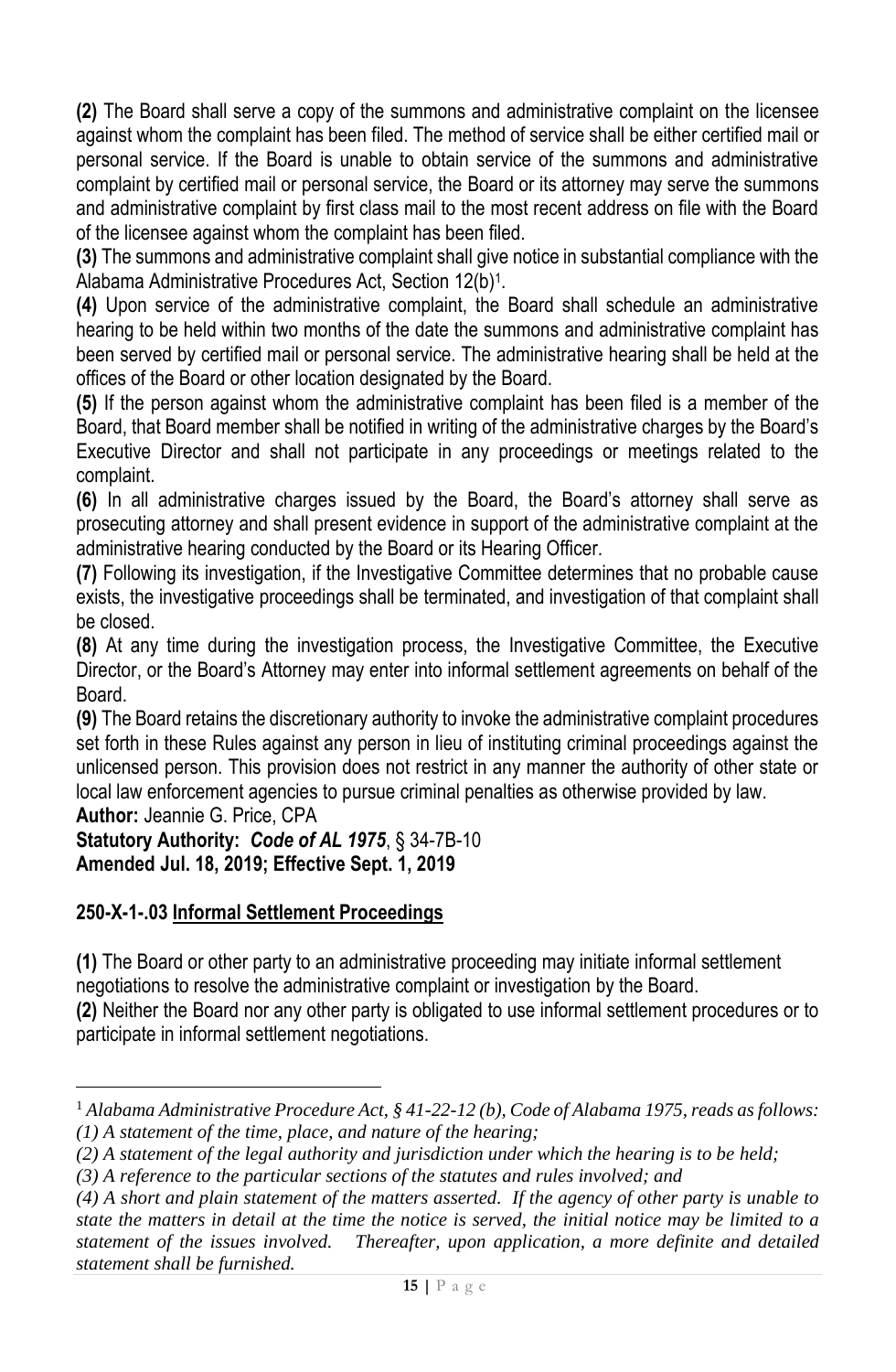**(3)** Any informal settlement shall be to terms that are negotiated to be in the best interest of the Board. **Author:** Bob McKee

**Statutory Authority:** *Code of AL 1975*, § 34-7B-10 **Filed Oct. 25, 2013; Effective Nov. 29, 2013**

# **250-X-1-.04 Consolidation of Administrative Proceedings**

**(1)** The Board or its Hearing Officer may order the consolidation, in whole or in part, of two or more administrative proceedings whenever it appears the matters are substantially related and that such consolidation would expedite or simplify consideration of issues, and no party would be prejudiced thereby. This consolidation may include multiple cases involving the same parties or may include multiple cases involving different parties provided that other requirements of consolidation have been met.

**(2)** Any party may request the Board or its Hearing Officer to sever any part of an administrative proceeding that has been consolidated when it appears consolidation will not expedite or simplify consideration of issues or that the party will be prejudiced by continued consolidation of proceedings.

**Author:** Bob McKee **Statutory Authority:** *Code of AL 1975,* § 34-7B-10 **Filed Oct. 25, 2013; Effective Nov. 29, 2013**

#### **250-X-1-.05 Motions**

**(1)** All motions, except those made orally on the record during an administrative hearing, shall be in writing and shall state the grounds in support of motions. All motions shall describe the relief sought and shall include any legal authority relied upon for relief. A copy of each motion filed with the Board shall be served on all parties accompanied by a certificate of service describing the method of service of the motion on other parties.

**(2)** The Board or its Hearing Officer may permit the non-moving party to file a response to any motion. Any response filed shall be served on other parties in the same manner as required for filing of motions.

**(3)** Any party may submit affidavits or other legal evidence in support of a motion or response provided such evidence is served on the other parties as an attachment to the motion or response filed with the Board.

**Author:** Bob McKee **Statutory Authority:** *Code of AL 1975,* § 34-7B-10 **Filed Oct. 25, 2013; Effective Nov. 29, 2013**

#### **250-X-1-.06 Pre-hearing Procedures**

**(1)** The time requirements for conducting an administrative hearing may be waived by the filing of a written joint motion of the parties indicating an agreement to delay the proceedings and including a brief statement of the reasons for the requested delay. The Board or its Hearing Officer shall retain the discretionary authority to grant or deny the request to delay the proceedings.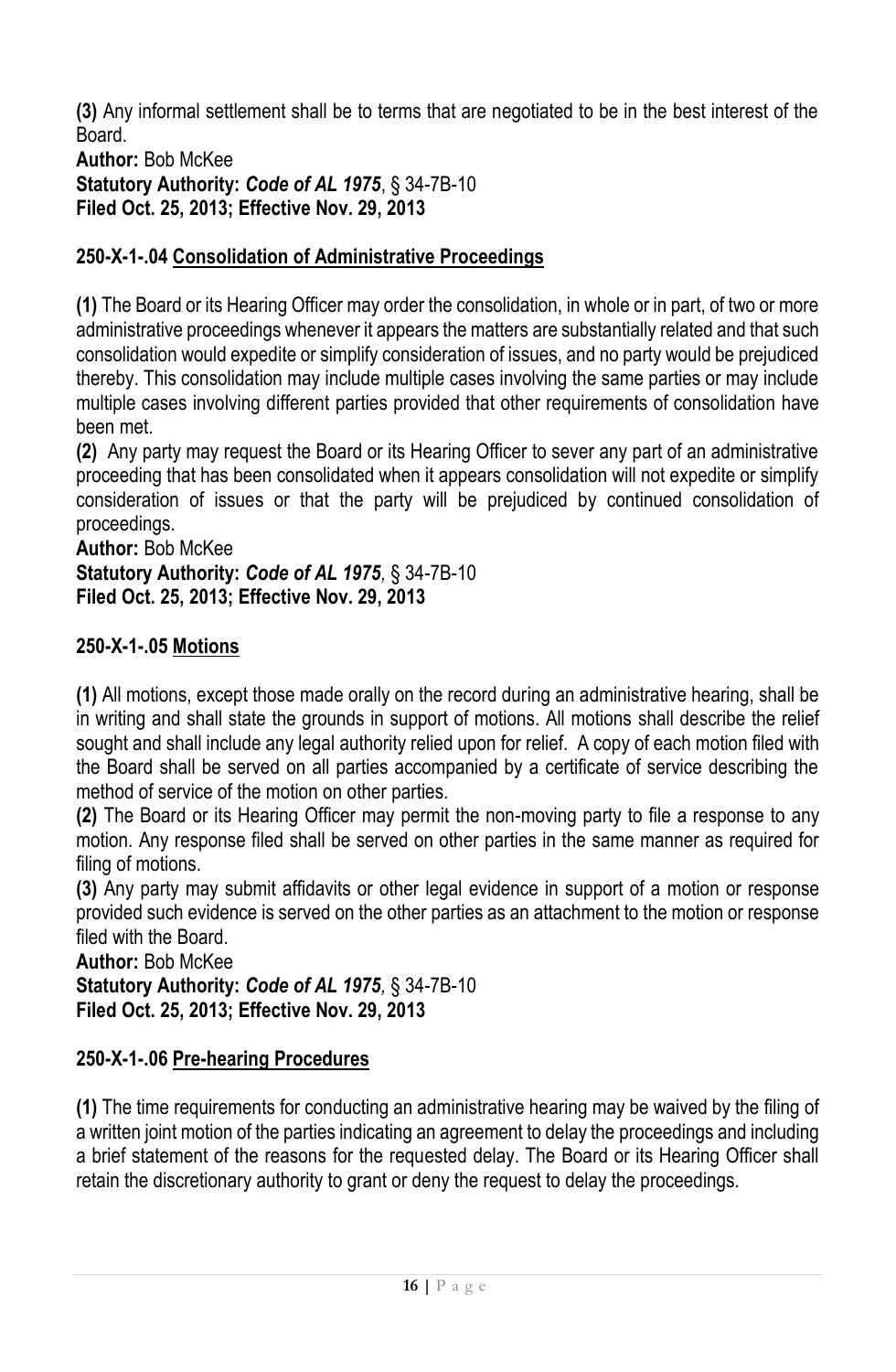**(2)** The Board or its Hearing Officer may require the parties to appear at a specified time and place in advance of the hearing for one or more pre-hearing conferences to consider:

**(a)** The settlement of the case;

**(b)** The identification and/or clarification of the contested issues;

**(c)** Submission of admissions or stipulation to facts;

**(d)** Stipulation to the genuineness of documents that avoid unnecessary witnesses or proof;

**(e)** The identification of any facts of which official notice is proposed to be taken;

**(f)** The identification of any expert witnesses expected to testify and the substance of any opinion to which the expert witness may testify;

**(g)** And any other such matters that may be necessary or relevant to the determination of the issues involved in the administrative hearing.

**(3)** The Board or its Hearing Officer shall issue a written pre-hearing order reciting the actions taken at any pre-hearing conference, including any stipulations or agreements by the parties regarding the issues to be resolved at administrative hearing.

**Author:** Bob McKee

**Statutory Authority***: Code of AL 1975,* § 34-7B-10 **Filed Oct. 25, 2013; Effective Nov. 29, 2013** 

#### **250-X-1-.07 Pre-hearing Discovery**

**(1)** Pre-hearing discovery shall be permitted only upon determination by the Board or its Hearing Officer that:

**(a)** Discovery will not unreasonably delay the proceedings;

**(b)** Discovery sought has significant probative value to the issues involved in the administrative hearing;

**(c)** Discovery sought will prevent fraud;

**(d)** Discovery sought will prevent undue surprise at the administrative hearing;

**(e)** And/or discovery sought will otherwise provide fundamental fairness to the parties to the administrative hearing.

**(2)** All discovery sought must relate to charges contained in the administrative complaint or defenses to those charges.

**(3)** The following methods of discovery are available, pursuant to the discretion of the Board or the Board's Hearing officer:

- **(a)** Depositions upon oral examinations of expert witnesses;
- **(b)** Interrogatories to the Respondent;

**(c)** Production and copying of documents and things;

- **(d)** Request for admissions to the Respondent;
- **(e)** Requests for entry upon land for inspection and other purposes against any person.

**(4)** All discovery should be conducted in accordance with any terms and conditions imposed by the Board or its Hearing Officer. These terms and conditions may be imposed to protect the parties or other persons from annoyance, embarrassment, oppression, or undue burden and expense. Court reporters' fees and reasonable copying costs shall be borne by the party requesting discovery.

**(5)** Depositions of all parties and their employees, agents, and other persons under their control shall be conducted at the Board's offices in Montgomery, Alabama unless another location is agreed upon by all parties.

**Author:** Bob McKee

**Statutory Authority:** *Code of AL 1975,* § 34-7B-10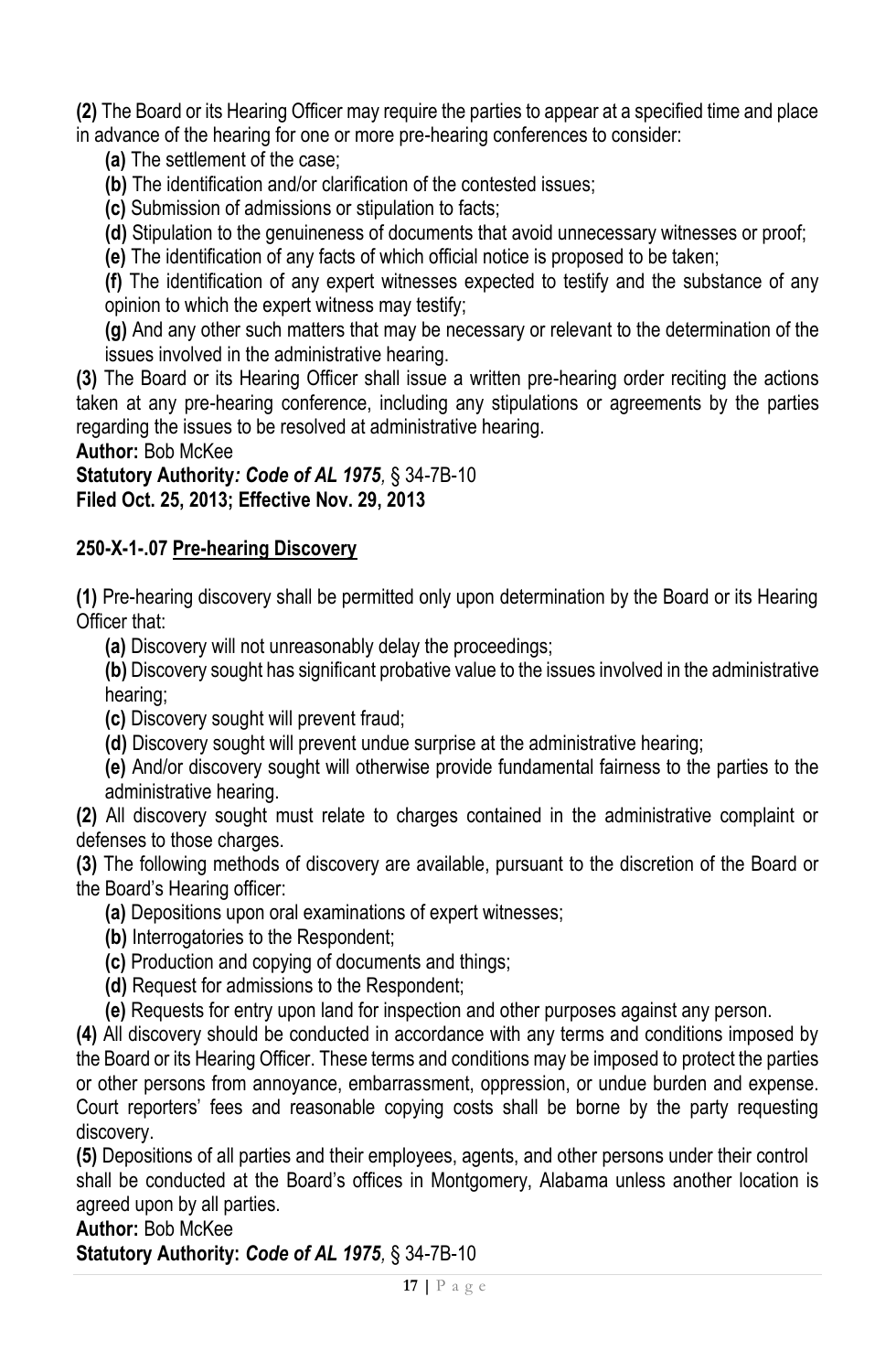# **Filed Oct. 25, 2013; Effective Nov. 29, 2013**

#### **250-X-1-.09 Failure of a Party to Appear.**

If a party fails to appear at a hearing after being given notice of hearing as required by these Rules, the Board or Board's Hearing Officer may proceed with hearing in absence of the party. **Author:** Bob McKee

**Statutory Authority:** *Code of AL 1975,* § 34-7B-10 **Filed Oct. 25, 2013; Effective Nov. 29, 2013** 

#### **250-X-1-.10 Administrative Hearing Procedures.**

**(1)** The Board may appoint a person to act on its behalf as Hearing Officer at its administrative hearings. The Hearing Officer shall preside at administrative hearings and shall rule on all questions of evidence and procedure. The Hearing Officer shall admit all evidence that is relevant, material, and which has probative value to the issues under consideration by the Board. Offers of settlement and compromise are not admissible. The Hearing Officer shall consider evidence presented and then submit a recommendation to Board, including: a procedural summary of case; findings of fact; conclusions of law; and a recommended decision on the issues included in administrative complaint including, if necessary, suggested administrative punishment pursuant to the charges in the administrative complaint. The Hearing Officer's recommendations shall be considered by the Board but are not binding on the Board. Within sixty (60) days after receipt of the Hearing Officer's recommendation, the Board shall issue an appropriate administrative order modifying, approving or rejecting the recommendation. If the hearing was conducted by the Board itself, the Board shall issue its order within sixty (60) days after receipt of the court reporter's transcript of the administrative hearing. The Board's order in all instances shall include a procedural history of the case, findings of fact, conclusions of law, and its decision regarding the issues contained within the administrative complaint, including, if necessary, the appropriate administrative punishment.

**(2)** Prior to the taking of witness testimony at the administrative hearing, the Respondent or Respondents shall enter a plea of "guilty" or "not guilty" to each charge contained in the administrative complaint.

**(3)** All parties shall be allowed to make a concise opening statement regarding the charges in the administrative complaint, defenses to the administrative complaint, expected testimony and evidence, and any proposed administrative punishment.

**(4)** The parties shall be allowed to present evidence by direct and cross-examination. The Executive Director, or a designee acting on behalf of the Investigative Committee, shall present its evidence first followed by the other parties in the order determined by the Board or its Hearing Officer. Examination of witnesses shall not be unduly repetitious. The testimony of all parties and witnesses shall be made under oath administered by the Board or the Board's Hearing Officer.

**(5)** The Board or the Board's Hearing Officer may examine and question any party or witness regarding the administrative complaint and defenses thereto.

**(6)** All parties shall be allowed to make a brief closing statement summarizing the evidence presented and regarding the applicability or relevant state law and/or Board rules and regulations.

**(7)** All testimony and statements given in this administrative hearing shall be electronically or stenographically recorded. Any party wishing to obtain a transcript of the hearing shall make arrangements with the court reporter to receive a copy of the transcript at their own expense.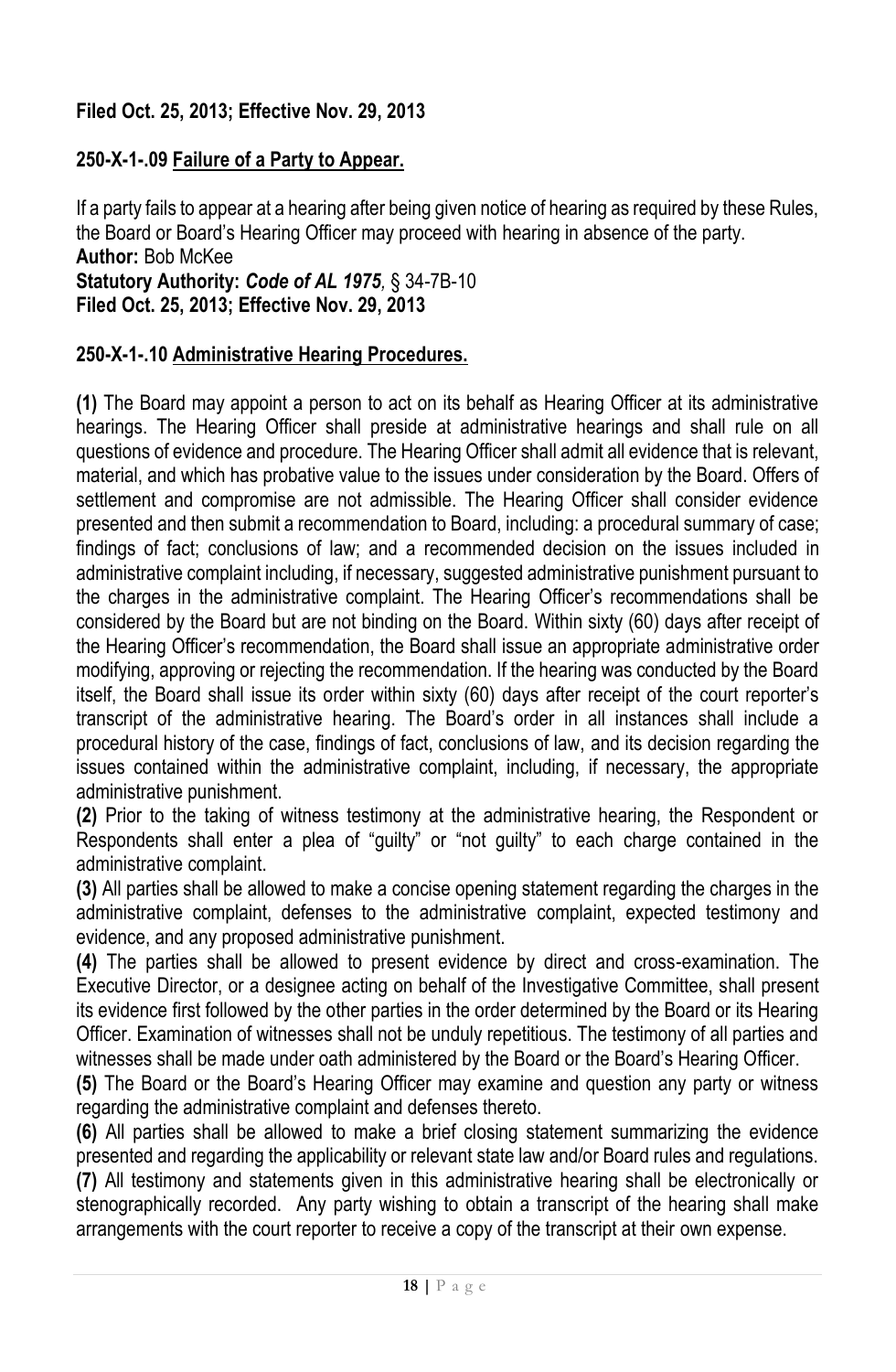**(8)** The parties shall not be bound by the strict rules of evidence prevailing in the courts. Evidence shall be submitted in accordance with the Alabama Administrative Procedures Act, Section 13.<sup>i</sup> The administrative complaint and all attachments shall be made a part of the administrative record for consideration by the Board without further authentication.

**(9)** The Board or its Hearing Officer may admit into evidence the deposition of any witness who is not subject to the subpoena power of the Board or who is unable to be present to testify at the hearing because of death, physical or mental illness, or other good reason at the discretion of the Board or its Hearing Officer.

**(10)** All exhibits that are offered into evidence, whether admitted or not, shall be made a part of the administrative record in the case and be included as part of the court reporter's original transcript of the hearing. The party who offers each exhibit shall be permitted to substitute a true copy of the exhibit for the original exhibit upon request to and permission by the Board or its Hearing Officer.

**(11)** All objections concerning the conduct of the hearing or the admission of evidence may be stated orally or filed in writing during the hearing. The objections and responses thereto shall include a statement of the grounds for the objection and legal authority relied upon. The ruling on the objection by the Board or the Board's Hearing Officer shall be made a part of the administrative record of the hearing. Any party may make an offer of proof regarding evidence that is not admitted and may describe the general nature of the evidence offered and not admitted as party of the administrative record of the hearing.

**(12)** The Board or the Board's Hearing Officer may allow the parties to submit for consideration a proposed order or recommendation which includes a procedural history, proposed findings of fact, conclusions of law, and any suggested administrative punishment. The parties shall cite the appropriate pages of the hearing transcript for any proposed findings of fact.

**(13)** The administrative hearing shall be otherwise conducted in compliance with the provisions and in accordance with the Alabama Administrative Procedures Act, § 41-22-12, *et. seq., Code of AL 1975.* 

**Author:** Bob McKee **Statutory Authority:** *Code of AL 1975,* § 34-7B-10 **Filed Oct. 25, 2013; Effective Nov. 29, 2013**

## **250-X-1-.11 Penalties**

**(1)** The Board may, in its discretion, issue a written public or private reprimand or remove, revoke, or suspend the license of any person who violates state law or the rules and regulations of the Board.

**(2)** The issuance of two or more written letters of public reprimand to a licensee may serve as probable cause for the Investigative Committee to proceed with administrative charges to seek the revocation or suspension of that person's license by the Board, pursuant to an administrative hearing described in these rules.

**(3)** The Board may, in addition to or in lieu of other penalties, levy and collect administrative fines for violations of state law or the rules and regulations of the Board of not more than \$750.00 for each violation.

**Author:** Bob McKee **Statutory Authority:** *Code of AL 1975,* § 34-7B-10 **Filed Oct. 25, 2013; Effective Nov. 29, 2013**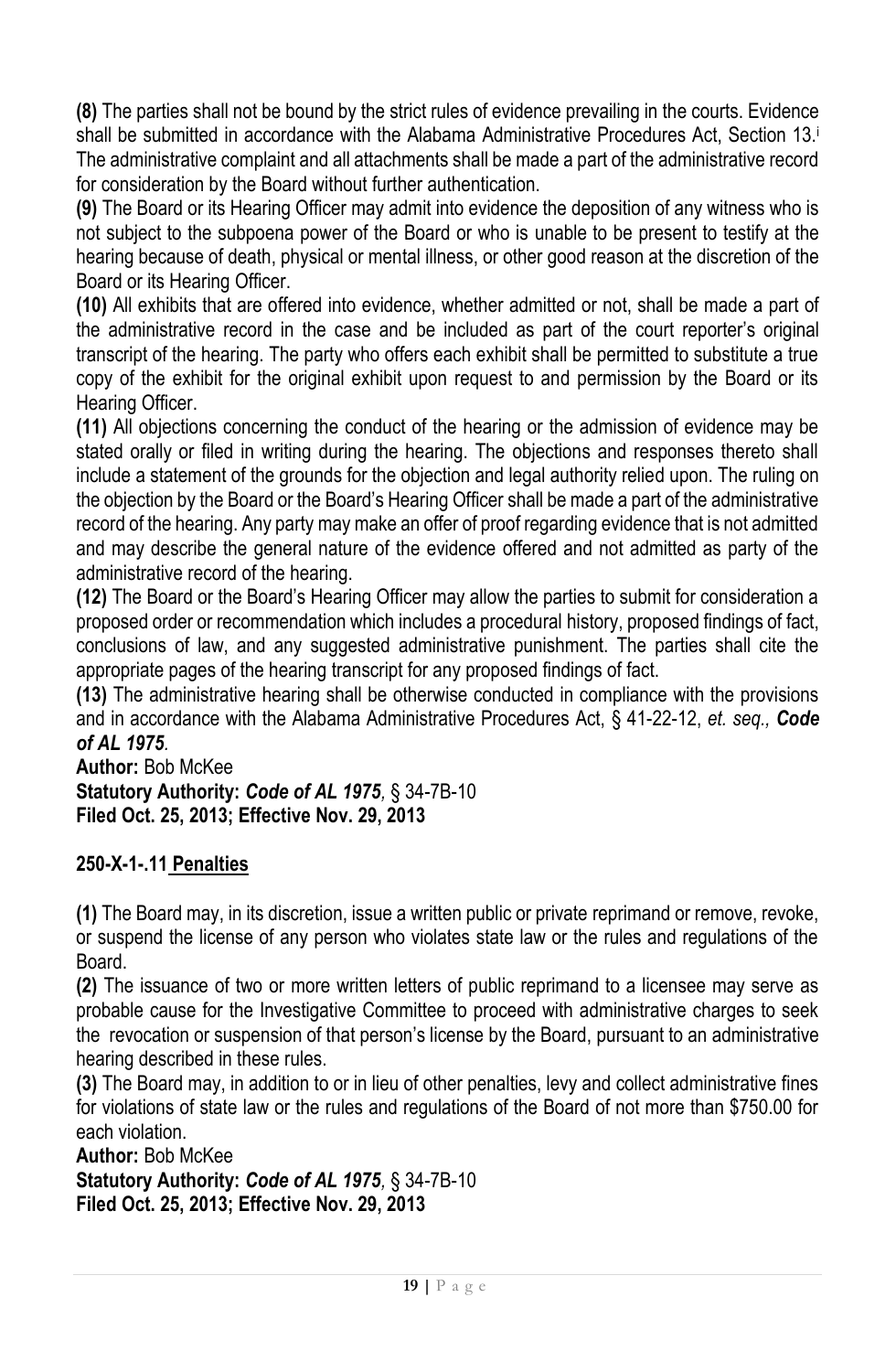*Alabama Administrative Procedures Act, Section 13 reads as follows: (1) The rules of evidence as applied in nonjury civil cases in the Circuit Courts of this state shall be followed when necessary to ascertain facts not reasonably susceptible of proof under those rules. Evidence not admissible there under may be admitted (except when precluded by statute) if it is of a type commonly relied upon by reasonably prudent persons in the conduct of their affairs. Agencies shall give effect to the rules of privilege by law. Except as hereinafter provided, objections to evidentiary offers may be made and shall be noted in the record. Whenever any evidence is excluded as inadmissible, all such evidence existing in written form shall remain a party of record as an offer of proof. The*  party seeking the admission of oral testimony may make an offer of proof by means of a brief *statement on the record describing the testimony excluded. All rulings on the admissibility of evidence shall be final and shall appear in the record. Subject to these requirements, when a hearing will be expedited, and interests of the parties will not be prejudiced substantially, any part of the evidence may be received or may be required to be submitted in verified form; provided the adversary party shall not be denied the right of cross-examination of the witness. The testimony of parties and witnesses shall be made under oath; provided however, in the hearing of a contested case where judicial review of the case is trial de novo, the agency may announce that it shall not be necessary that objections be made during the hearing and upon such announcement, it shall not be required or necessary that objections to be made to any testimony or evidence which may be offered by either party, and on the consideration of such cases the agency shall consider only such testimony and evidence as is relevant, material, competent, and legal, and shall not consider any testimony or evidence which is irrelevant, immaterial, incompetent or illegal, whether objection shall have been made thereto or not, and whether such testimony be brought on direct, cross or re-direct examination, or is hearsay. The agency shall not be required to point out what testimony or evidence should be excluded or not considered. Either party, on submission, shall have the privilege of calling attention to any testimony or evidence which is deemed objectionable. If specific objection be made to any evidence and a ruling made thereon by the agency, this exception shall not apply to such evidence.* 

*(2) Documentary evidence otherwise admissible may be received in the form of copies of excerpts, or by incorporation by reference to material already on file with the agency. Upon request, parties shall be given an opportunity to compare the copy with the original.* 

*(3) A party may conduct cross-examination required for a full and true disclosure of the facts, except as may otherwise be limited by law.*

*(4) Official notice may be taken of all facts of which judicial notice may be taken and of other scientific and technical facts within the specialized knowledge of the agency. Parties shall be notified at the earliest practicable time, either before or during the hearing, or by reference in preliminary reports, preliminary decisions or otherwise, of the facts proposed to be noticed and their source, including any staff memoranda or data, and the parties shall be afforded an opportunity to contest such facts before the decision is announced unless the agency determines as party of the record of decision that fairness to the parties does not require an opportunity to contest such facts.* 

*(5) The experience, technical competence, and specialized knowledge of the agency may be utilized in the evaluation of evidence.* 

*Code of AL 1975, § 41-22-13*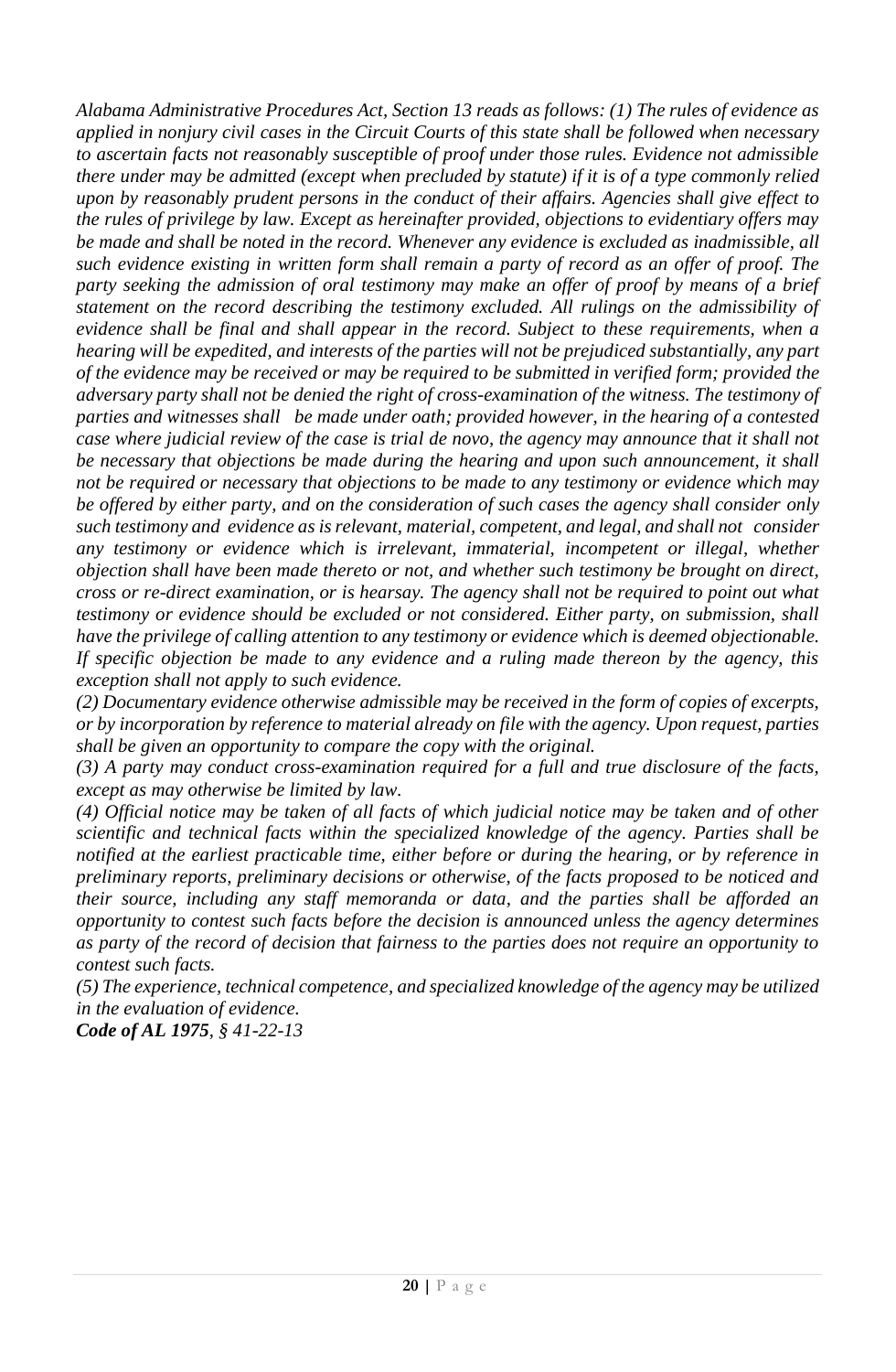# **CHAPTER 250-X-2 LICENSES**

#### **250-X-2-.01 Fees**

**(1)** Pursuant to its legal authority, the Board may issue personal and business licenses to qualified applicants.

**(2)** Business licenses may be issued to shops or schools as determined by the Board.

**(3)** Personal licenses may be issued to any appropriate category of licensure as determined by the Board, and an appropriate fee shall be established for each license.

Fees shall be the following:

| (a) Written Examination or Reexamination:                                                                         | \$75                                                                              |
|-------------------------------------------------------------------------------------------------------------------|-----------------------------------------------------------------------------------|
| (b) Practical Examination or Reexamination:                                                                       | \$130                                                                             |
| (c) Original License                                                                                              | \$50                                                                              |
| (d) Personal Renewal                                                                                              | \$100                                                                             |
| (e) New Shop (Including a Mobile Salon)                                                                           | \$200                                                                             |
| (f) Shop Renewal (Including a Mobile Salon)                                                                       | \$150                                                                             |
| (g) Shop Relocation                                                                                               | \$50                                                                              |
| (h) Other Shop Changes (Including a Mobile Salon)                                                                 |                                                                                   |
| 1. Name Change                                                                                                    | \$25                                                                              |
| 2. Owner Change                                                                                                   | \$25                                                                              |
| 3. If name change or owner change done at same time only one \$25 fee applies.                                    |                                                                                   |
| (i) New School                                                                                                    | \$300                                                                             |
| (i) School Renewal                                                                                                | \$200                                                                             |
| (k) Other School Changes:                                                                                         |                                                                                   |
| 1. Name Change                                                                                                    | \$25                                                                              |
| 2. Relocation                                                                                                     | \$75                                                                              |
| 3. Ownership/Controlling Interest change                                                                          | \$25                                                                              |
| before Board.                                                                                                     | plus, Current Financial Statement; new owner or controlling stockholder to appear |
|                                                                                                                   |                                                                                   |
| (I) Reciprocity                                                                                                   | \$100                                                                             |
| (m) Apprentice                                                                                                    | \$75<br>\$25                                                                      |
| (n) Apprentice Change: Sponsor, Salon or Both                                                                     |                                                                                   |
| (o) Shampoo Assistant Original/Renewal                                                                            | \$75                                                                              |
| (p) Replacement License                                                                                           | \$25                                                                              |
| (q) Duplicate License for Instructors                                                                             | \$25<br>\$54                                                                      |
| (r) Late Charge                                                                                                   | \$25                                                                              |
| (s) Letter of Certification For Each State Requested                                                              |                                                                                   |
| (t) Returned Check Charge: Maximum Provided by Code of AL 1975. (Currently \$30)<br>Author: Jeannie G. Price, CPA |                                                                                   |
|                                                                                                                   |                                                                                   |
| Statutory Authority: Code of AL 1975, § 34-7B-8                                                                   |                                                                                   |
| Amended May 7, 2020; Effective Jul. 13, 2020                                                                      |                                                                                   |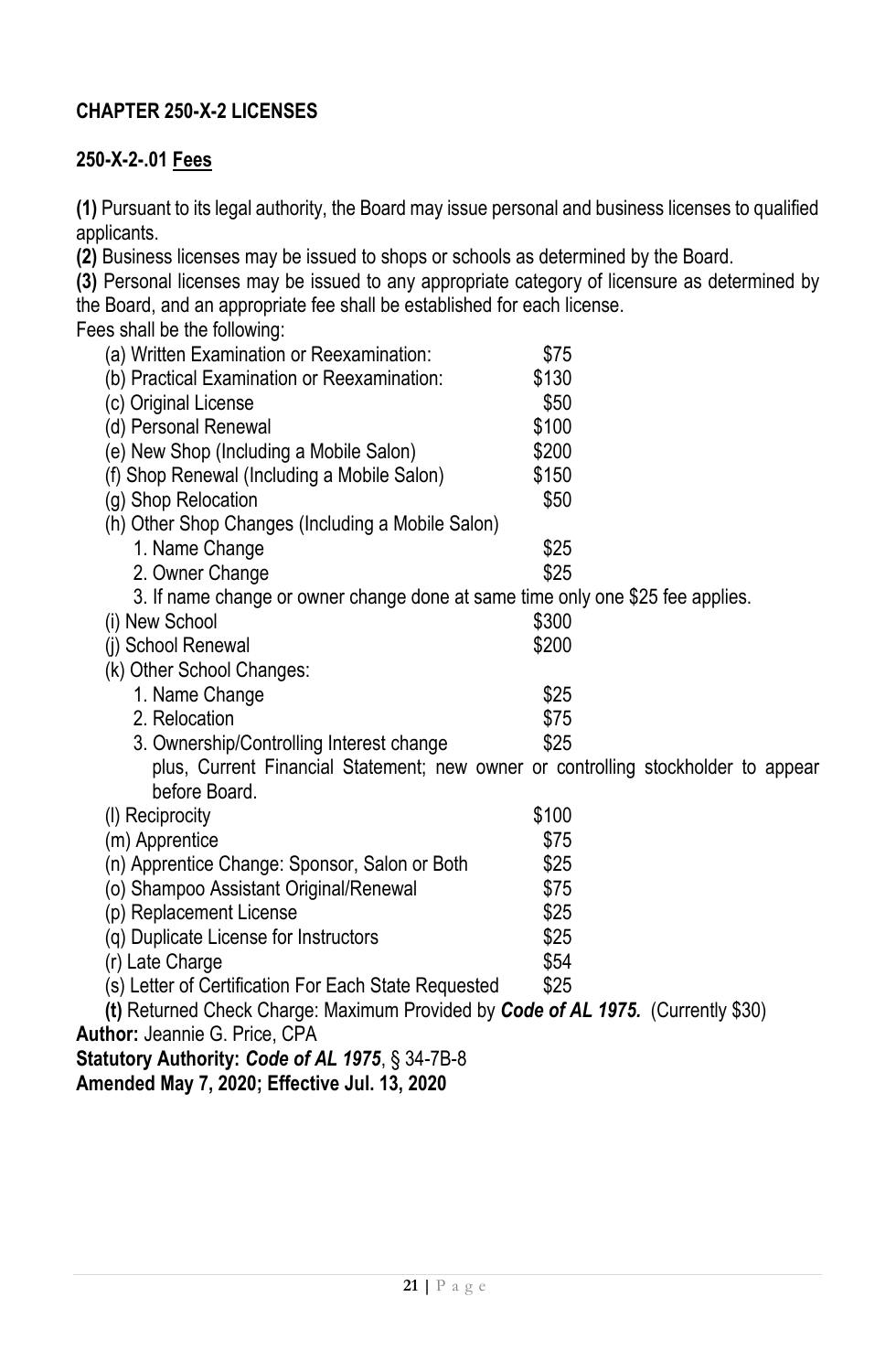# **250-X-2-.02 Requirement for License**

Any person providing services to the public as defined under the *Code of AL 1975,* §34-7B-1 shall meet the requirements as set forth in *Code of AL 1975*, § 34-7B-7, file an application with the Board, pay appropriate fees and obtain a personal license.

**Author:** Bob McKee

**Statutory Authority:** *Code of AL 1975,* § 34-7B-7 **Filed Oct. 25, 2013; Effective Nov. 29, 2013**

## **CHAPTER 250-X-3 SHOP REQUIREMENTS**

#### **250-X-3-.01 General Requirements.**

**(1)** Proper application, payment of applicable fee and physical inspection and approval of premises by an authorized member of the Board staff are required to receive a license for a shop.

**(2)** Applicant for a shop must provide proof that it will operate in a location properly zoned by the appropriate governing authority.

**(3)** Shop entrance and exit must comply with federal, state and local building codes.

**(4)** Shop must be adequately ventilated to allow proper air circulation.

**(5)** Premises, including walls, floors, workstations, furniture and equipment must be kept clean and free from dust. Trash must not be allowed to accumulate between clients.

**(6)** Shop must be adequately and safely lighted.

**(7)** Shop must have adequate toilet facilities either on premises or within 300 feet of entrance with at least one water closet and one sink equipped with hot and cold water. Exceptions to the 300 feet rule for toilet may be granted to shops located in shopping malls. Toilet must be equipped with proper tissue, soap dispenser with soap or other hand cleanser, waste receptacle and sanitary towels or electric wall-mounted hand dryer. Toilet/lavatory must be adequately lighted, ventilated, and clean at all times.

**(8)** A shop may be located in a residence where not prohibited by any governing authority. Such shop must be separated from living quarters by a permanent, finished, ceiling-high partition. A separate shop entrance from living quarters entrance and a toilet/lavatory facility with a separate entrance from living quarters must be provided. Toilet/lavatory must comply with requirements of Section 250-X-3-.01 (7).

**(9)** The use of a shop as a living, dining, or sleeping quarters is prohibited.

**(10)** Shop shall display licenses and permits consistent with the following guidelines:

**(a)** Shop license must be displayed at the reception area near entrance. *Code of AL 1975* § 34-7B-7(d)(4).

**(b)** Personal licenses must be posted near individual work stations.

**(c)** The most recent inspection report must be posted near shop license.

**(d)** Apprentice permits, examination permits, and student permits must be posted near the appropriate work station.

**(11)** Shop must have a copy of the most recent laws and rules of the Board readily available for employees and patrons.

**(12)** No licensee shall perform any service outside the scope of practice authorized by the license held.

**(13)** No licensee shall perform any service authorized by a license issued by the Board in a facility not licensed by the Board, except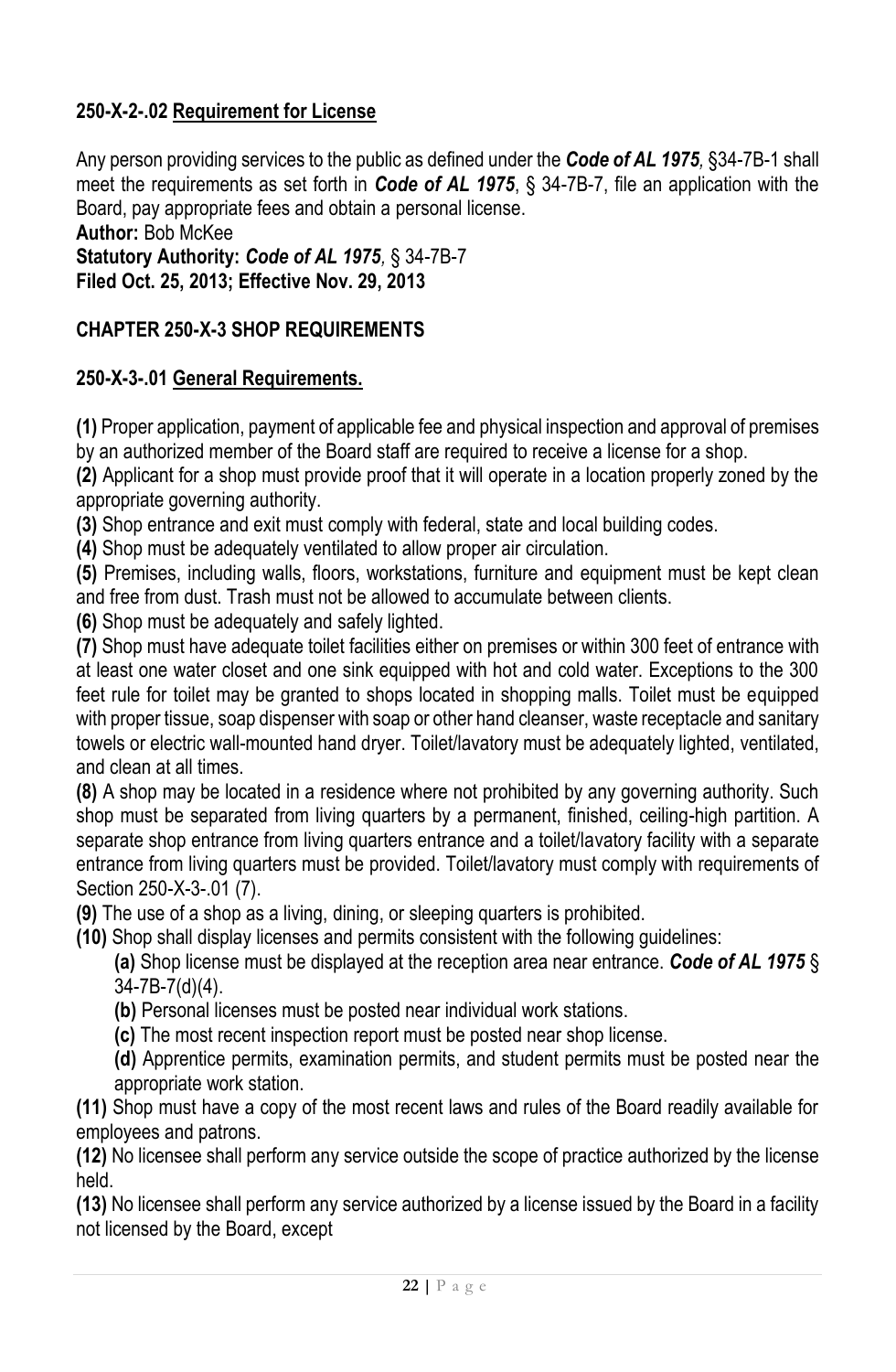**(a)** when necessary due to the illness or other physical or mental incapacitation of the recipient of the service, and

**(b)** when performed by a licensee in the employment of a licensed shop, and

**(c)** when appointments are made through a licensed shop for the service.

**Author:** Jeannie G. Price, CPA

**Statutory Authority:** *Code of AL 1975*, § 34-7B-4 **Amended Apr. 30, 2021; Effective Jun. 14, 2021**

#### **250-X-3-.02 Products Sanitation and Care.**

**(1)** No licensee shall conduct services at any location which does not meet proper health, safety and sanitation requirements. Compliance with rules of this chapter does not infer compliance with other requirements of federal, state, and local laws, codes, ordinances, and regulations.

**(2)** Possession or storage of any equipment, supplies or product associated with any act of barbering or cosmetology will be prima facie evidence of use.

**(3)** No licensee shall use any equipment, supplies or product banned for use by the United States Food and Drug Administration or other federal, state, or local governmental agency for barbering or cosmetology purposes.

**(4)** No licensee shall use styptic pencils.

**(5)** No licensee shall use methyl methacrylate, or any other product considered poisonous or unsafe.

**(6)** No licensee shall use any drill or other equipment, supply or product for any purpose other than that for which it was intended. Only drills marked by the manufacturer "For Human Nails" are acceptable.

**(7)** No licensee shall use any craft or hobby tools or modified craft or hobby tools in providing services.

**(8)** No licensee shall perform any service outside the scope of the Board's regulatory authority. The Board's scope of licensure is confined to non-invasive services performed on the epidermis, specifically the stratum corneum and must not alter, cut or damage living cells.

**(9)** No licensee shall use callous razors in any practice of cosmetology or manicure.

**(10)** No licensee shall perform services on the skin or scalp of any person which is broken, inflamed, cut, abraded, eroded or infected.

**(11)** No licensee may perform eyebrow tinting with a product which contains aniline derivative.

**(12)** No licensee shall practice photo rejuvenation, permanent makeup, electrolysis, tattoo, or any other act outside the regulatory authority of the Board.

**(13)** No person with an infectious or communicable disease may work in a salon licensed by the Board.

**(14)** The practice of natural hairstyling is limited to cleansing, extending, locking, braiding or arranging without cutting, relaxing, removing, or applying permanent waving or chemical treatments to the natural hair.

**(15)** The scope of waxing for manicurist/waxer is limited to treatment above the neck.

**(16)** Roll on wax applicators shall be classified as single use items.

**(17)** All sanitized instruments and sanitary disposable articles must be stored in clean, closed containers free of other supplies.

**(18)** Cosmetics or preparations used on clients must always be kept in closed containers at all times when not in use.

**(19)** Shop must use containers for professional products which are designed to prevent contamination of the unused portion. All creams and bulk substances must be removed from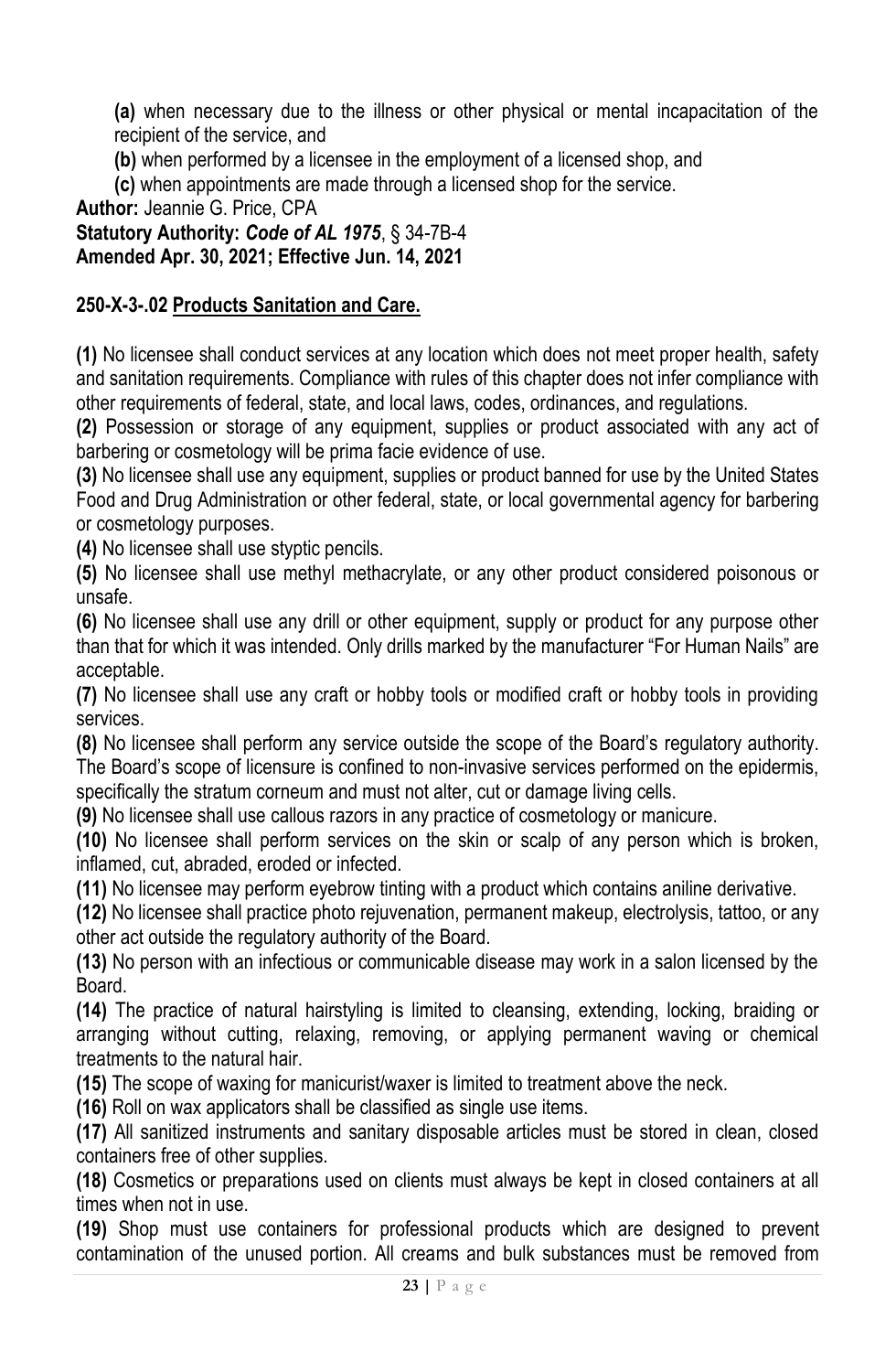containers with spatulas or clean tools. Bulk supplies which may be contaminated by un-sanitized tools or spatulas during preparation or application of single service portions must be discarded.

**(20)** Shop must use wet sanitizers with hospital grade or EPA approved disinfectant. A wet sanitizer is any receptacle with a proper cover large enough to completely immerse items to be sanitized which contains an approved disinfectant. A hospital grade or EPA approved disinfectant shall be defined as:

- **(a)** For all combs, brushes, tools, metal implements, instruments with a cutting edge and implements which have not come into contact with blood or body fluids: a disinfectant which indicates on its label that it has been registered with the Environmental Protection Agency as a hospital grade bactericide, viricide and fungicide.
- **(b)** For all combs, brushes, tools, metal implements, implements with a cutting edge and implements which have come into contact with blood or body fluids: a disinfectant which indicates on its label that it has been registered with the EPA as a hospital grade tuberculocidal.

**(21)** All tools, implements, supplies, linens and equipment must be safely stored. Pre-sanitized tools, implements, linens and equipment must be stored in an enclosed sanitary cabinet or covered container. After use on each patron, implements and tools and soiled linens must be deposited in a closed receptacle separate from those which are clean and pre-sanitized.

**(22)** All chemicals and products for patron use must be properly labeled and identified.

**(23)** All sanitizing products and chemicals for patron use or cleaning must be used and stored according to the manufacturer's directions and in a manner consistent with public safety and health interests. Flammable chemicals must be stored in a flame-retardant cabinet or in a well-ventilated storage area away from combustible materials. Chemicals such as oxidizers, catalysts and solvents must be segregated in storage.

**(24)** Chemicals requiring mixing must be mixed in a well-ventilated area at least twenty-five feet from an open flame or electrical device. Chemical saturated towels and chemical waste must be removed from work and storage areas and placed in covered containers.

**(25)** Material safety data sheets (MSDS) defining product content, hazards precautions and first aid/medical treatment should be on containers and must be available upon request for products considered dangerous to public health.

**(26)** Any comb, brush, tool or implement which cannot be cleaned and sanitized is prohibited after initial use. Single-use articles and disposable supplies must be disposed of immediately after use in a covered container.

**(27)** Any disposable material which has come in contact with blood or body fluids shall be disposed of in a plastic bag.

**(28)** All combs, brushes and implements must be sanitized before use on any patron.

**(29)** No combs, brushes, tools or implements may be carried in licensee's pockets.

**(30)** Pedicure vats must be cleansed and sanitized after each service to a patron.

**(31)** During barber, cosmetology, esthetics or natural hair services a proper sanitary cover must be placed around patron's neck to avoid direct contact with protective cape.

**(32)** Shop must maintain an adequate supply of linens and products for proper hygiene.

**(33)** Shop must be insect, rodent and animal free except for guide or service animals of visually handicapped or otherwise physically disabled persons. Fish in sanitary and properly maintained aquariums are permitted.

**(34)** Shop must keep on premises a first aid kit which must be replenished as necessary. **Author:** Jodi Respess

**Statutory Authority:** *Code of AL 1975,* §34-7B-4 (b) **Amended Jul. 18, 2017; Effective Sept. 1, 2017**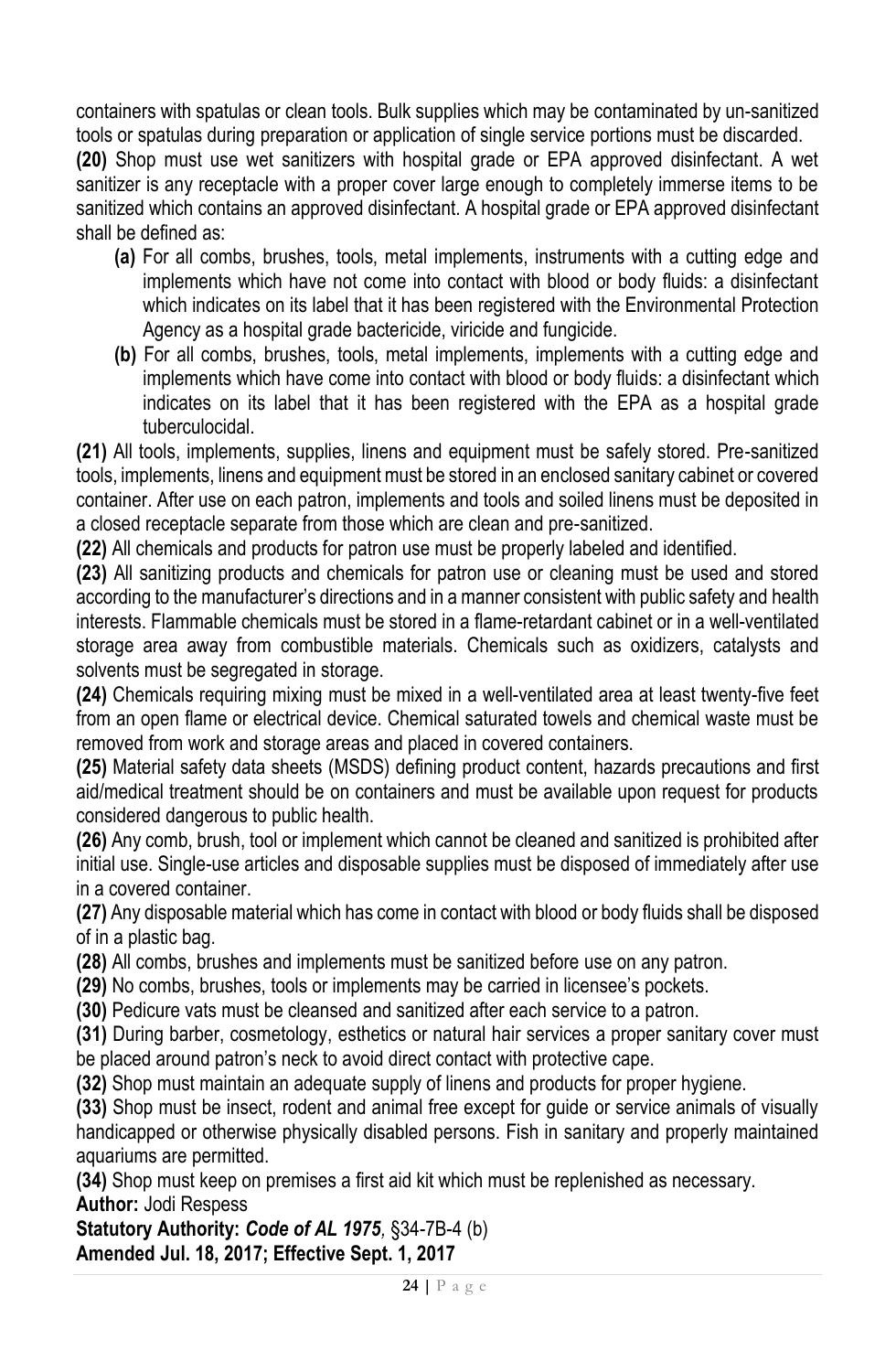## **250-X-3-.03 Shops**

**(1)** Shops are required to have equipment, furnishings and implements only for the services they provide.

**(2)** Shops providing barber services must have at least the following equipment and supplies:

**(a)** One shampoo bowl if this service is provided.

- **(b)** One sink near work stations
- **(c)** One barber chair or all-purpose chair
- **(d)** One work station and mirror
- **(e)** Proper containers for clean and soiled towels
- **(f)** One covered trash container

**(3)** Shops providing cosmetology services must have at least the following equipment and supplies:

- **(a)** One shampoo bowl
- **(b)** One sink near work stations
- **(c)** One shampoo chair or all-purpose chair
- **(d)** Sufficient hair drying facilities
- **(e)** One covered trash container
- **(f)** For cosmetology shops also offering manicure, one manicure table with light and chair
- **(g)** For shops also offering esthetics, one facial chair and one magnifying glass.
- **(4)** Shops providing esthetics services must have at least the following equipment or services:
	- **(a)** One facial chair or all-purpose chair.
	- **(b)** One magnifying glass
	- **(c)** One sink in the work area, or at least within 5 feet of the entrance/exit of the work area
	- **(d)** One covered trash container
- **(5)** Shops providing Manicure/Nail services must have at least the following equipment or services:
	- **(a)** One manicure table with proper light
	- **(b)** One manicure chair
	- **(c)** One sink near work stations
	- **(d)** One covered trash container

**(6)** Shops providing Natural Hair stylist services must have at least the following equipment or services:

- **(a)** One shampoo bowl
- **(b)** One all-purpose chair
- **(c)** One hair dryer
- **(d)** One sink near work stations
- **(e)** One covered trash container

**(7)** Shops providing threading services must have at least the following equipment and supplies:

- **(a)** One all-purpose chair
- **(b)** One sink near work stations

**Author:** Jeannie G. Price, CPA

**Statutory Authority:** *Code of AL 1975,* § 34-7B-4(b)

**Amended May 29, 2020; Effective Jul. 13, 2020**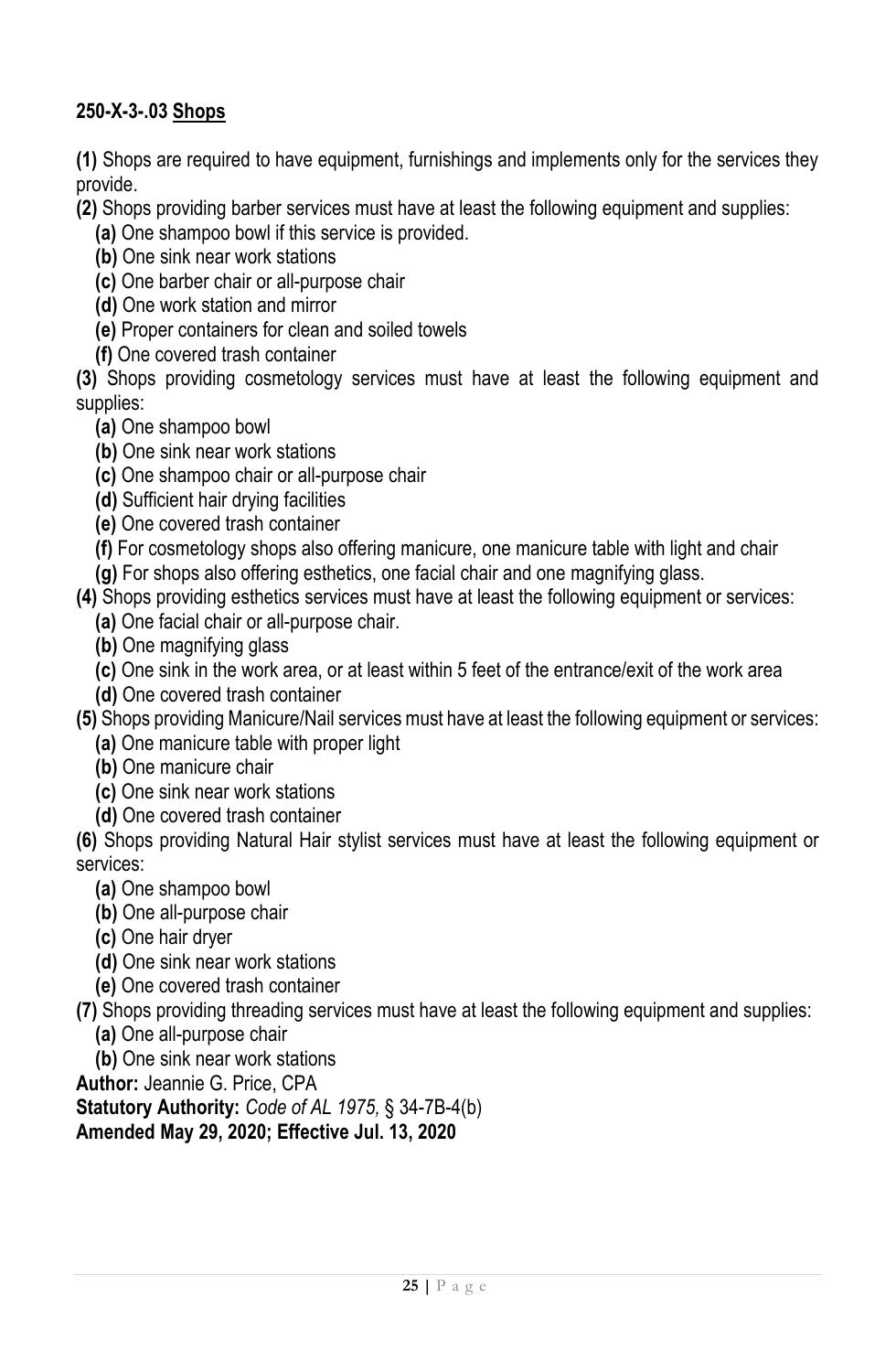### **250-X-3-.07 Unlicensed Personnel**

Any person, shop or corporation employing any unlicensed person to practice when a license is required by this chapter shall be guilty of a violation of this chapter and may be subject to disciplinary action as decided by the Board, which may include but not be limited to a fine as provided in the *Code of AL 1975*, § 34-7B-10*.*

#### **Author:** Bob McKee

**Statutory Authority:** *Code of AL 1975*, § 34-7B-10 **Filed Oct. 25, 2013; Effective Nov. 29, 2013**

#### **250-X-3-.08 Inspections**

**(1)** All shops and schools licensed by the Board are subject to periodic inspections by Board staff to monitor compliance with Alabama law and Board rules and regulations.

**(2)** Any portion of a multi-purpose facility licensed by the Board must comply with the same regulations and inspection requirements as any other shop licensed by the Board.

**(3)** For inspection purposes, shops or schools with no license when one is required by law will be issued a score of zero and may be subject to disciplinary action as decided by the Board, which may include but not be limited to a fine as provided in the *Code of AL 1975*, § 34-7B-10*.*

**(4)** For inspection purposes, shops or schools with unlicensed personnel when a license is required by law will be issued a score of zero and may be subject to disciplinary action as decided by the Board, which may include but not be limited to a fine as provided in the *Code of AL 1975*, § 34-7B-10.

**(5)** Shops or schools issued a score of less than 80 for any violation except for license violations on an inspection report shall be re-inspected for compliance, and any shop or school receiving a score of less than 80 on a re-inspection will be in violation of the laws and regulations of the Board and may be subject to disciplinary action as decided by the Board, which may include but not be limited to a fine as provided in the *Code of AL 1975*, § 34-7B-10*.*

**(6)** Any deficiency noted on shop or school inspection reports must be corrected or the points for that deficiency may be increased on future inspections.

**(7)** Any shop or school closed by Board action because of violations must post in a conspicuous location outside the facility a sign furnished by the Board giving the reason for such closure. **Author:** Bob McKee

**Statutory Authority:** *Code of AL 1975*, § 34-7B-10. **Filed Oct. 25, 2013; Effective Nov. 29, 2013**

## **CHAPTER 250-X-4 APPRENTICES**

#### **250-X-4-.01 Requirements**

**(1)** Apprentices must apply for a permit and pay the applicable fee before beginning work.

**(2)** Apprentices must train in a shop licensed by the Board under a licensed sponsor in the appropriate field whose name is designated on their application.

**(3)** The sponsor must be licensed during the entire period of apprenticeship.

**(4)** No sponsor may train more than one apprentice at a time, and the Board must be immediately notified of any change in apprentice sponsorship.

**(5)** Apprentices must pay an additional registration fee when changing sponsor.

**(6)** Apprentices are limited to three (3) changes in sponsor during training.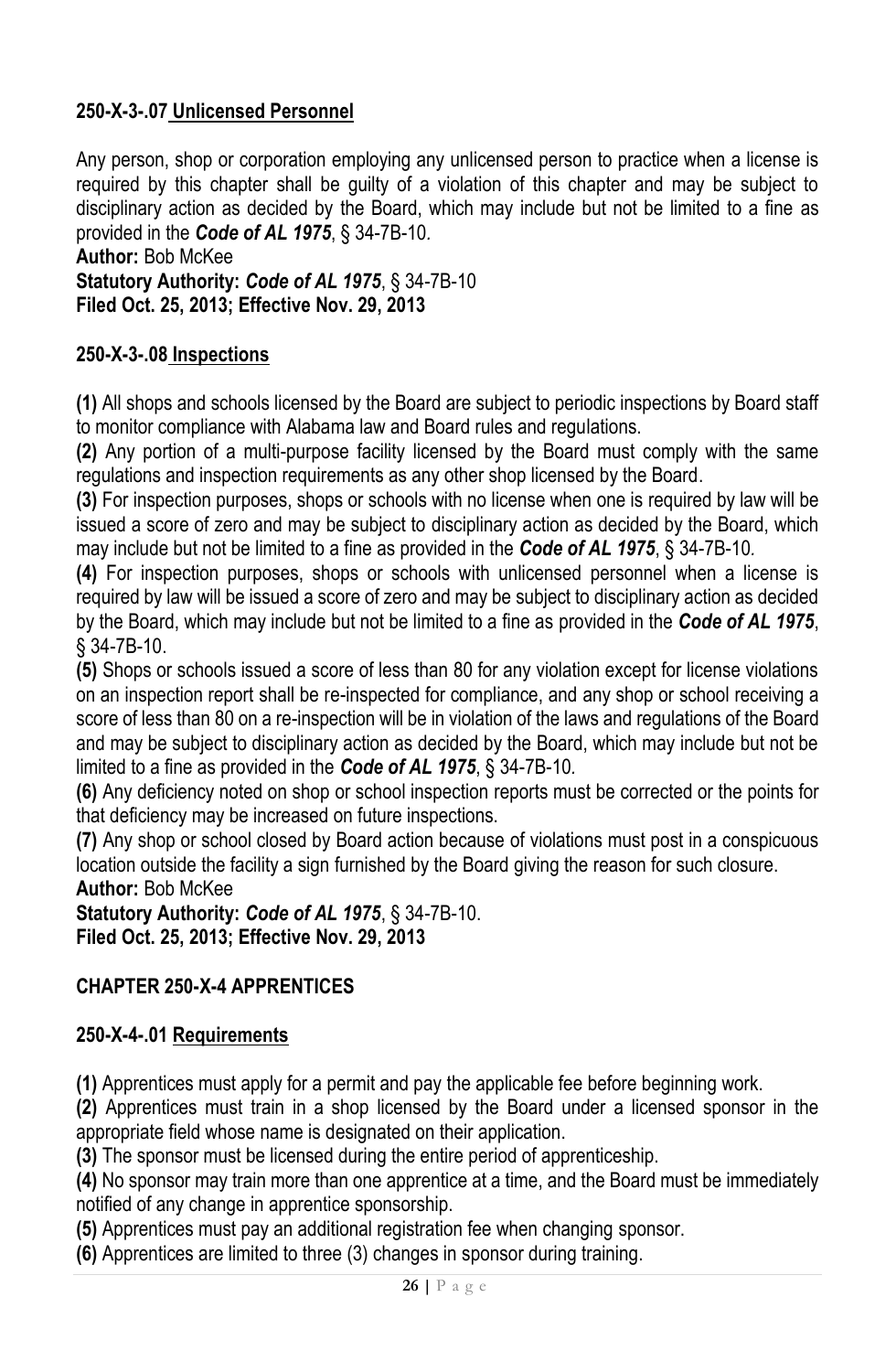**(7)** Barber apprentices and manicure apprentices are allowed two (2) years to complete training.

**(8)** Cosmetology and esthetic apprentices are allowed three (3) years to complete training.

**(9)** Natural hair stylist apprentices are allowed six (6) months to complete training.

**(10)** Apprentices must meet requirements outlined in the *Code of AL 1975*, § 34-7B-16*.* In addition to practical training, sponsors must provide apprentices with a copy of a Board approved textbook for theory study.

**(11)** Shops with apprentices or student trainees must display a clear and legible sign not less than 8" X 10" in the reception area or at work stations advising the public that services are offered by apprentices or student trainees.

**(12)** Shops and sponsors are responsible for keeping a daily, monthly and accumulated total of earned apprentice hours, and sponsors must submit monthly and accumulated hours to the Board office by the fifteenth (15<sup>th</sup>) day of the month after the month in which hours are earned.

**(13)** Apprentice hours received in the Board office with a postmark date later than the fifteenth  $(15<sup>th</sup>)$  day of the month after the month in which hours are earned will not be credited, and both shop and sponsoring licensee will be in violation of Board regulations and subject to a fine as provided in the *Code of AL 1975*, § 34-7B-10*.* 

**(14)** Barber, Cosmetology, Esthetician and Manicure apprentices must become licensed within two (2) years from record of completion date of original training or complete 375 hours of school training before applying or reapplying for examination.

**(15)** Natural Hair Stylist apprentices must become licensed within two (2) years from record of completion date of original training or complete 75 hours of school training before applying or reapplying for examination.

**(16)** Apprentices who have their apprenticeship interrupted by military service may reenroll in an apprenticeship program within one year of completion of their tour of duty and receive credit for previous hours earned.

**(17)** A person is allowed to hold an apprentice permit only one time per an apprenticeship type. **Author:** Jeannie G. Price, CPA

**Statutory Authority:** *Code of AL 1975,* § 34-7B-16 (f) **Amended: Filed Jul. 18, 2019; Effective Sept. 1, 2019**

## **250-X-4-.02 Apprentice Permits**

**(1)** Shop owners and sponsors are responsible for returning temporary permits and total hours earned for discontinued apprentices.

**(2)** Apprentice permits are not transferable between sponsors or shops. Apprentices must apply to the Board for a new permit involving any change in shop or sponsor and pay the applicable fee.

**(3)** Cosmetology and esthetician apprentices must complete their training within three (3) years.

**(4)** Barber and manicure apprentices must complete their training within two (2) years.

**(5)** Natural hair stylist apprentices must complete their training within six (6) months.

**(6)** No student may be issued an apprentice permit.

**Author:** Jeannie G. Price, CPA

**Statutory Authority:** *Code of AL 1975,* § 34-7B-4 **Amended: Oct. 31, 2019; Effective Dec. 15, 2019**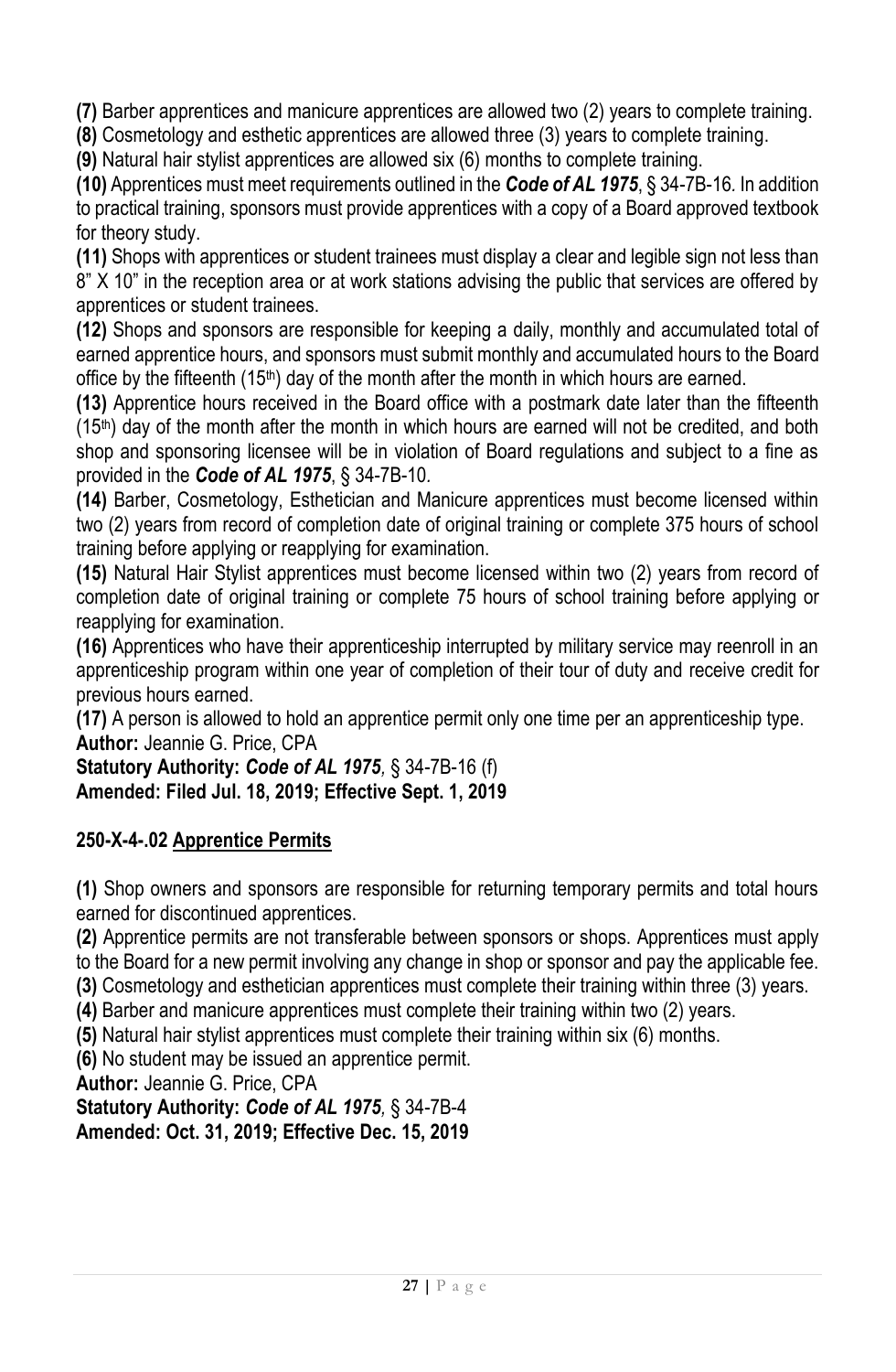#### **250-X-4-.03 Apprentice Curricula**

- **(1)** Barber Apprentices must complete a curriculum of not less than the following requirements:
	- **200 hrs.** History, Law, Image, Management
	- **200 hrs.** Sanitation, Infections
	- **300 hrs.** Cutting, Shaping, Styling
	- **150 hrs.** Shampooing, Rinses
	- **200 hrs.** Sciences, Anatomy
	- **100 hrs.** Skin, Scalp, Hair
	- **250 hrs.** Shaving, Design, Hairpieces
	- **100 hrs.** Chemical Waving
	- **200 hrs.** Hair Coloring
	- **100 hrs.** Relaxing
- **200 hrs.** Unassigned
- **2,000 HOURS TOTAL**

**(2)** Cosmetology apprentices must complete a curriculum of not less the following requirements:

- **450 hrs.** Sanitation/Sterilization/Applied Sciences
- **150 hrs.** Skin, Facials, and Make-Up
- **225 hrs.** Manicure, Nails
- **150 hrs.** Shampoos, Rinses
- **300 hrs.** Coloring, Bleach
- **225 hrs.** Haircutting
- **595 hrs.** Hairstyling (Finger Waving, Styling, Hair Pressing, Thermal Waving)
- **525 hrs.** Permanent Waving
- **380 hrs.** Unassigned
- **3,000 HOURS TOTAL**

**(3)** Esthetician apprentices must complete a curriculum of not less than the following requirements:  **200 hrs.** Bacteriology and Sanitation, Personal Hygiene, Public Health

- **200 hrs.** History of Skin, Cell, Tissue
- **200 hrs.** Dermatology, Structure, Functions, Types, Color, Elasticity, Disorders
- **100 hrs.** Structure/Function Human Systems
- **100 hrs.** Skin Types, Color, Nutrition
- **200 hrs.** Facial Treatments, Massage, Analysis, Preparation, Manipulations
- **150 hrs.** Equipment, Electrical Current Facial Treatments, Benefits, Safety
- **150 hrs.** Other Facial Treatments, Purpose and Effects, Safety
- **75 hrs.** Hair Removal, Depilatories, Tweezing, Waxing
- **200 hrs.** Makeup, Supplies and Implements, Preparation, Safety Procedures
- **75 hrs.** Body Wraps, Purpose and Effects, Types of Treatment, Supplies
- **125 hrs.** Business/ Management Practices, Salon and Client Development
- **225 hrs.** Unassigned
- **2,000 HOURS TOTAL**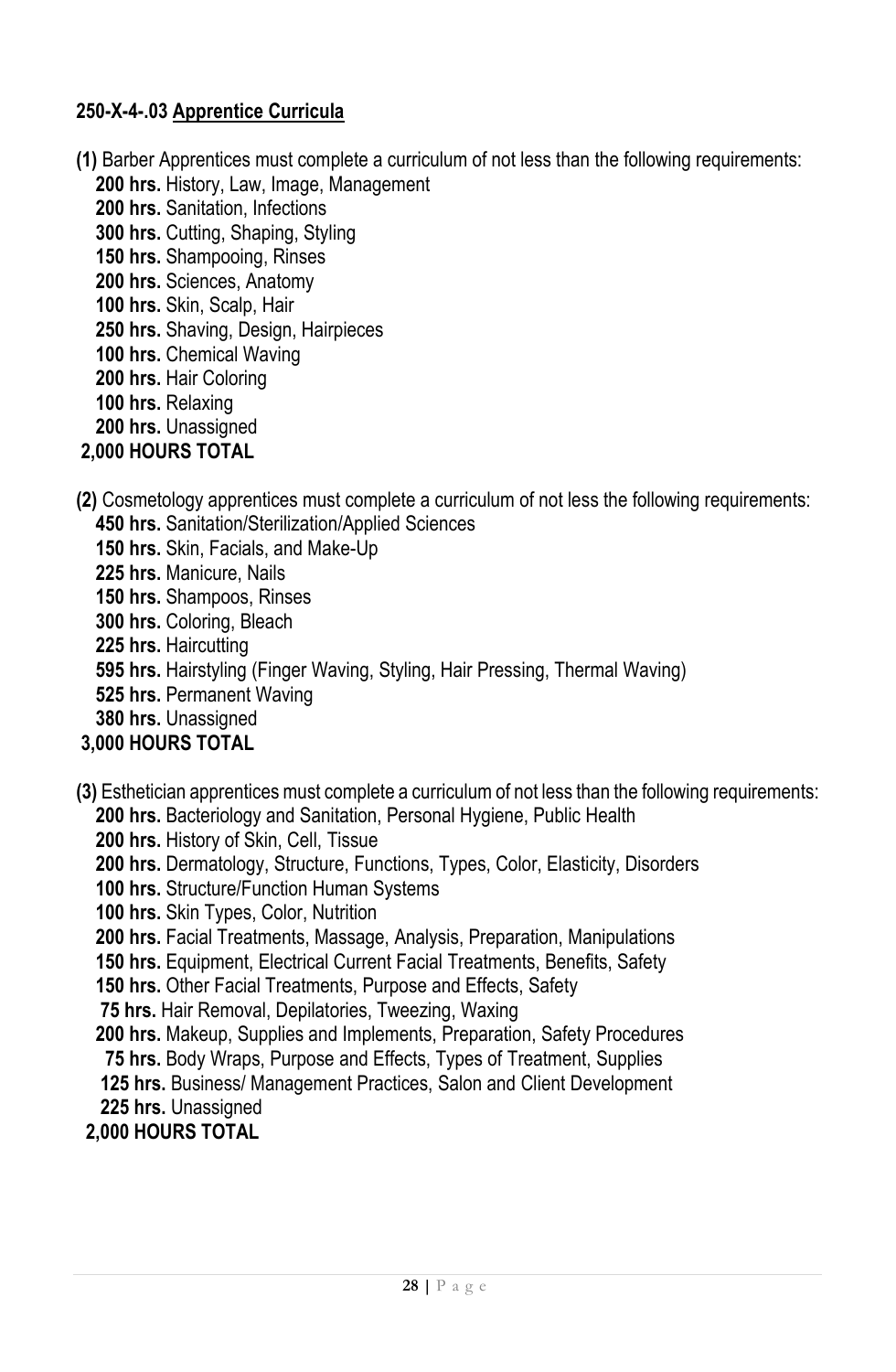**(4)** Manicure apprentices must complete a curriculum of not less than the following requirements:

- **180 hrs.** Bacteria, Infections
- **120 hrs.** Sanitation and Disinfection
- **180 hrs.** Anatomy, Skin, Nails, Diseases and Disorders
- **30 hrs.** Nail Products
- **100 hrs.** Client Consultation, Professional Image
- **220 hrs.** Manicure, Pedicure
- **150 hrs.** Acrylic Nails
- **220 hrs.** Unassigned
- **1,200 HOURS TOTAL**

**(5)** Natural Hair Stylist apprentices must complete a curriculum of not less than the following requirements:

 **20 hrs.** Shampooing **270 hrs.** Braiding, weaving, extending, locking  **130 hrs.** Science and Sanitation **420 HOURS TOTAL**

**Author:** Jodi Respess **Statutory Authority:** *Code of AL 1975,* § 34-7B-16

**Amended: Jul. 18, 2017; Effective Sept. 1, 2017**

## **CHAPTER 250-X-5 SCHOOLS**

#### **250-X-5-.01 School Licensing**

**(1)** Any person, firm, corporation or association which either directly or indirectly receives compensation for teaching any branch of cosmetology, except for apprentice training, shall be classified as a school of cosmetology or barbering and will be required to comply with all provisions and rules and regulations of the Board.

**(2)** All applications for opening a school must be submitted to the Board with the proper license fee at least ninety (90) days before the school is expected to open.

**(3)** All schools must be inspected by an authorized representative of the Board and approved by the Board before receiving a license.

**(4)** If a school relocates it must furnish a floor plan and evidence of insurance acceptable to the Board, and the new location must be inspected for compliance with Board regulations before beginning operations.

**(5)** If the ownership of a school changes in a way that affects the controlling interest, an updated financial statement must be furnished to the Board and the controlling owner or stockholder must appear before the board.

**(6)** Name changes, location changes or ownership changes may be subject to a fee to cover administrative costs.

**(7)** School licenses and all instructor licenses must be displayed in a conspicuous place in school office.

**Author:** Bob McKee

**Statutory Authority:** *Code of AL 1975*, § 34-7B-26 **Filed Oct. 25, 2013; Effective Nov. 29, 2013**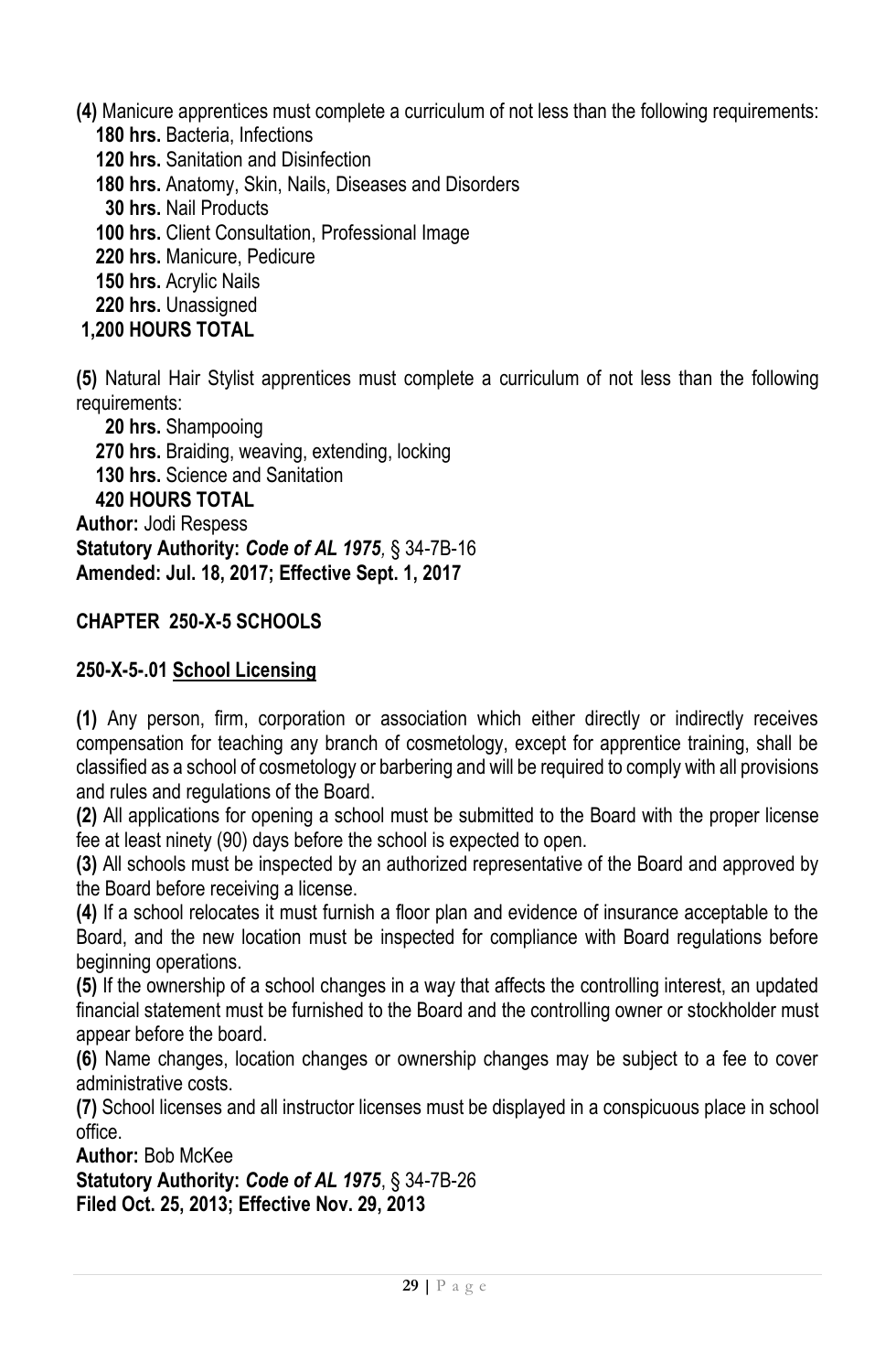# **250-X-5-.02 School Requirements**

**(1)** The Board must be furnished a statement by the proper zoning authority that the school will be located in an area approved for operation of a school. If there is no appropriate zoning authority, a statement to that effect must be furnished to Board.

**(2)** A personal financial statement is required to open and operate a school.

**(3)** A bond in the amount of \$ 50,000 in favor of the State of Alabama underwritten by a company authorized to do business in Alabama is required to open and maintain a school. *Code of AL 1975*, § 34-7B-26 (a)(1)a.

**(4)** A liability insurance policy for at least five hundred thousand (\$500,000) dollars is required to open and maintain a school.

**(5)** Any existing school which wishes to expand operations at the same physical location must notify the Board in writing and maintain student and instructor requirements provided in this section.

**(6)** Each school must furnish the Board a copy of its standard contract for students.

**(7)** Each school must furnish the Board a copy of all financial forms relating to tuition, grants and scholarships.

**(8)** Any school terminating operations must:

**(a)** Inform the Board at least thirty (30) working days prior to anticipated date of termination;

**(b)** Provide certified student records to the Board in a format approved by the Board on or before the last day of operation;

**(c)** Provide each current student a certified transcript of hours completed, and for which the school has been compensated;

**(d)** Refund any unearned tuition to students;

**(e)** Transfer to new owner all certified student records if the school is being sold or transferred.

**(9)** All schools must maintain at least 1,200 square feet inside wall dimensions of floor space to accommodate twenty (20) students. For each additional student over twenty (20) an additional fifteen (15) square feet of floor space is required.

**(10)** Schools must be completely segregated from any other type business by a solid wall from ceiling to floor without an opening of any type.

**(11)** Booths in work areas must be open and provide a clear view of students at work.

**(12)** Schools must be housed in a facility that is clean, properly lighted and ventilated and complies with all applicable health and building codes.

**(13)** An inventory of all equipment to be used in the school must be provided to the Board.

**(14)** Schools with less than twenty (20) students must maintain on staff at least one full-time instructor and one on-call instructor. For each additional twenty (20) students or fraction thereof, one additional full-time instructor must be provided on staff.

**(15)** The same person cannot be the on-call instructor for two schools.

**Author:** Bob McKee

**Statutory Authority:** *Code of AL 1975,* § 34-7B-26

**Filed Oct. 25, 2013; Effective Nov. 29, 2013**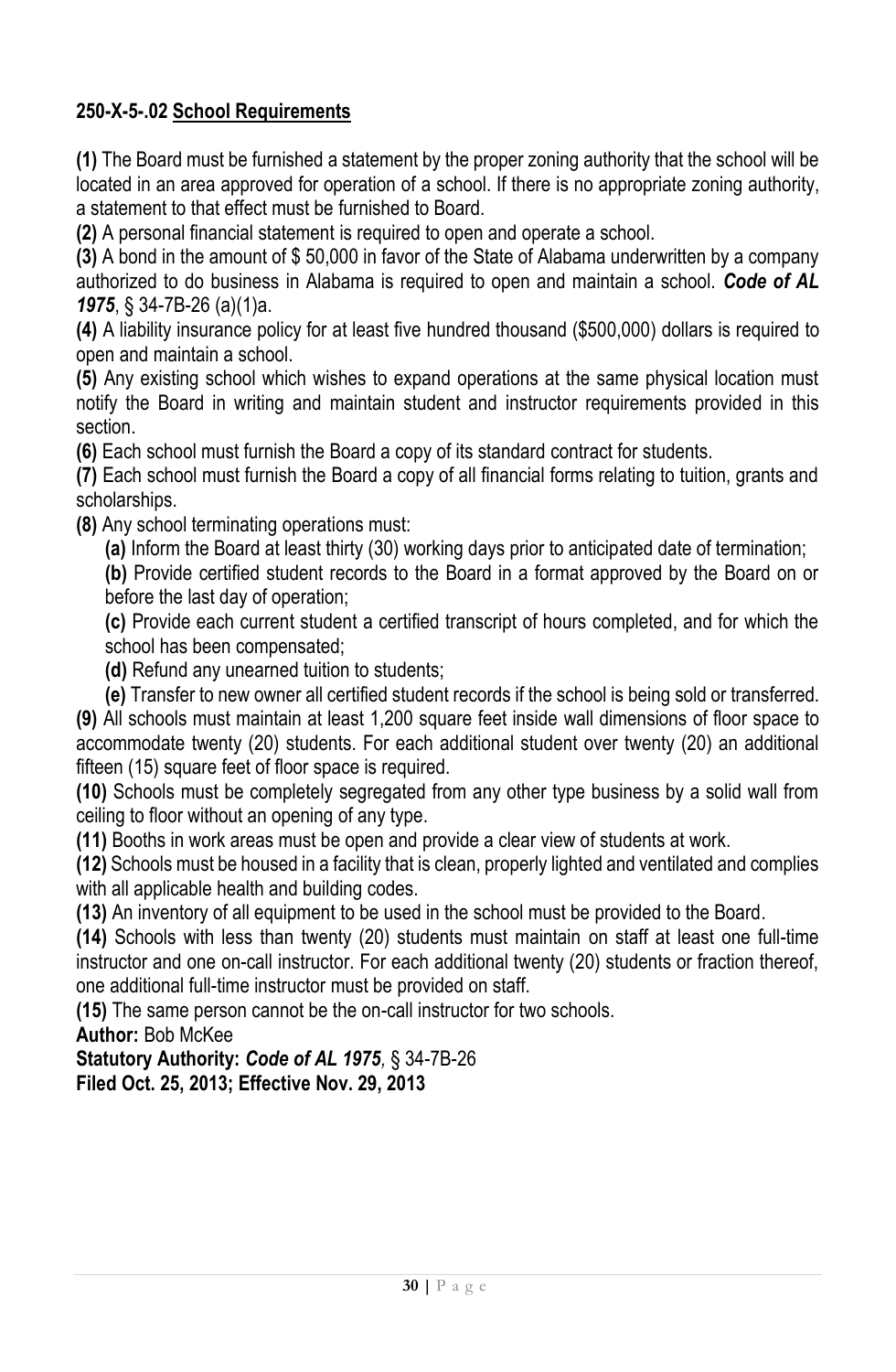# **250-X-5-.03 School Curriculum**

**(1)** All schools must establish and maintain a course of study consistent with standards set by the Board. Public schools are expected to set curricula under guidelines of their governing authority consistent with Board policies.

**(2)** Students will receive credit only for training physically conducted at a properly licensed school.

**(3)** The Board will accept hours from public institutions for credit hour programs if properly certified by a licensed instructor. *Code of AL 1975*, § 34-7B-24.

**(4)** Day schools must conduct at least six hours of theory classes each week.

**(5)** Night Schools must conduct at least three hours of theory classes each week.

**Author:** Bob McKee

**Statutory Authority:** *Code of AL 1975,* § 34-7B-26 (b)

**Amended Jan. 27, 2015; Effective: Mar 3, 2015**

#### **250-X-5-.04 School Instructors**

**(1)** All services performed for the general public by instructors and instructor trainees must be without charge for demonstration purposes only, with students observing, and must directly relate to the practical curriculum offered by schools in the appropriate field.

**(2)** Instructors may demonstrate work only in their appropriate field.

**(3)** Instructors and school owners are jointly responsible for notifying the Board when an instructor transfers to another school or is terminated for any reason.

**(4)** If an instructor who is necessary to maintain minimum school requirements transfers or is terminated, the school must replace that instructor within thirty (30) days of the date such transfer or termination occurs. A properly licensed instructor must be present at all times a school is operating.

**(5)** Instructor trainees must have the equivalent of twelve (12) grades in school, hold a current license and be properly registered with the Board.

**(6)** Instructor trainees must either:

**(a)** Complete 1,500 hours of instructor training in a registered or licensed school in the appropriate field;

**(b)** Or document at least one (1) year of full-time work as a licensee in the appropriate field in a shop licensed in the appropriate field, and afterward complete 650 hours of instructor training in a licensed or registered school in the appropriate field.

**(7)** Instructor trainees may instruct only in the presence of a licensed instructor.

**(8)** Before enrolling as an instructor trainee an applicant must hold license in appropriate field.

**(9)** Instructor trainees must pass appropriate examination to be licensed as an instructor.

**(10)** Instructor trainees are responsible for scheduling their own examinations.

**(11)** Each school must have one instructor for every two instructor trainees enrolled.

**(12)** Instructors who teach in school and practice in a shop must post a license in each location.

Duplicate license is subject to a copy fee. Only one license fee is applicable for such instructors. **(13)** A student may not receive credit for courses completed in a school which that person owns or is a principal.

**Author:** Bob McKee

**Statutory Authority:** *Code of AL 1975,* § 34-7B-24 **Amended May 28, 2014; Effective Jul. 2, 2014**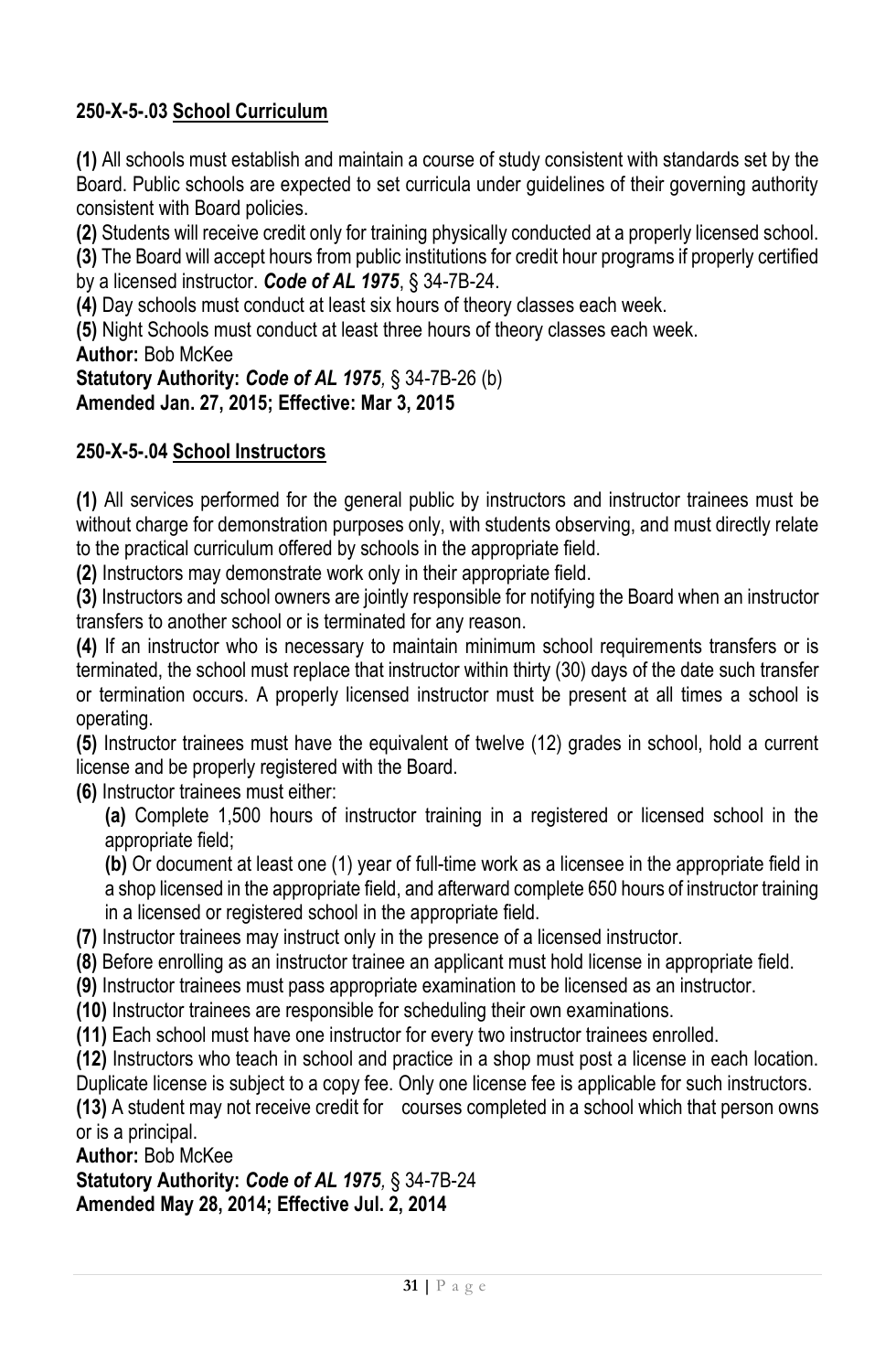## **250-X-5-.06 General Rules for Schools**

**(1)** Student enrollment records must be received by the Board within thirty (30) days after students enroll. Any hours earned before the Board receives proper enrollment forms will not be credited.

**(2)** All schools must keep a record of daily attendance, daily, monthly and cumulative totals of hours earned by students, and furnish the Board a certified copy of hours after students finish training or leave school.

**(3)** Private schools are required to send student daily, monthly and cumulative attendance records to the board office by the  $15<sup>th</sup>$  day of the month following the month in which hours are earned.

**(4)** Students may not receive credit for more than forty-eight (48) clock hours earned in one week, including any make up hours.

**(5)** Schools are not allowed to promise students guaranteed employment after completion of training.

**(6)** No student may be called from theory class to perform service for the public.

**(7)** Any demonstration of new processes or products to students must be made in the presence of instructors on staff at the school.

**(8)** No school may prepare food for resale.

**(9)** No school may charge public for student services before students complete 15% of their training.

**(10)** No school may pay a student, instructor trainee or instructor for service performed on the public.

**(11)** All schools must hold both written and practical examinations on a regular basis, including content of Board law and regulations.

**(12)** No school may prohibit an authorized representative of the Board from conducting an inspection of the school premises, personnel or student records at any time during regular business hours.

**(13)** Schools are allowed to set their own rules for absenteeism and tardiness.

**(14)** When students' complete appropriate hours of training, schools must submit a record of completion form certifying students for examinations.

**(15)** Barber, Cosmetology, Esthetician, and Manicure students must become licensed within two (2) years from record of completion date of original training or complete 375 hours of school training before applying or reapplying for examination. *Code of AL 1975*, § 34-7B-15 (f)

**(16)** Natural Hair Stylist students must become licensed within two (2) years from record of completion date or original training or complete 75 hours of school training before applying or reapplying for examination. *Code of AL 1975*, § 34-7B-15 (f)

**(17)** No student may be enrolled in more than one school at the same time.

**(18)** Schools may use students to perform services for the public for a fee and advertise for such services provided that:

**(a)** Any advertisement states in bold legible print that students are performing the services; and

**(b)** In all areas where students are performing services for the public, legible signs of appropriate size must be posted notifying public that students are being used to perform services.

**Author:** Jodi Respess

**Statutory Authority***: Code of AL 1975,* § 34-7B-26 **Amended Jul. 18, 2017; Effective Sept. 1, 2017**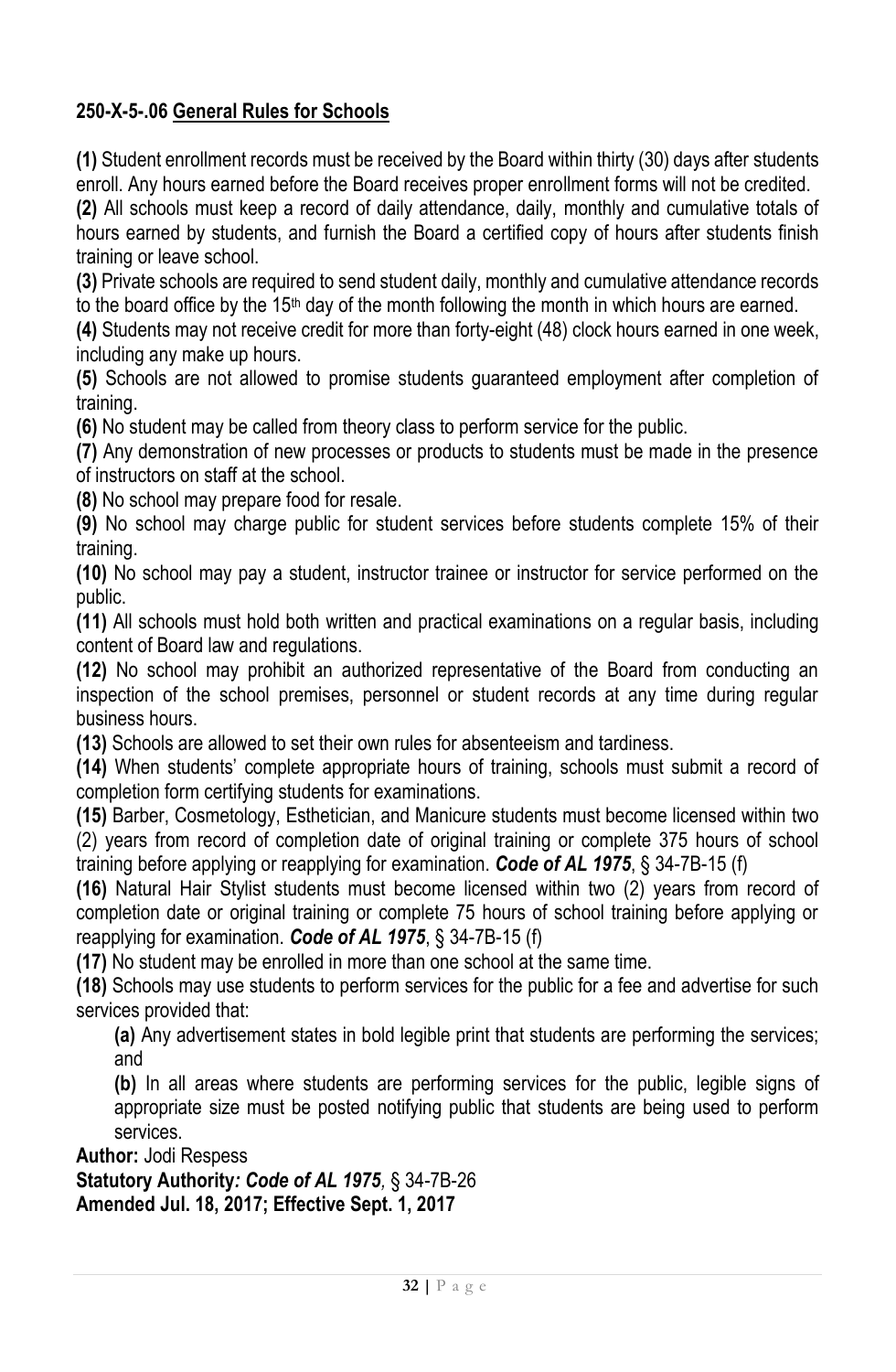# **250-X-5-.07 School Equipment and Supplies**

**(1)** Schools must provide a dispensing room which contains lavatory or sink, bottles and containers distinctly and correctly labeled, a large wet sterilizer, adequate supplies of clean towels, linens.

**(2)** Schools must provide a separate room for demonstration and study equipped with adequate visual teaching aids, chairs and/or desks for student use.

**(3)** Schools must provide a reference library stocked with up to date books and materials recommended by the Board for instruction. A copy of the most recent version of Board's law and regulations with any amendments must also be included in library.

**(4)** Schools must provide a wet sanitizer at each student work station.

**(5)** Schools must provide adequate lockers for student use.

**(6)** School restroom may not be used for storage.

**(7)** Schools must provide adequate office equipment for maintaining student records.

**Author:** Bob McKee

**Statutory Authority:** *Code of AL 1975,* § 34-7B-26 **Filed Oct. 25, 2013; Effective Nov. 29, 2013**

#### **250-X-5-.08 Barber Schools**

The following minimum equipment and supplies are required for a barber school to become licensed:

**(a)** Three (3) shampoo bowls

**(b)** Three (3) barber chairs or all-purpose chairs.

**(c)** One sink

**(d)** Adequate drying equipment

**(e)** Reference books, charts, supplies and equipment necessary for required curriculum.

**Author:** Bob McKee

#### **Statutory Authority:** *Code of AL 1975*, § 34-7B-26 **Amended Jul. 23, 2014; Effective Aug. 27, 2014**

#### **250-X-5-.09 Cosmetology Schools**

The following minimum equipment and supplies are required for a school of cosmetology to become licensed:

**(a)** Five (5) shampoo bowls

**(b)** Three (3) facial chairs or all-purpose chairs.

**(c)** One sink

**(d)** Six (6) dryers

- **(e)** Two (2) manicure tables
- **(f)** Six (6) styling chairs
- **(g)** Six (6) mannequins

**(h)** Reference books, charts and equipment necessary for required curriculum.

**(i)** An adequate quantity of cosmetology, manicuring, esthetics, sanitation and sterilization supplies necessary for required curriculum.

**Author:** Bob McKee

**Statutory Authority:** *Code of AL 1975,* § 34-7B-26

**Amended Jul. 23, 2014; Effective Aug. 27, 2014**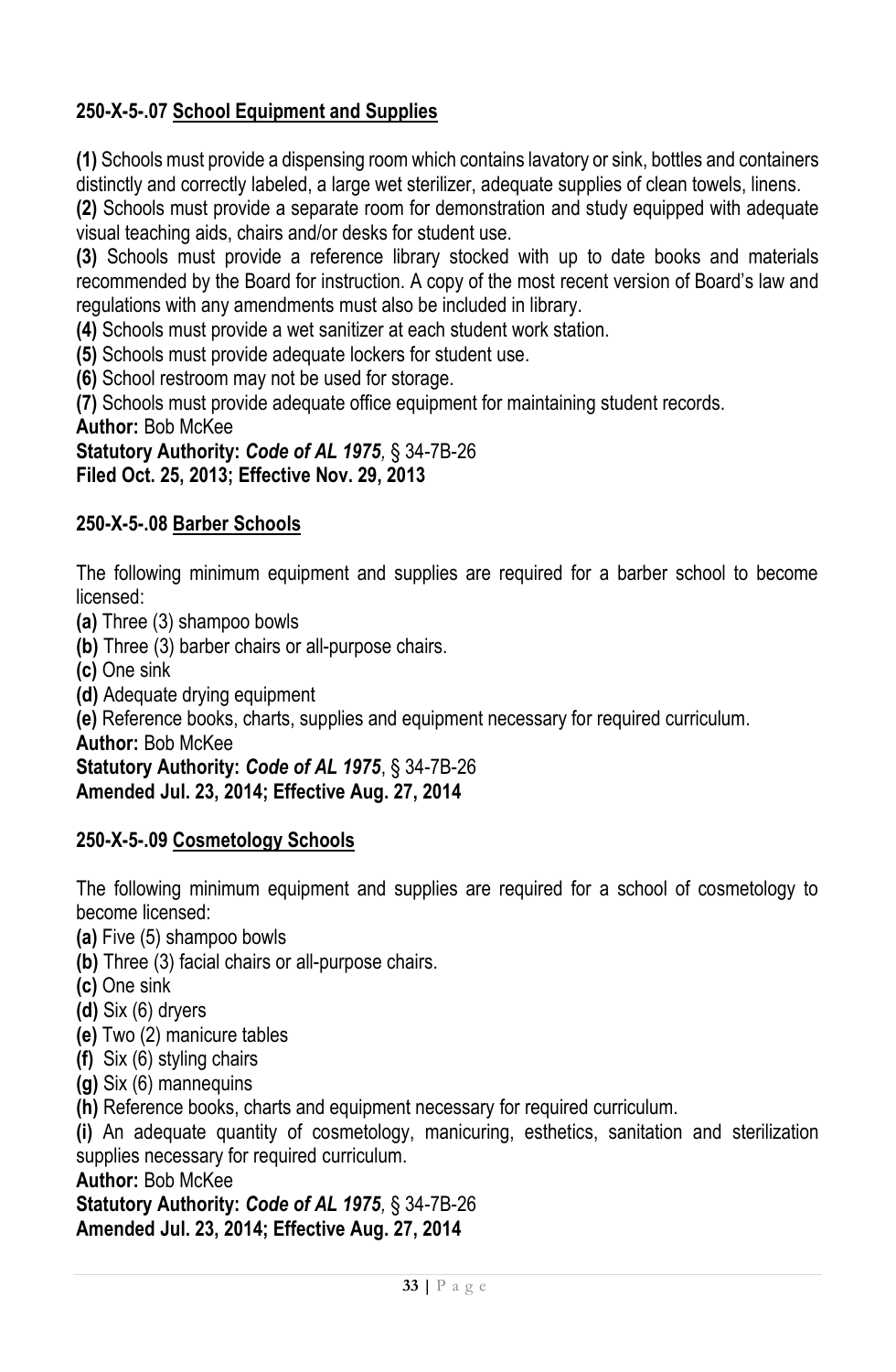# **250-X-5-.10 Manicure Schools**

The following minimum equipment and supplies are required for a school of manicure to become licensed:

**(a)** Six (6) manicure tables

**(b)** Six (6) manicure chairs.

**(c)** One sink

**(d)** Reference books, charts and equipment necessary to teach required curriculum.

**(e)** An adequate quantity of manicure, nail technology, and sanitation and sterilization supplies necessary for required curriculum.

**Author:** Bob McKee **Statutory Authority:** *Code of AL 1975,* § 34-7B-26 **Amended Jul. 23, 2014; Effective Aug. 27, 2014**

#### **250-X-5-.11 Esthetics Schools**

The following minimum equipment and supplies are required for an esthetics school to become licensed:

- **(a)** Three (3) facial treatment chairs, hydraulic chairs or treatment tables.
- **(b)** Three (3) esthetician stools.
- **(c)** Three (3) facial vaporizers
- **(d)** Three (3) Woods lamps
- **(e)** Three (3) footed magnifying lamps
- **(f)** One (1) electric wax heater
- **(g)** Three (3) utility tables or one adequately sized continuous counter top
- **(h)** Three (3) high frequency apparatuses
- **(i)** One (1) galvanic or faradic/sinusoidal apparatus

**(j)** One sink

**(k)** Reference books, charts and equipment necessary for curriculum.

**Author:** Bob McKee

**Statutory Authority:** *Code of AL 1975,* § 34-7B-26

**Filed Oct. 25, 2013; Effective Nov. 29, 2013**

#### **250-X-5-.12 Student Requirements**

**(1)** To enroll in school, a student must:

**(a)** Be at least sixteen (16) years old, documented by birth certificate, school records, driver's license, or insurance policy at least 5 years old.

**(b)** Furnish proof of having completed 10 grades in school or the equivalent.

**(2)** Students who complete 70% of their training may receive a permit to work in a licensed shop in the appropriate field when school is not in session. All other training must be physically conducted at a properly licensed school.

**(3)** Hours earned in a shop by students may not be credited toward required training hours.

**(4)** Permits for students who work in shops will expire six months after date of issue.

**(5)** Students may not be issued an apprentice permit to work in a shop.

**Author:** Jeannie G. Price, CPA

**Statutory Authority:** *Code of AL 1975,* § 34-7B-4 **Amended Oct. 31, 2019; Effective Dec. 15, 2019**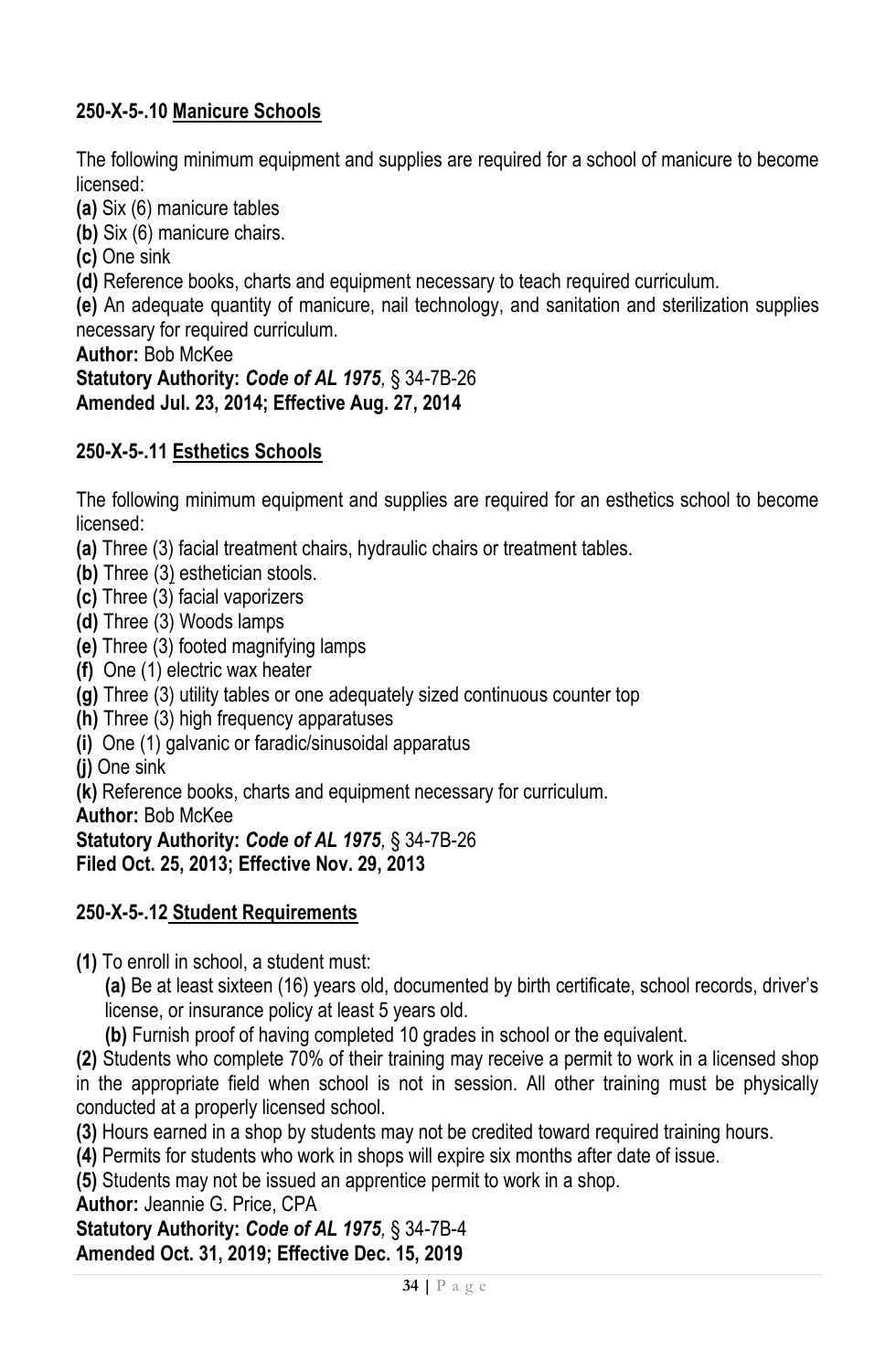# **250-X-5-.13 Natural Hair Stylist Schools**

The following minimum equipment and supplies are required for a natural hair stylist school to become licensed:

**(a)** Three (3) shampoo bowls.

**(b)** Three (3) all-purpose chairs

**(c)** Adequate drying equipment

**(d)** One sink

**(e)** Reference books, charts and equipment necessary for required curriculum

**(f)** An adequate quantity of sanitation and sterilization supplies necessary for required curriculum **Author:** Jodi Respess

**Statutory Authority:** *Code of AL 1975,* § 34-7B-26

**Amended Jan. 11, 2018; Effective Feb. 25, 2018**

#### **250-X-6 Candidate Examinations**

#### **250-X-6-.01 Candidate Examinations**

**(1)** Candidates for licensure must meet requirements of this chapter, make application, pay the appropriate examination fee and pass the appropriate examination.

**(2)** Candidates furnishing proof of eligibility for licensure examination must receive a temporary work permit before performing services for the public.

**(3)** Candidates failing the prescribed written or practical examination shall be entitled to two additional attempts.

**(4)** Candidates failing an exam on the third attempt shall take the following action:

**(a)** Barbers, cosmetologists, estheticians, manicurists and instructors shall complete 375 hours of training in school before reapplying for examination.

**(b)** Natural hair stylists and waxers shall complete 75 hours of training in school before reapplying for examination.

**(5)** Candidates for licensure must furnish their own supplies and implements for any practical examination.

**(6)** A grade of at least 70% is required to pass licensure examinations, except for instructor examinations which require a grade of at least 80% to pass.

**(7)** Candidates who cancel a scheduled examination or fail to appear for a scheduled examination must pay a rescheduling fee unless the cancellation or failure to appear was caused by an emergency or act of God.

**(8)** No member of the board may attend rater training for candidate examinations or actively participate in rating candidates.

**Author:** Bob McKee

**Statutory Authority:** *Code of AL 1975,* § 34-7B-7 **Amended Jul. 26, 2016; Effective Sept. 9, 2016**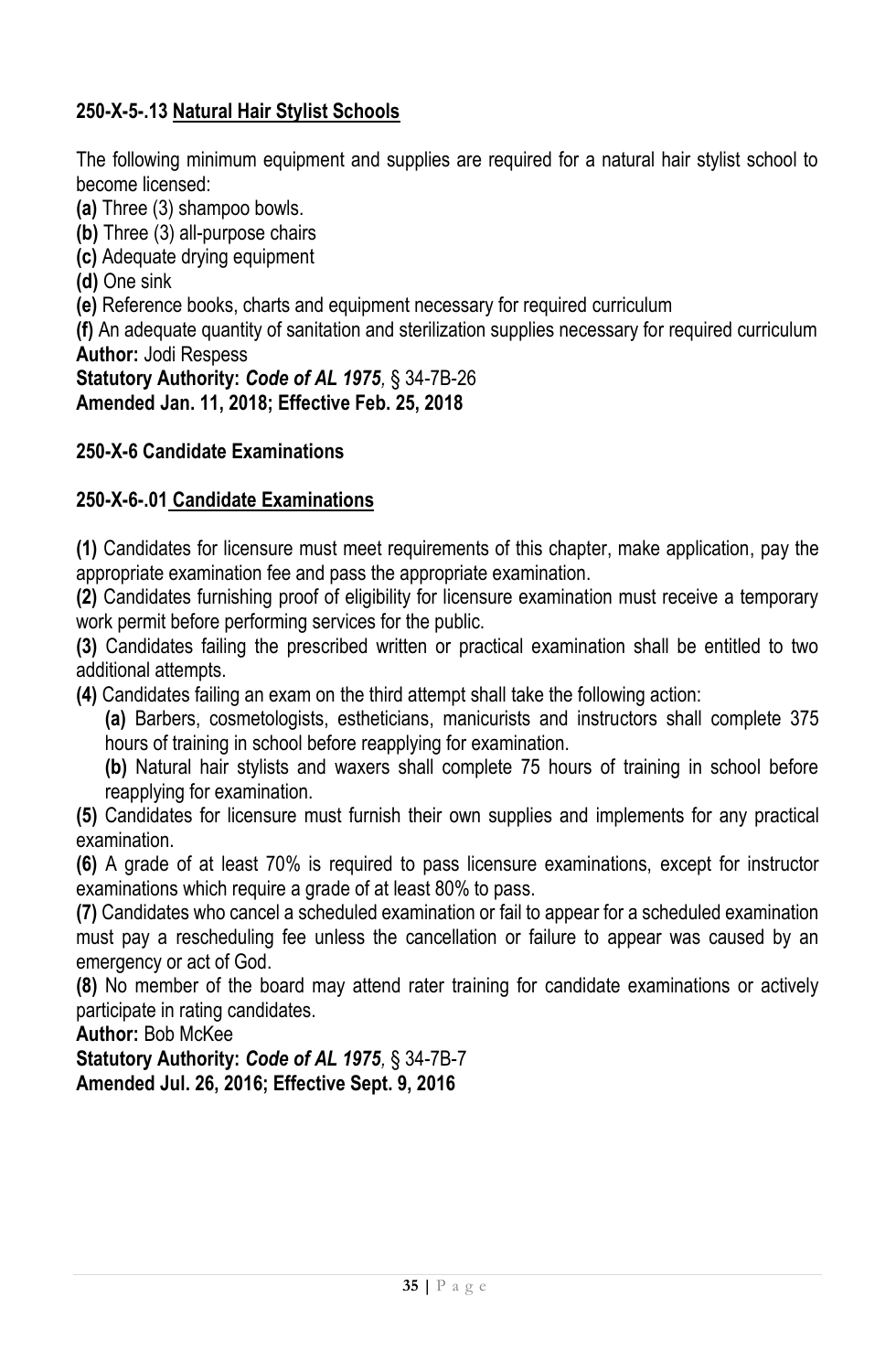#### **250-X-7 Mobile Salons**

#### **250-X-7 -.01 Definition**

A mobile salon is a shop, as defined in Section 34-7B-1 (23), where barbering or cosmetology is performed. Only a properly licensed person who is not an apprentice, exam candidate, or a student may operate a mobile shop.

**Author:** Jeannie G. Price, CPA **Statutory Authority:** *Code of AL, §34-7B-4(b), ACT 2021-406* **Filed Oct. 20, 2021, Effective Jan. 1, 2022**

#### **250-X-7 -.02 Application, License Fee, and Renewal Fee**

An application to license a mobile salon shall be submitted on forms approved by the Board and accompanied by an application and submission of the applicable license fee. Upon receipt of the application, an inspection of the mobile salon by an inspector or authorized representative from the Board will be scheduled.

#### **(1) An application to operate a mobile salon shall include**:

- a. The name, address and license number of the owner or licensee in charge,
- b. The name under which the mobile salon will operate;
- c. The types of cosmetology or barbering that will be performed in the mobile salon;
- d. The applicable mobile salon license fee;
- e. A blue print or drawing showing the layout of the floor plan and location of all equipment to be used
- f. Copies of all registration and insurance certificates showing that a mobile salon complies with all applicable requirements of the Alabama Law Enforcement Agency Department of Motor Vehicles for the inspection, registration and insurance certificates required of motorized vehicles.

#### **(2) An application for a renewal of a mobile salon license shall include**:

- a. Any update or change in information previously provided to the Board in the most recent application or renewal;
- b. The mobile salon license renewal fee.
- c. Copies of all registration and insurance certificates showing that a mobile salon complies with all applicable requirements of the Alabama Law Enforcement Agency Department of Motor Vehicles for the inspection, registration and insurance certificates required of motorized vehicles.

## **Author:** Jeannie G. Price, CPA

**Statutory Authority:** *Code of AL*, §34-7B-4(b), Act 2021-406 **Filed Oct. 20, 2021, Effective Jan. 1, 2022**

#### **250-X-7 -.03 Minimum Specifications for Facilities**

**(1)** Each mobile salon shall contain sufficient equipment in working order to enable it to perform all services offered competently and efficiently;

**(2)** Each mobile salon shall have a covered galvanized, stainless steel or other non-corrosive metal container for purposes of depositing hair clippings and other waste materials;

**(3)** All furniture shall be anchored to the unit.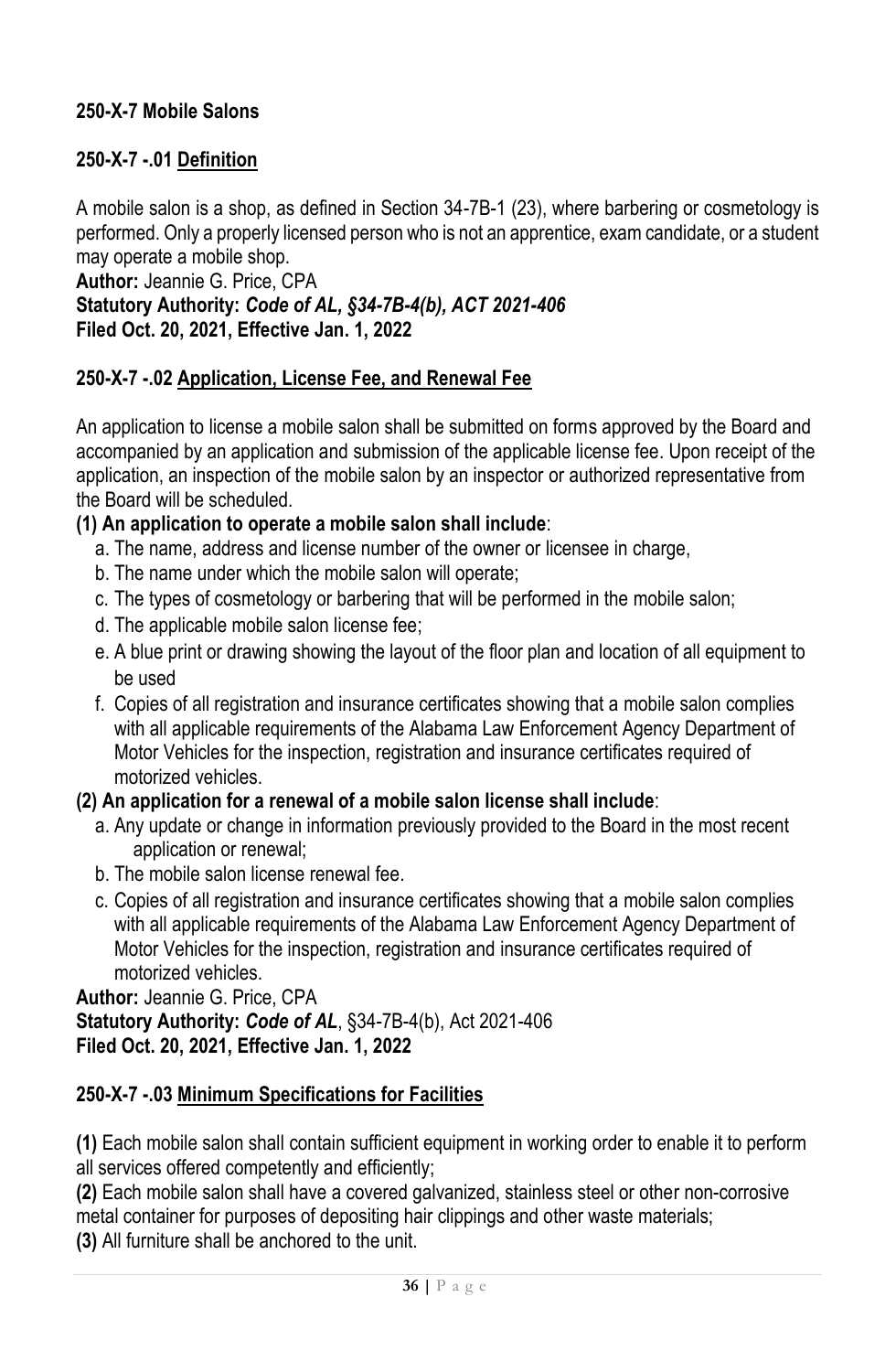**(4)** The mobile salon shall prominently display at all times the most recent license issued by the Board showing the name of the mobile salon.

**(5)** The mobile salon shall have a sign stating "No services may be provided while this mobile salon is in motion" in letters no less than one (1) inch high, displayed in a conspicuous place;

**(6)** The mobile salon shall have and use stabilizing jacks;

**(7)** The mobile salon shall be legally parked in a fixed position and fully stationary (not in motion) when rendering services to customers;

**(8)** Customers shall not be exposed to any dangerous conditions inside a mobile salon resulting from vehicle emissions or vehicle maintenance.

**Author:** Jeannie G. Price, CPA

**Statutory Authority:** *Code of AL*, §34-7B-4(b), Act 2021-406 **Filed Oct. 20, 2021, Effective Jan. 1, 2022**

# **250-X-7-.04 Service Equipment Required**

- **(1)** In lieu of any equipment required for operation of a shop for cosmetology, barbering, or natural hair styling, a mobile salon shall be required to have:
	- a. One (1) shampoo bowl with hot and cold running water in work area
	- b. One (1) shampoo chair or all purpose chair;
	- c. One (1) hair dryer;
	- d. One (1) work station and mirror;
	- e. One (1) enclosed storage area for clean towels;
	- f. One (1) covered and labeled container for soiled towels;
	- g. One (1) covered and labeled trash container maintained in clean condition;
	- h. One (1) covered wet disinfecting unit large enough to completely immerse items
	- i. One (1) work station (standard size) for each operator;
	- j. One (1) blood spill kit.
- **(2)** In lieu of any equipment required for operation of a shop, a mobile salon offering esthetics services shall be required to have:
	- a. One (1) sink which provides hot and cold running water in the work area;
	- b. One (1) reclining facial chair/table or all-purpose chair;
	- c. One (1) hands free magnifying lamp;
	- d. One (1) enclosed storage area for clean towels;
	- e. One (1) covered and labeled container for soiled towels;
	- f. One (1) covered and labeled trash container maintained in a sanitary condition;
	- g. One (1) wet disinfecting unit for equipment used, with a cover and large enough to completely immerse items;
	- h. One (1) blood spill kit;
- **(3)** In lieu of any equipment required for operation of a shop, a mobile salon offering manicure/nail services shall be required to have:
	- a. One (1) sink which provides hot and cold running water in the work area;
	- b. One (1) manicure station with adequate light, per manicurist;
	- c. One (1) wet disinfecting unit for equipment used, with a cover and large enough to completely immerse items;
	- d. One (1) foot bath if pedicures are offered;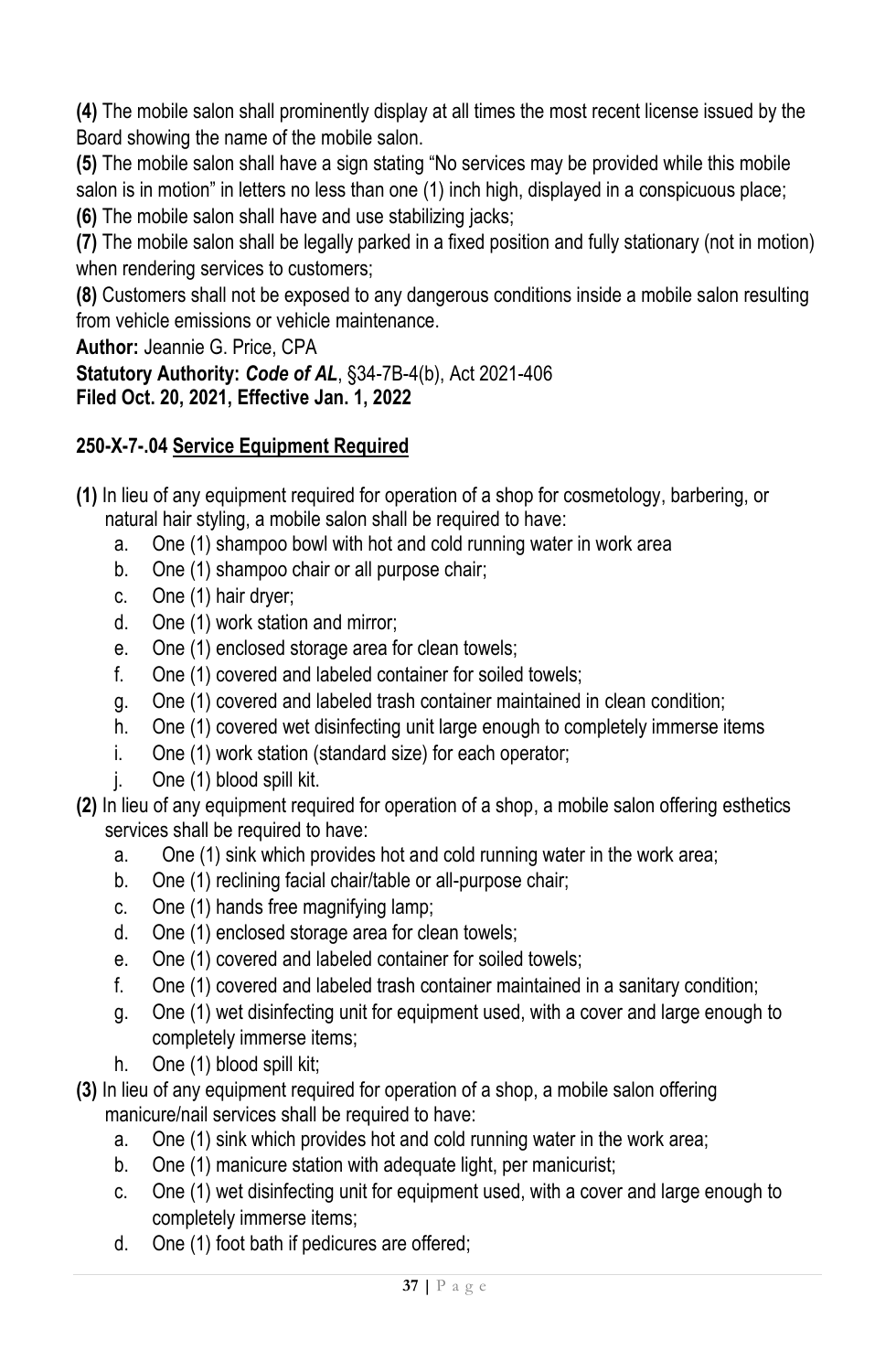- e. One (1) blood spill kit.
- **(4)** The executive director of the Board may, in his/her discretion, waive one or more of the foregoing equipment requirements to accommodate mobile salons offering limited services. If services offered change, the mobile salon is required to complete a new application and receive a new license.

**Author:** Jeannie G. Price, CPA

**Statutory Authority:** *Code of AL*, §34-7B-4(b), Act 2021-406 **Filed Oct. 20, 2021, Effective Jan. 1, 2022**

# **250-X-7-.05 Environment**

**(1)** All chemicals shall be stored in cabinets with safety catches and shall be stored separate and apart from other articles or equipment.

**(2)** A mobile salon shall have a fresh water tank holding a sufficient amount of potable fresh water to perform the day's business. If the potable fresh water supply is depleted, operations must cease until the supply is replenished.

**(3)** A mobile salon shall have a self contained, flush chemical toilet with holding tank;

**(4)** The wastewater holding tank and chemical holding tank of a mobile salon shall be adequate capacity and discharge shall be disposed of in a sanitary sewer system at legal discharge points that comply with federal, state, local and municipal law or regulation;

**(5)** A mobile salon shall have a water heater that provides fresh hot water continuously and on demand.

**(6)** No services may be performed outside the mobile salon or while it is in motion.

**(7)** A mobile salon may not be used as a residence or for any other purpose besides providing cosmetology or barbering services.

**(8)** A mobile salon must be registered, inspected, and approved by the Board before it can be operated as a mobile salon.

## **250-X-7-.06 Personnel**

**(1)** Any person licensed by the Board who intends to offer cosmetology services in a mobile salon shall register with the Board by completing a registration form provided by the Board and shall be approved by the Board before providing services in a mobile salon;

**(2)** While providing services in a mobile salon, every such licensee must have his or her original license and must have in his or her possession a copy of the approved registration for mobile salon services and a government issued photo identification;

**(3)** All persons registering to provide mobile salon services shall provide a permanent mailing address, telephone number and email address;

**(4)** A registration to provide services in a mobile salon is valid only for the person named on the approved registration and is not transferable or assignable;

**Author:** Jeannie G. Price, CPA

**Statutory Authority:** *Code of AL*, §34-7B-4(b), Act 2021-406 **Filed Oct. 20, 2021, Effective Jan. 1, 2022**